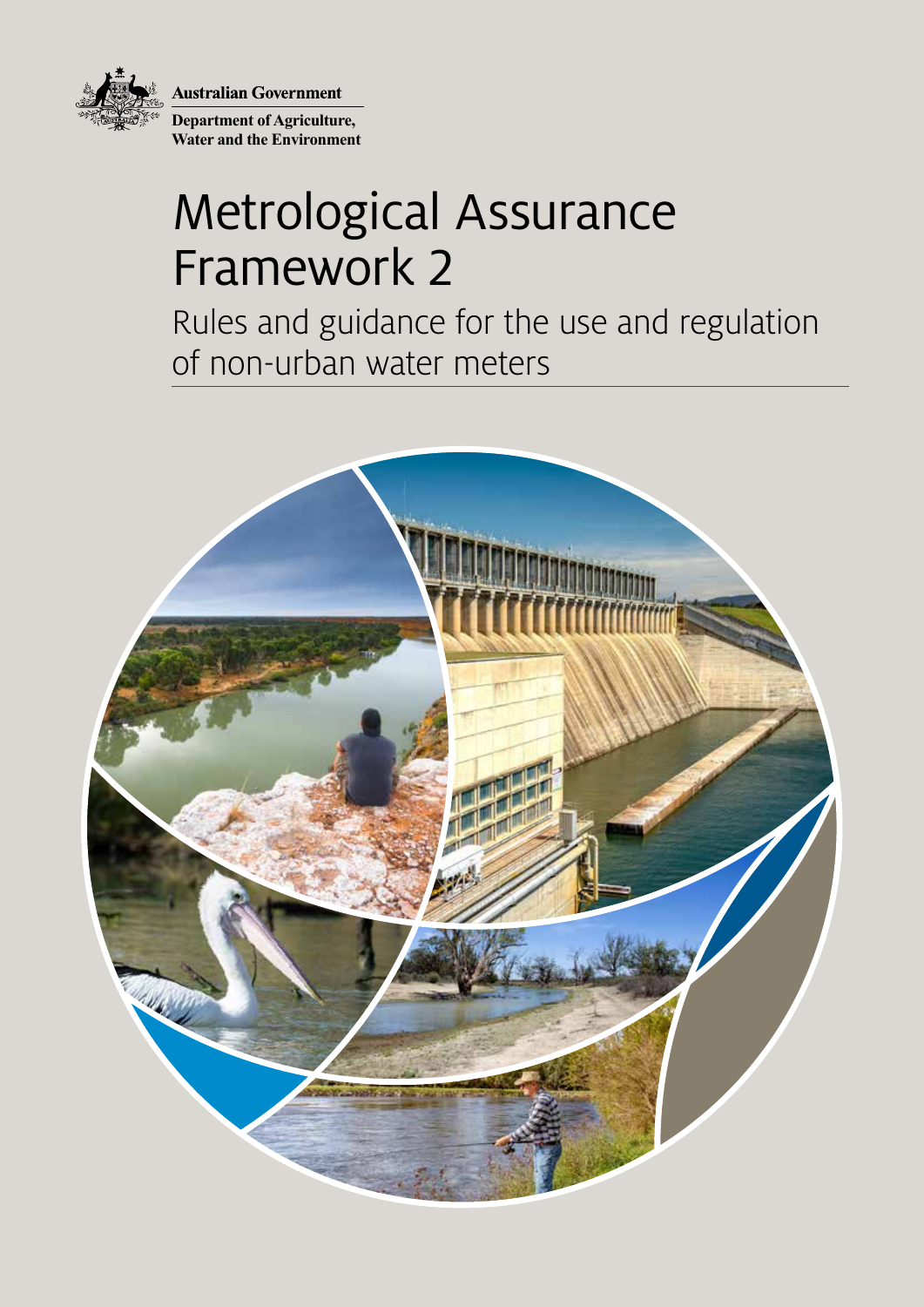© Commonwealth of Australia 2021

#### **Ownership of intellectual property rights**

Unless otherwise noted, copyright (and any other intellectual property rights) in this publication is owned by the Commonwealth of Australia (referred to as the Commonwealth).

#### **Creative Commons licence**

All material in this publication is licensed under a Creative Commons Attribution 4.0 International Licence except for content supplied by third parties, logos and the Commonwealth Coat of Arms.

Inquiries about the licence and any use of this document should be emailed to copyright@awe.gov.au



#### Cataloguing data

This publication (and any material sourced from it) should be attributed as: DAWE 2021, *Metrological Assurance Framework 2: rules and guidance for the use and regulation of non-urban water meters*, Department of Agriculture, Water and the Environment, Canberra, July. CC BY 4.0.

ISBN 978-1-76003-435-1

Department of Agriculture, Water and the Environment GPO Box 858, Canberra ACT 2601 Telephone 1800 900 090 Web awe.gov.au

#### Disclaimer

The Australian Government acting through the Department of Agriculture, Water and the Environment has exercised due care and skill in preparing and compiling the information and data in this publication. Notwithstanding, the Department of Agriculture, Water and the Environment, its employees and advisers disclaim all liability, including liability for negligence and for any loss, damage, injury, expense or cost incurred by any person as a result of accessing, using or relying on any of the information or data in this publication to the maximum extent permitted by law.

#### Acknowledgements

- As agreed by the Murray–Darling Basin Officials Committee (B0C80) 1 April 2021.
- As approved by the National Water Reform Committee (NWRC12) 23 April 2021.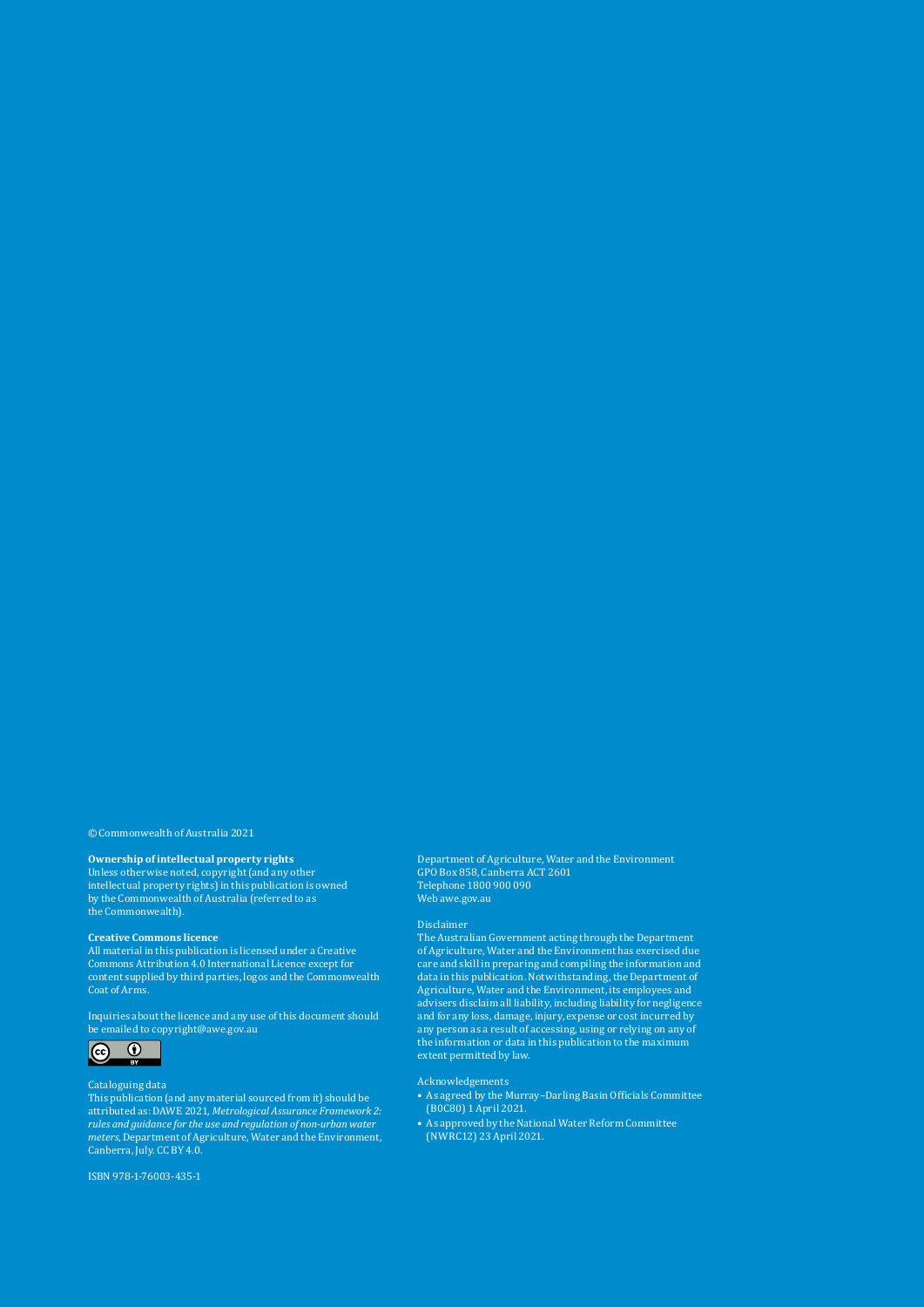# Contents

| $\mathbf{1}$            | <b>About the Metrological Assurance Framework</b>  | 1               |
|-------------------------|----------------------------------------------------|-----------------|
| 1.1                     | Purpose                                            | $\mathbf{1}$    |
| 1.2                     | Target audience                                    | 1               |
| 1.3                     | Objectives                                         | $\overline{2}$  |
| 1.4                     | The Murray-Darling Basin Compliance Compact        | $\overline{2}$  |
| 1.5                     | The National Water Initiative                      | $\overline{2}$  |
| $\overline{\mathbf{2}}$ | <b>Key requirements for compliance</b>             | 4               |
| 3                       | <b>Implementation schedule</b>                     | 5               |
| 3.1                     | For Murray-Darling Basin jurisdictions             | 5               |
| 3.2                     | For zones outside of the Murray-Darling Basin      | $6\phantom{1}$  |
| 4                       | <b>Metering in Practice</b>                        | 7               |
| 4.1                     | State based Regulation                             | $\overline{7}$  |
| 4.2                     | Pattern Approved meters                            | $\overline{7}$  |
| 5                       | <b>In-service compliance</b>                       | 9               |
| 5.1                     | Managing meters which are Pattern Approved         | 9               |
| 6                       | <b>Installation and Commissioning</b>              | 10              |
| 6.1                     | Rule                                               | 10 <sup>°</sup> |
| 6.2                     | Guideline                                          | 10 <sup>°</sup> |
| $\overline{7}$          | Who can install a meter?                           | 11              |
| 7.1                     | Rule                                               | 11              |
| 7.2                     | Guideline                                          | 11              |
| 7.3                     | Certified Persons - nationally accredited training | 11              |
| 8                       | <b>Validation and re-validation</b>                | 12              |
| 8.1                     | Rule                                               | 12 <sup>2</sup> |
| 8.2                     | Guideline - general                                | 13              |
| 8.3                     | Guideline - tests and checks for Validation        | 14              |
| 8.4                     | Guideline - Volumetric Measurement                 | 14              |
| 8.5                     | Exemption to Validation requirements               | 15              |
| 9                       | <b>Maintenance</b>                                 | 16              |
| 9.1                     | Rule                                               | 16 <sup>°</sup> |
| 9.2                     | Guideline                                          | 17              |
| 9.3                     | Who can maintain a meter?                          | 17              |
| 9.4                     | Exemption for Grandfathered meters                 | 17              |
| 10                      | <b>Verification</b>                                | 18              |
| 10.1                    | Rule                                               | 19              |
| 10.2                    | Guideline                                          | 19              |
|                         | 10.3 Who can verify a meter?                       | 19              |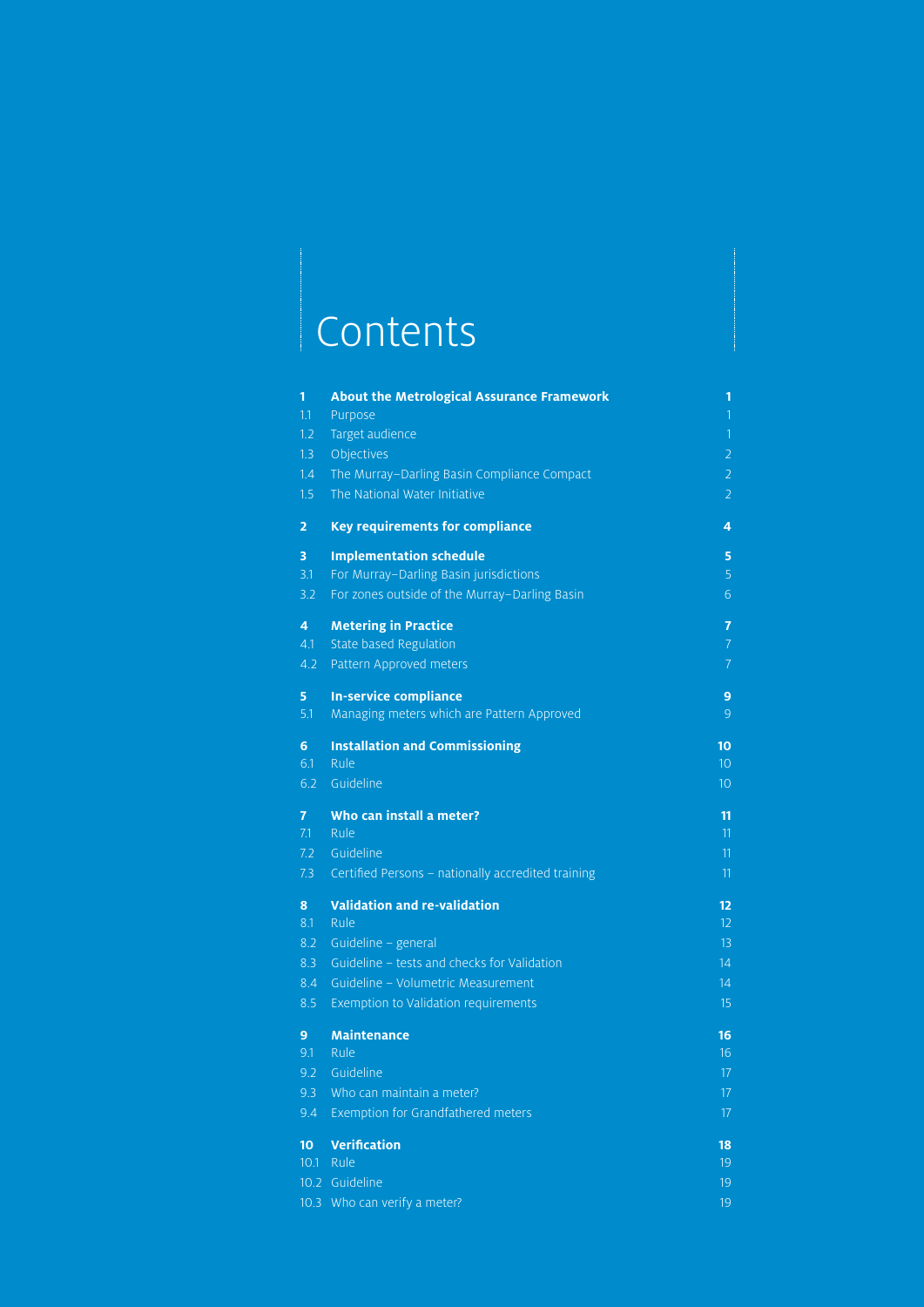| 11             | <b>Grandfathered meter arrangements</b>                                                    | 20 |
|----------------|--------------------------------------------------------------------------------------------|----|
| 11.1           | Guideline                                                                                  | 20 |
| 11.2           | Principles                                                                                 | 21 |
| 12             | Replacing a meter                                                                          | 22 |
| 12.1           | Rule                                                                                       | 22 |
|                | 12.2 Guideline                                                                             | 22 |
|                | 12.3 Exemption to Meter Replacement requirements                                           | 23 |
| 13             | Data recording and transmission                                                            | 24 |
| 13.1           | AS4747 requirements                                                                        | 24 |
|                | 13.2 Murray-Darling Basin Compliance Compact requirements                                  | 24 |
|                | 13.3 Guideline                                                                             | 25 |
|                | 13.4 Exemption for data transmission requirements                                          | 25 |
| 14             | Audit                                                                                      | 26 |
|                | 14.1 Guideline                                                                             | 26 |
| 15             | Reporting about meters and water take                                                      | 27 |
| 15.1           | Reporting required from jurisdictions                                                      | 27 |
| 15.2           | Reporting required from other Regulators                                                   | 27 |
| 16             | Minimum metering thresholds                                                                | 28 |
| 16.1           | Murray-Darling Basin zones                                                                 | 28 |
|                | 16.2 Outside of the Murray-Darling Basin                                                   | 29 |
| 17             | <b>Risk priority tool for metering</b>                                                     | 31 |
| 17.1           | Guideline                                                                                  | 31 |
| 17.2           | Check list and process                                                                     | 31 |
| 17.3           | Priority assessment matrix for metering                                                    | 34 |
| 17.4           | Exemption                                                                                  | 34 |
| 18             | <b>Review of the MAF and Amendments</b>                                                    | 35 |
| 19             | Glossary                                                                                   | 36 |
|                | <b>Schedules</b>                                                                           |    |
| Α              | Checklist for maintenance and validation (Guidance)                                        | 39 |
| B              | Volumetric measurement instruments for the in-situ validation of meters (as tested for the |    |
|                | Australian Government)                                                                     | 43 |
| C              | Developing a telemetry and data management protocol (Guidance)                             | 44 |
| <b>Figures</b> |                                                                                            |    |
| 1              | Recommended meter management for Pattern Approved meters and their emplacements            | 9  |
| 2              | Recommended management of meters which are not Pattern Approved                            | 21 |
| <b>Tables</b>  |                                                                                            |    |
| 1              | Validation Schedule guideline                                                              | 13 |
| 2              | Example for an end-of-life meter replacement schedule                                      | 23 |
| 3              | Risk assessment tool for metering                                                          | 32 |
| 4              | Risk Priority Matrix for metering                                                          | 34 |
| 5              | Maintenance checklist for closed conduit meters                                            | 39 |
| 6              | Maintenance checklist for open channel meters                                              | 41 |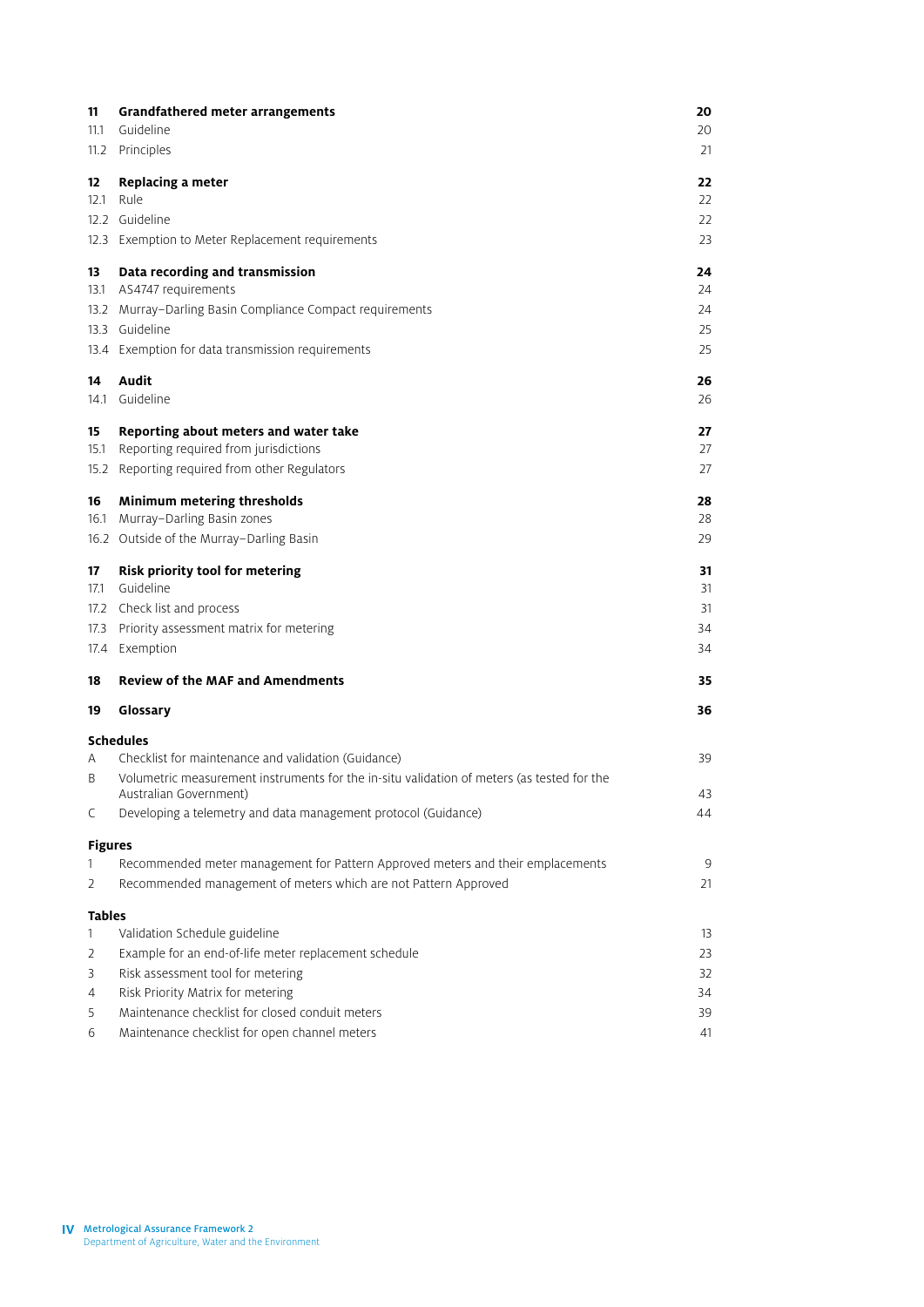## <span id="page-4-0"></span>Chapter 1 About the Metrological Assurance Framework

The National Water Initiative (2004), the National Framework National Framework for non-urban water metering (2009), and the Murray–Darling Basin Compliance Compact (2018) require the states and territories to implement consistent metering standards to ensure relative equity around water sharing and for protecting our scarce water resources. In Australia, the states and territories have responsibility to make regulations for water resource management, including requirements for non-urban water meters.

The updated Metrological Assurance Framework 2 (MAF2) describes the nationally consistent compliance management approach for non-urban water meters in Australia. It enables greater literacy and improved transparency about meters outside of urban settings. The document describes 'Rules' which must be followed and 'Guidelines' which describe better practice pathways that a Regulator may implement.

#### **1.1 Purpose**

This MAF2 provides agreed pathways to:

- an acceptable level of confidence in non-urban water meter performance
- greater coverage of Pattern Approved non-urban water meters which comply with AS4747
- a nationally consistent approach for the regulation and management of non-urban water meters
- transition to greater use of risk management to prioritise metering implementation and management requirements.

MAF2 does not cover meters for urban water supply. Reference in this document to meters and metering refers to meters for non-urban water supply as devices to measure, memorise and display the volume of water that has passed in a pipe or open channel.

#### **1.2 Target audience**

The document is designed to guide meter manufacturers, meter installers, regulators and governments. Water users and Meter owners will find complementary guidance from the relevant state or territory websites.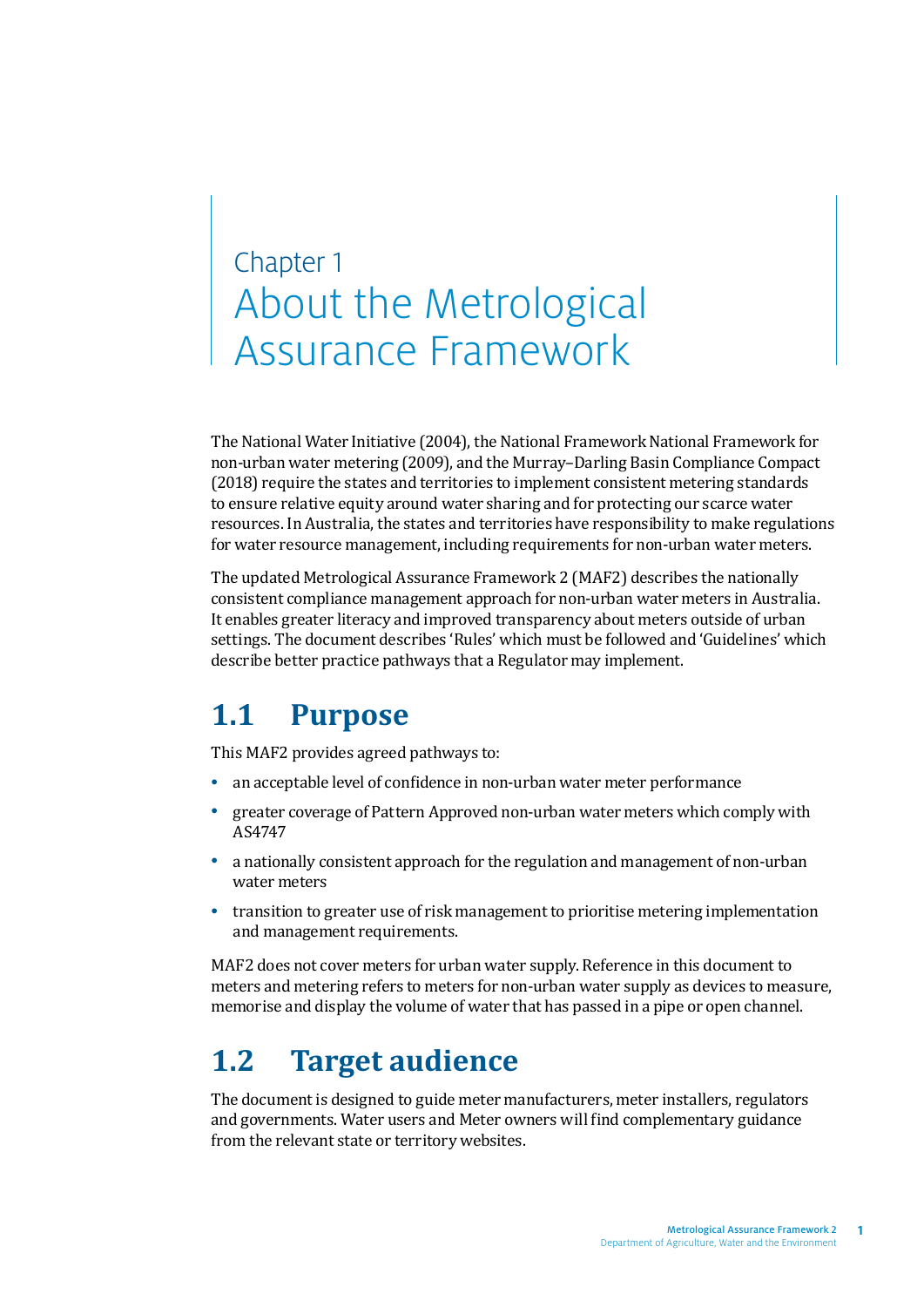### <span id="page-5-0"></span>**1.3 Objectives**

- **1.** Stakeholders have confidence in metering because the requirements are simple to understand, comply with, administer and enforce
- **2.** Stakeholders have confidence in the equitable sharing of water resources
- **3.** Water take is accurately and reliably measured
- **4.** Meters used are fit-for-purpose
- **5.** Data from meters can be easily communicated to relevant authorities
- **6.** Resources are targeted to higher risk water users and higher-risk water systems
- **7.** Mandatory requirements and resources are targeted to higher risk users.

#### **1.4 The Murray–Darling Basin Compliance Compact**

MDB Compliance Compact Section 3: 'Metering and measurement is essential for comprehensive water accounting. Basin states commit to the effective measurement of non-urban water users' diversions (metering take), and of the water resources themselves (hydrometrics and models)'.

#### **1.5 The National Water Initiative**

NWI Section 87: Generally metering should be undertaken on a consistent basis in the following circumstances:

- **1.** for categories of entitlements identified in a water planning process as requiring metering
- **2.** where water access entitlements are traded
- **3.** in an area where there are disputes over the sharing of available water
- **4.** where new entitlements are issued
- **5.** where there is a community demand.

NWI Section 88: Recognising that information available from metering needs to be practical, credible and reliable, develop and apply:

- a national meter specification
- national meter standards specifying the installation of meters in conjunction with the meter specification by providing for:
	- a practical, credible and reliable approach that provides national standards for meter construction, installation and maintenance
	- a Metrological Assurance Framework
	- implementation of the national standards through national measurement and water legislation.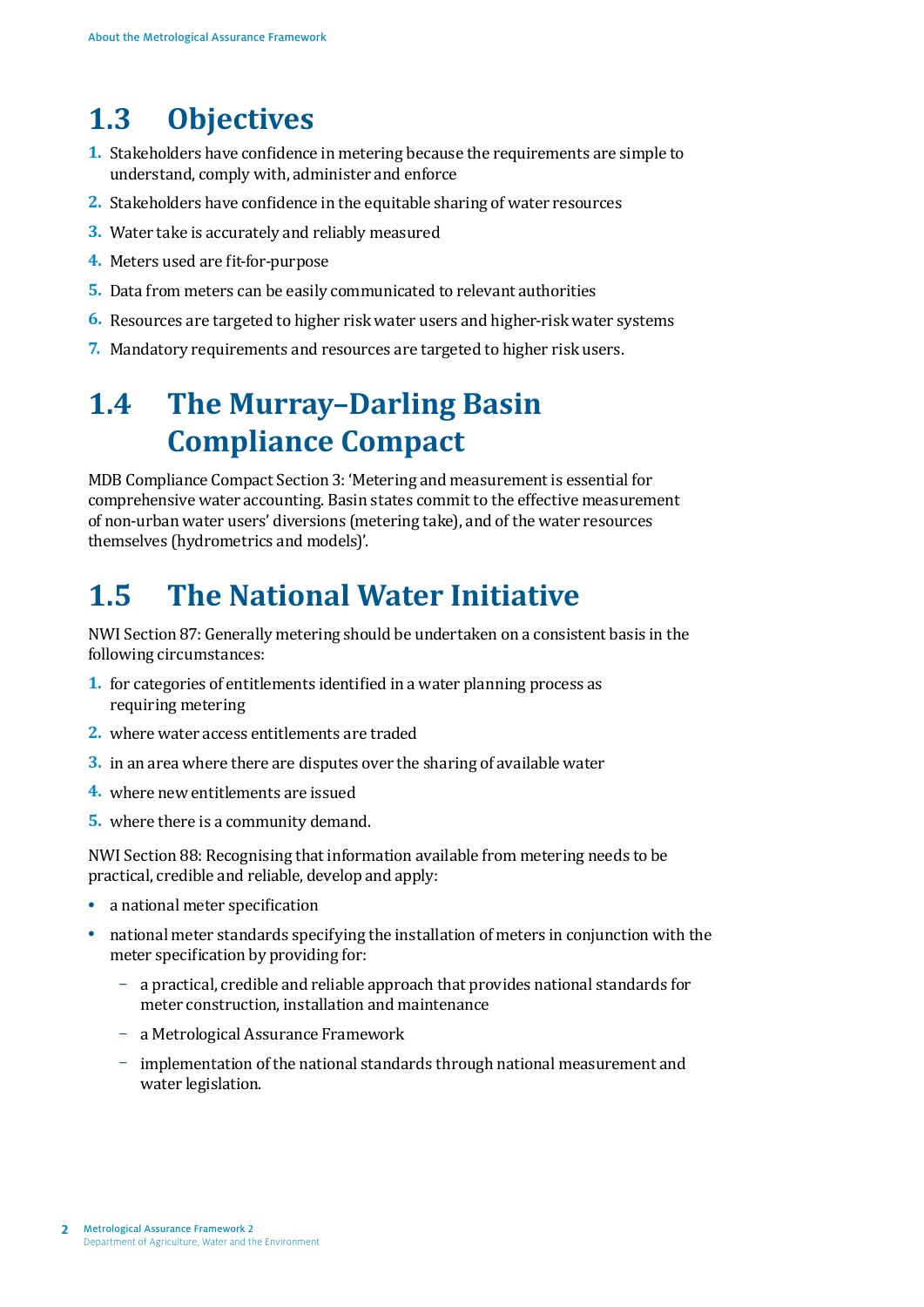The NWI also sets out auditing and reporting approaches:

NWI Section 89: Develop and apply national guidelines covering the application, scale, detail and frequency for open reporting addressing metered water use and associated compliance and enforcement actions.

As a result of the NWI, the National Framework for non-urban water metering (2009) was agreed by all Australian states and territories and subsequently the AS4747 was adopted for non-urban water metering in Australia.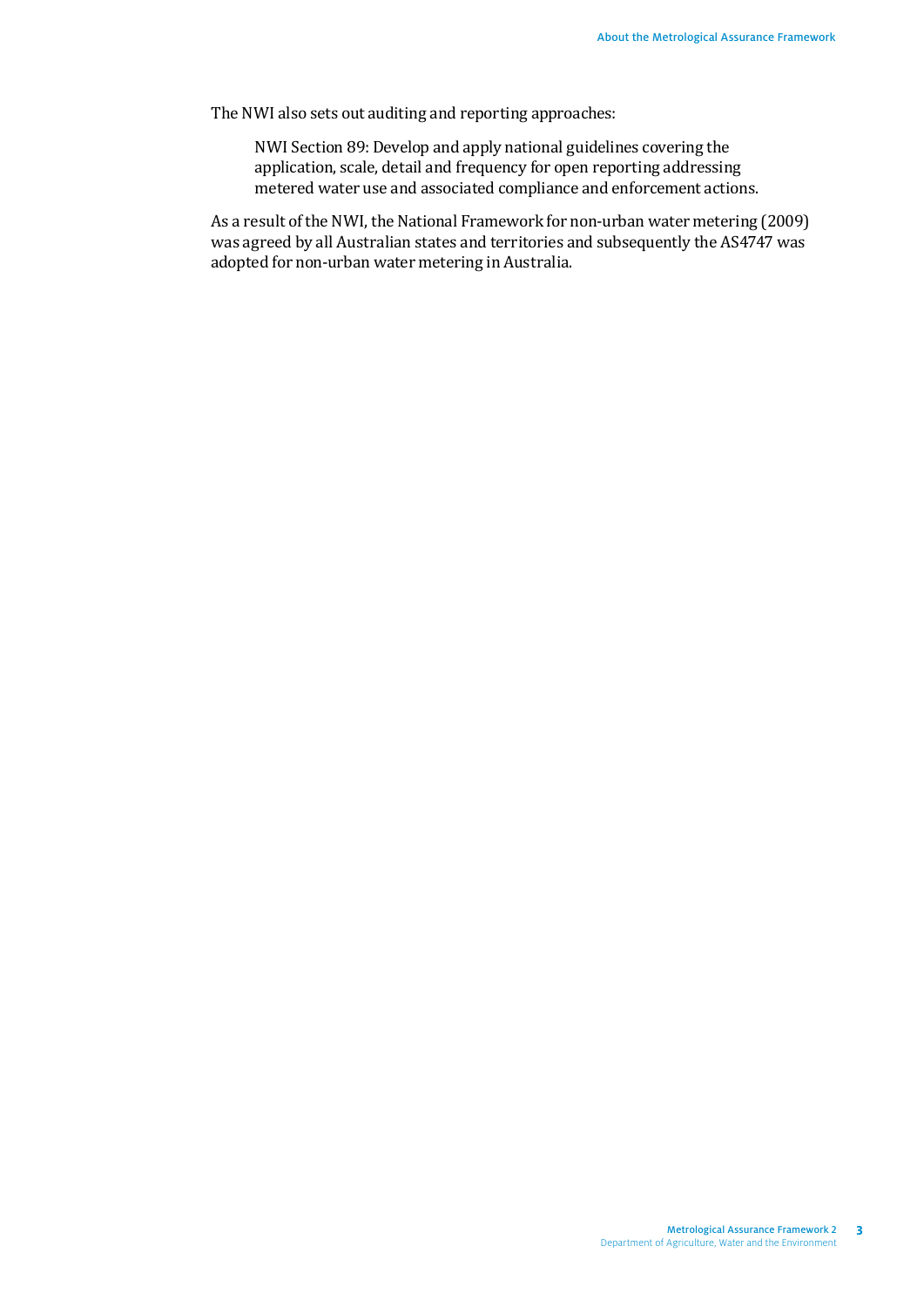## <span id="page-7-0"></span>Chapter 2 Key requirements for compliance

To ensure an acceptable level of confidence in performance and to comply with the requirements of the MAF, meters shall comply (except where exempted by a Regulator or authority, or in Western Australia, Tasmania or the Northern Territory where different approved metering rules apply) with the following key requirements:

- pattern approved by the National Measurement Institute (NMI), where available – Section [4.2](#page-10-1) Pattern Approved meters
- certified as accurate by the manufacturer after manufacture and prior to being placed into service, with errors not exceeding ±2.5% across the flow rate range – Section [4.2](#page-10-1) Pattern approved meters
- installed in compliance with the Pattern Approval certificate, relevant Australian Standards and meter manufacturer's instructions – Section 6 Installation and Commissioning
- validated by a certified validator after installation and before water is taken through the meter, and is demonstrated to the satisfaction of the Regulator to operate within the maximum permissible error rate of not more than ±5% in-field conditions – Section 8 Validation and re-validation
- maintained periodically in accordance with the Pattern Approval certificate, Regulator's requirements and relevant Australian Standards – Section 9 Maintenance
- calibrated after maintenance affecting the measurement performance of the meter and is demonstrated to the satisfaction of the Regulator to operate within the maximum permissible error rate of not more than ±5% in-field conditions
- periodically validated by a certified validator on an ongoing basis Section 8 Validation and re-validation
- audited on a regular basis by government agencies or independent auditors in accordance with compliance plans – Section 14 Audit.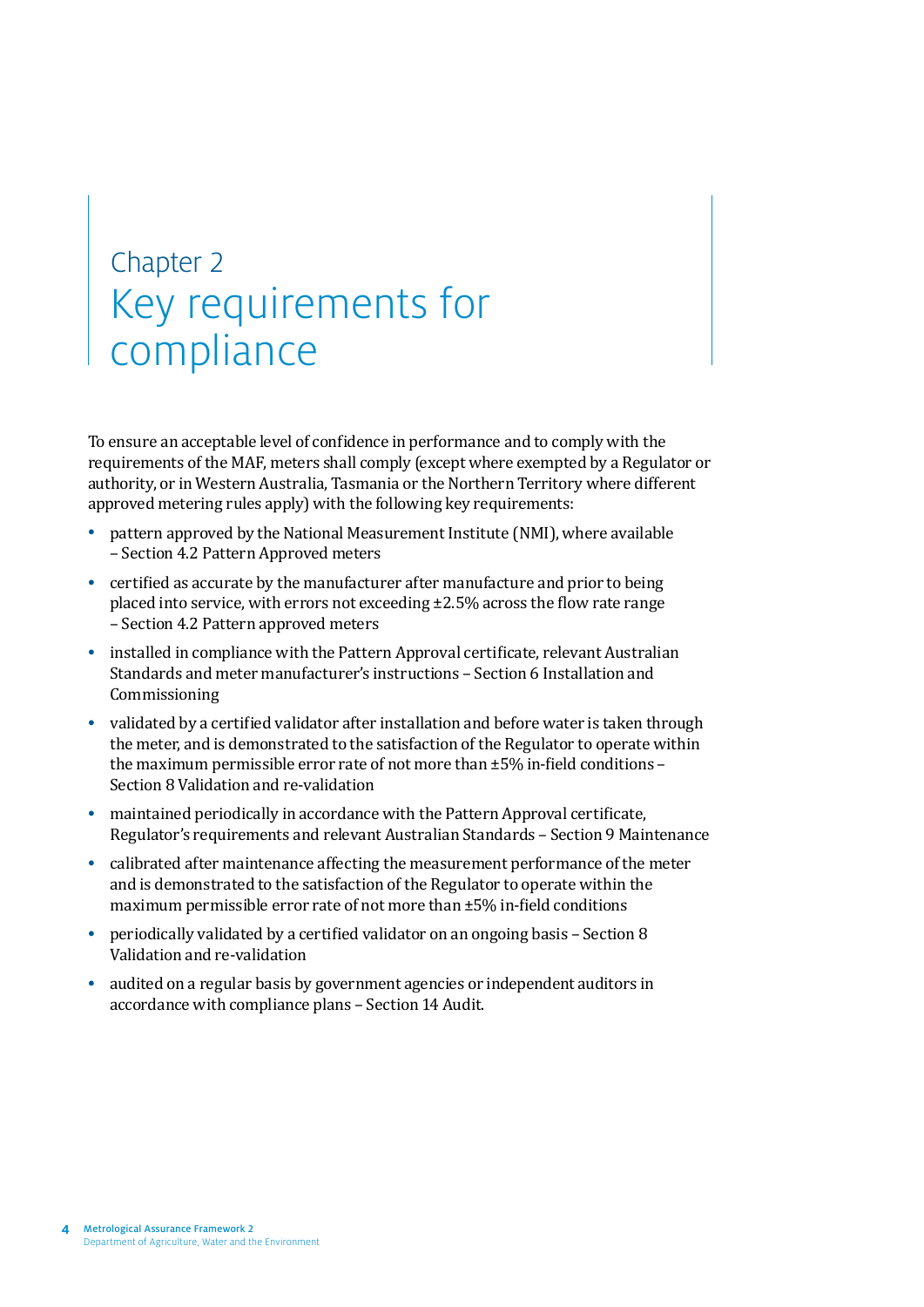## <span id="page-8-0"></span>Chapter 3 Implementation schedule

The National Framework for Non-urban Water Metering (2009) was agreed by *all Australian states and territories* and required that:

all non-urban water meters shall comply with the national metering standards by 1 July 2020, unless otherwise exempted, by the relevant jurisdictional government.

The updated timeframes are:

#### **3.1 For Murray–Darling Basin jurisdictions**

New South Wales, Queensland, Victoria, South Australia and the Australian Capital Territory have agreed to the Murray–Darling Basin Compliance Compact. Implementation schedules are discussed at Section 3 of the Compliance Compact:

- **1.** 3.2 (i) **All new and replacement meters** must comply with AS4747 including pattern approval and verification, by no later than June 2025
- **2.** 3.2 (ii) Commencing **immediately, and until June 2025**
- **3.** (a) All new and replacement meters to comply with AS4747 where available
- **4.** (b) Where an AS4747 compliant meter is not available (AS4747 compliant meters are available for most closed conduit pipe sizes) the use of an interim meter that has been verified (this does not mean Verification as described in the National Measurement legislation) with a manufacturers certificate of accuracy to within  $\pm$  5% is acceptable.
- **5.** 3.2 (v) Any exemptions to 3.2 (i) made by the state to be supported by a justification published on the relevant state agency website;
- **6.** 3.3 (i) **All take** via water entitlements to be metered **by June 2025'**;
- **7.** 3.3 (ii) Any exemptions to 3.3 (i) made by the state to be supported by a justification, such as a regulatory impact assessment, published on the relevant state agency website.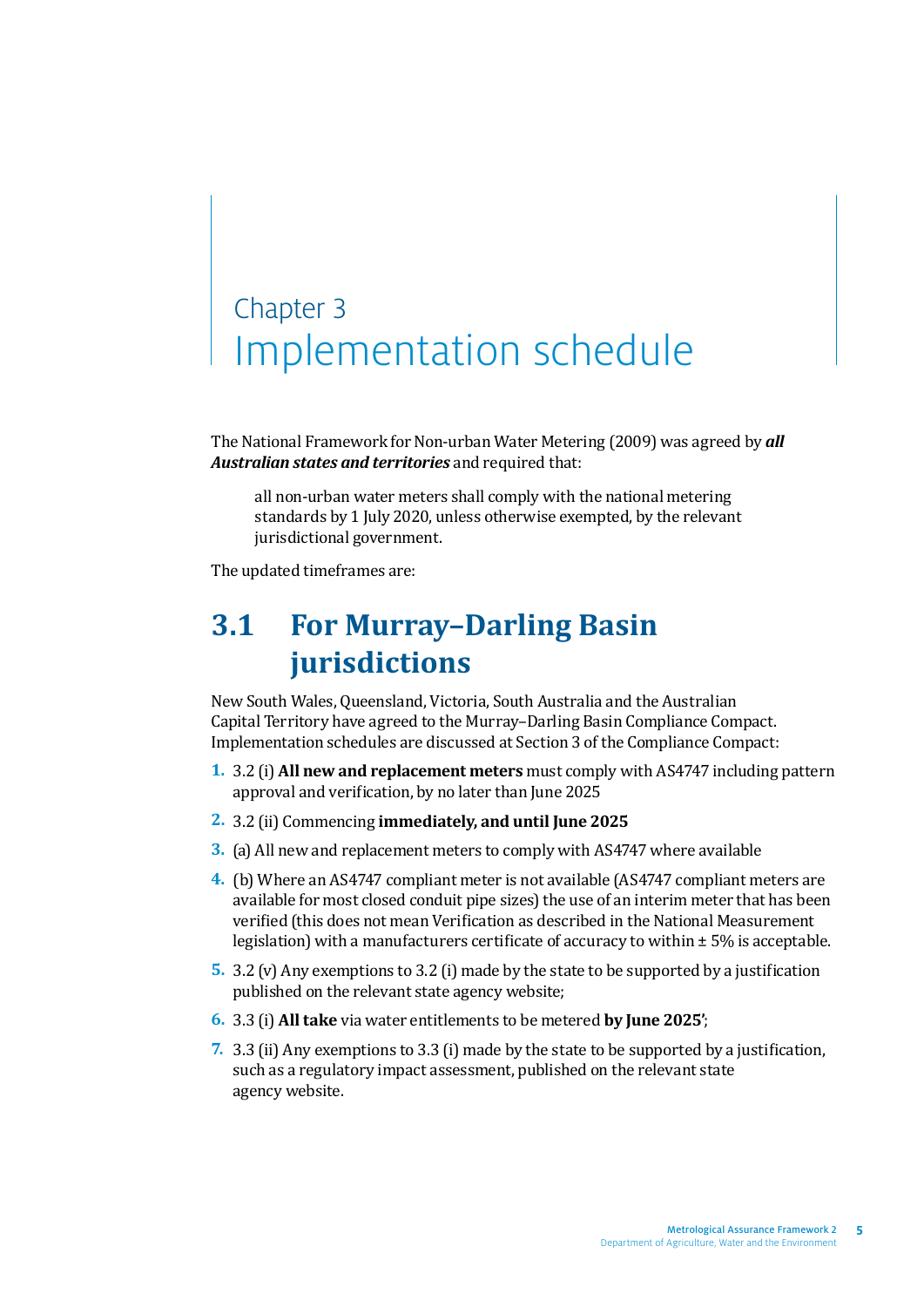### <span id="page-9-0"></span>**3.2 For zones outside of the Murray–Darling Basin**

The National Framework for Non-urban Water Metering (2009) commits Western Australia, Tasmania and the Northern Territory to a schedule for improved metering. The Murray–Darling Basin jurisdictions also have zones which fall outside of the Basin. To meet commitments from the National Framework, jurisdictions which regulate these zones will use **Best Efforts** for metering within these zones to:

- **1.** require **all new and replacement meters** to be Pattern Approved which comply with AS4747, by June 2025, and
- **1.** set a jurisdiction-wide implementation date for '**metering of all take** via water entitlements', and
- **1. publish information about its implementation schedule** for metering.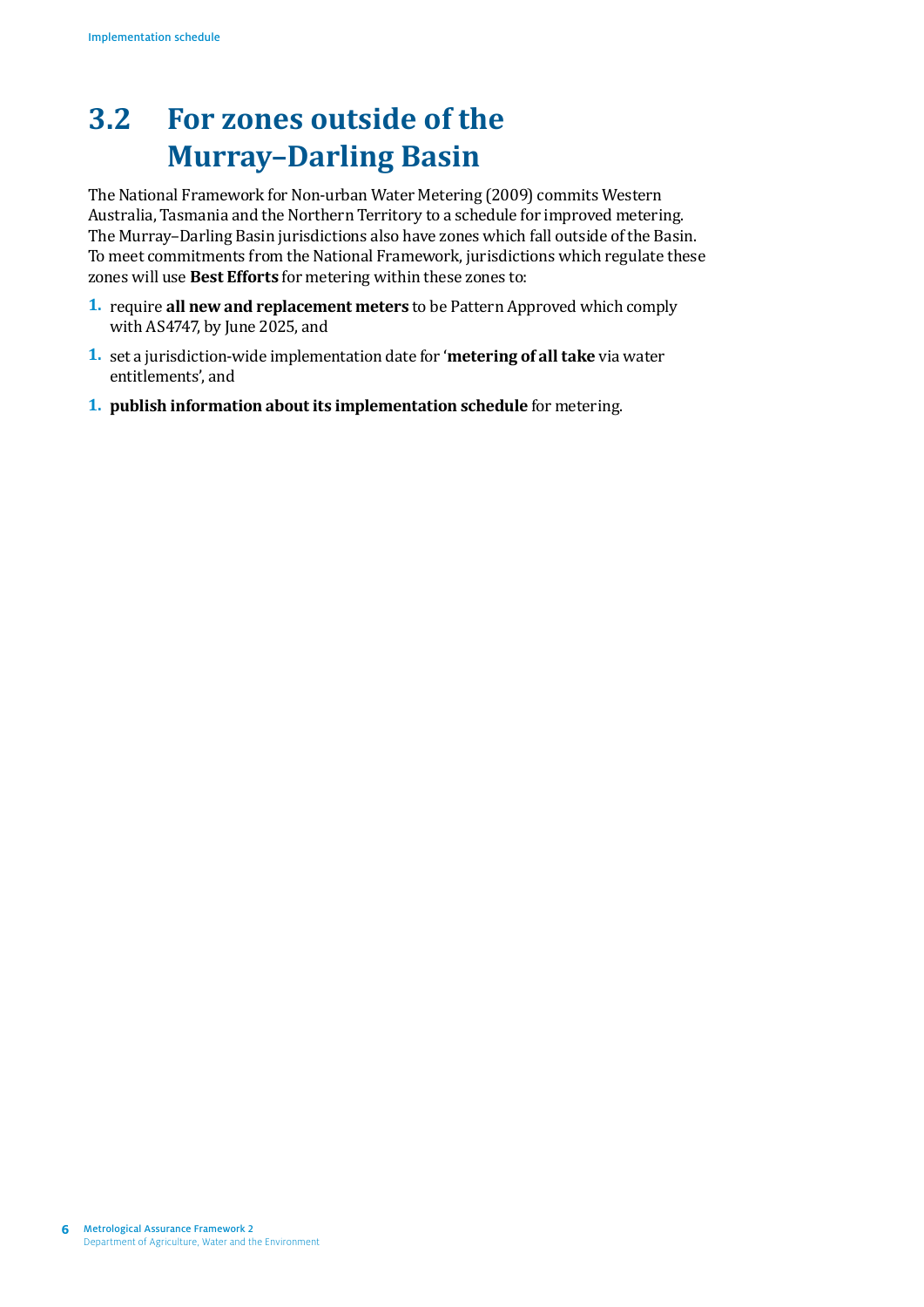## <span id="page-10-0"></span>Chapter 4 Metering in Practice

#### **4.1 State based Regulation**

Australian states and territories are responsible for regulating water take within their jurisdiction and setting metering policy. In setting metering policies, the states and territories will comply with any commitments they made in the MDB Compliance Compact, if it applies, and the National Framework for non-urban water metering.

A state may authorise other entities such as private irrigation districts or water corporations to regulate water take on their behalf, within defined areas. These entities are authorised under state water laws to enforce rules applying to Entitlement Holders within those defined districts.

#### <span id="page-10-1"></span>**4.2 Pattern Approved meters**

Meters are considered to be Pattern Approved if they are of a design approved by and specified in a Certificate of Approval issued by the National Measurement Institute (NMI); and the individual meter is marked with the pattern approval number by a person authorised to do so.

The NMI assesses the accuracy of the meter and whether its accuracy remains stable under a range of environmental and operating conditions. The meter's integrated tamper sealing protections are considered to make it obvious where the meter has been dismantled or modified without proper authorisation. A meter manufacturer will certify the accuracy of a meter after manufacture and before installation to confirm that errors do not exceed ±2.5% across the flow rate range.

The MDBA maintains a list of Pattern Approved non-urban meters on its website which is drawn from the National Measurement Institute's Pattern Approved meter registry for urban and non-urban meters. When a Regulator requires the installation of a Pattern Approved meter, only meters on the MDBA meter list or on the National Measurement Institute's Pattern Approved meter registry may be installed.

A list of Pattern Approved non-urban water meters can be found under [compliance and](https://www.mdba.gov.au/publications/mdba-reports/compliance-enforcement-documents)  [enforcement documents](https://www.mdba.gov.au/publications/mdba-reports/compliance-enforcement-documents).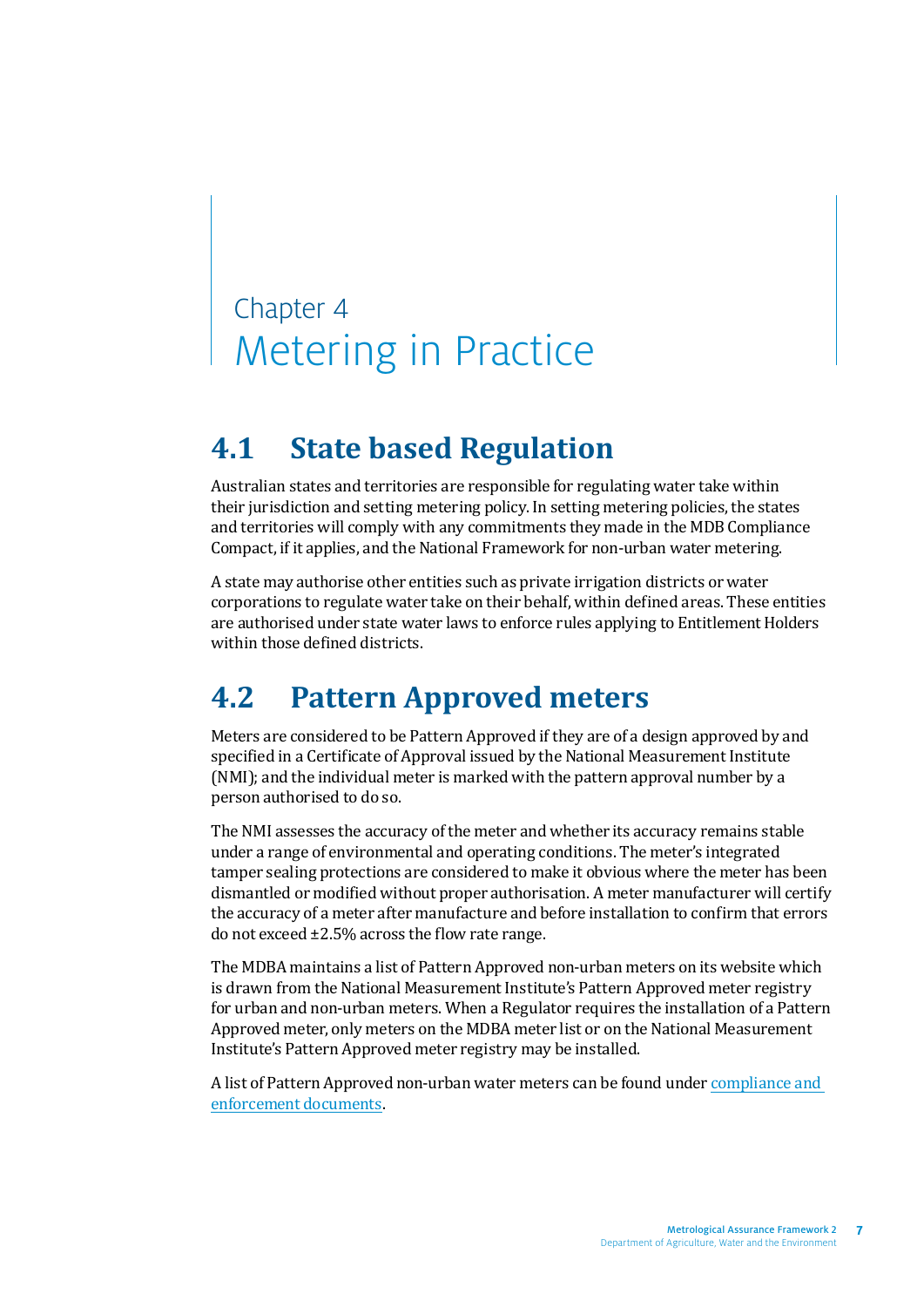Pattern Approved meters are to be installed within the operating range specified by the manufacturer and are to meet any conditions on the meter's Pattern Approval certificate issued by the National Measurement Institute.

Note: A jurisdiction, may define an approved meter within its metering policy to include meters which are not Pattern Approved. This is anticipated to be rare in the Murray–Darling Basin as there are Pattern Approved meters for most Closed Conduit pipe sizes. If any meter is installed in the Murray–Darling Basin that is not Pattern Approved, the jurisdiction must publish justification supporting this exemption on the relevant agency website [Compliance Compact 3.2(iv)].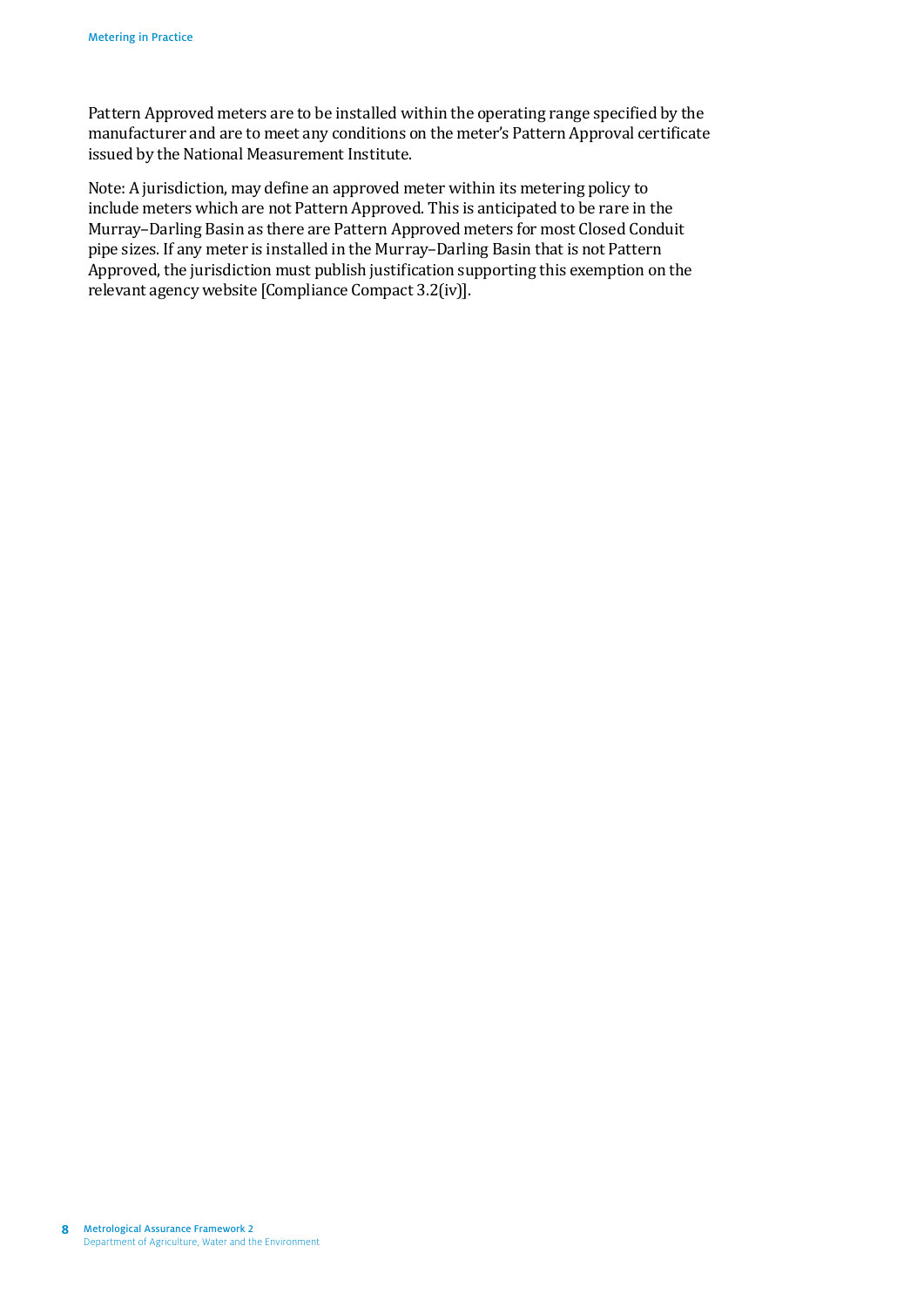## <span id="page-12-0"></span>Chapter 5 In-service compliance

#### **5.1 Managing meters which are Pattern Approved**

A Regulator's metering policy will define when a Pattern Approved meter is required. All Australian jurisdictions have committed to transitioning to accurate meters consistent with the MDB Compliance Compact if it applies, and the National Framework for non-urban water metering (2009).

**FIGURE 1** Recommended meter management for Pattern Approved meters and their emplacements

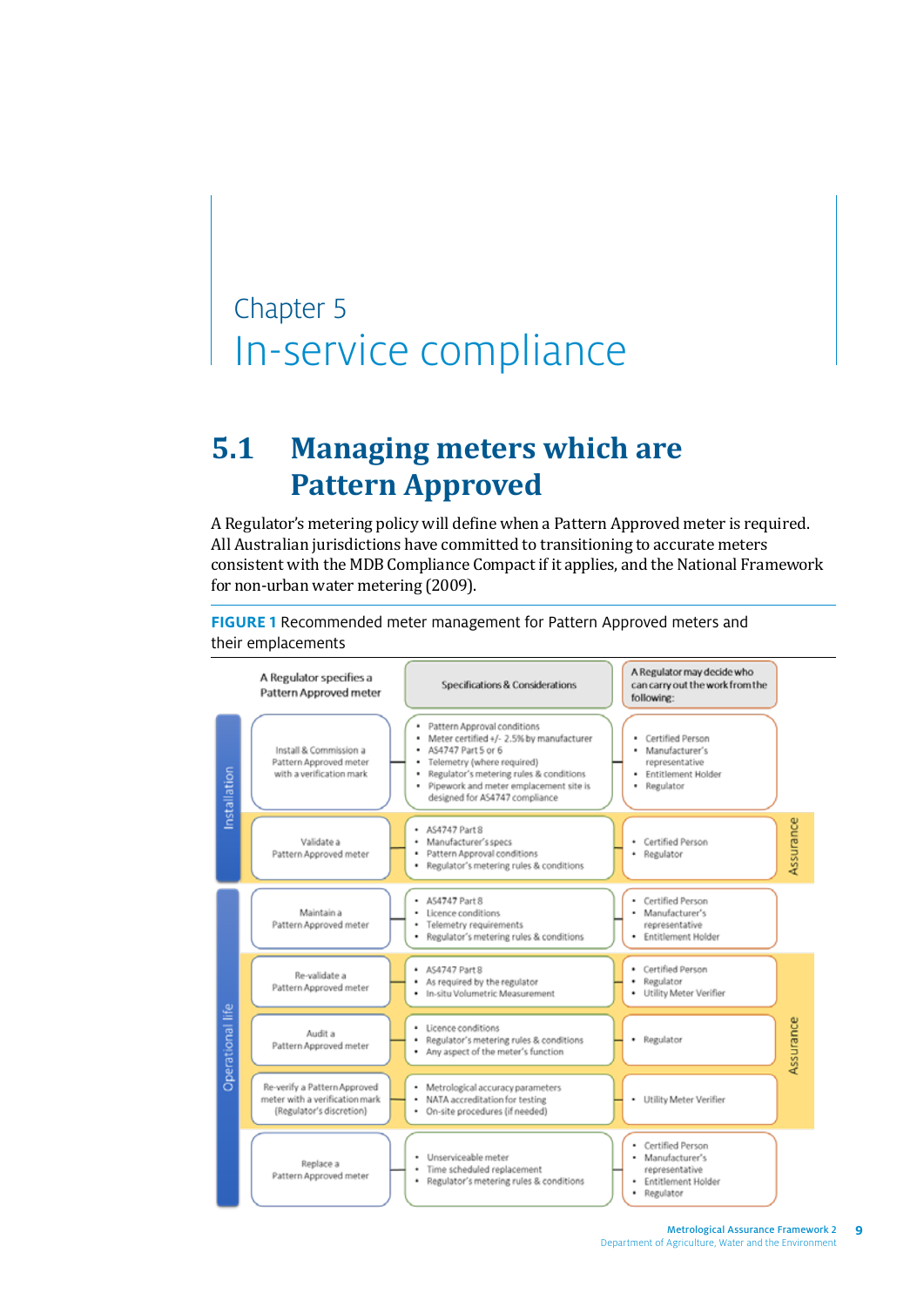## <span id="page-13-0"></span>Chapter 6 Installation and Commissioning

#### **6.1 Rule**

- **1.** A Pattern Approved meter must be installed in accordance with the relevant NMI documents, Australian Standards or Technical Specifications, related rules made by the Regulator and the meter manufacturer's specifications.
- **2.** AS4747 describes Pattern Approved meter installation and commissioning requirements for:
	- **a.** Closed conduit meters fully charged at Part 5
	- **b.** Open channel meters at Part 6
- **3.** The meter installer and the Regulator must have an acceptable level of confidence that, after installation, the meter will operate within the maximum permissible limits of error, which is not more than ±5% accuracy in-field conditions.
	- **a.** A meter emplacement and any pipe construction must be designed and built to comply with the meter manufacturer's or Regulator's specifications and meet the requirements prescribed in AS4747.

### **6.2 Guideline**

A Regulator may require additional items or programs be fitted on installation of a new Pattern Approved meter, including:

- **1.** Dataloggers
- **2.** Telemetry
- **3.** Filters, screens and air separation devices
- **4.** Power sources
- **5.** Meter boxes and protection covers
- **6.** Inspection ports for buried meters
- **7.** Access platforms and pits
- **8.** Testing points, T-junctions and additional pipe lengths to facilitate in situ testing, cleaning and internal inspection
- **9.** Tamper evident seals.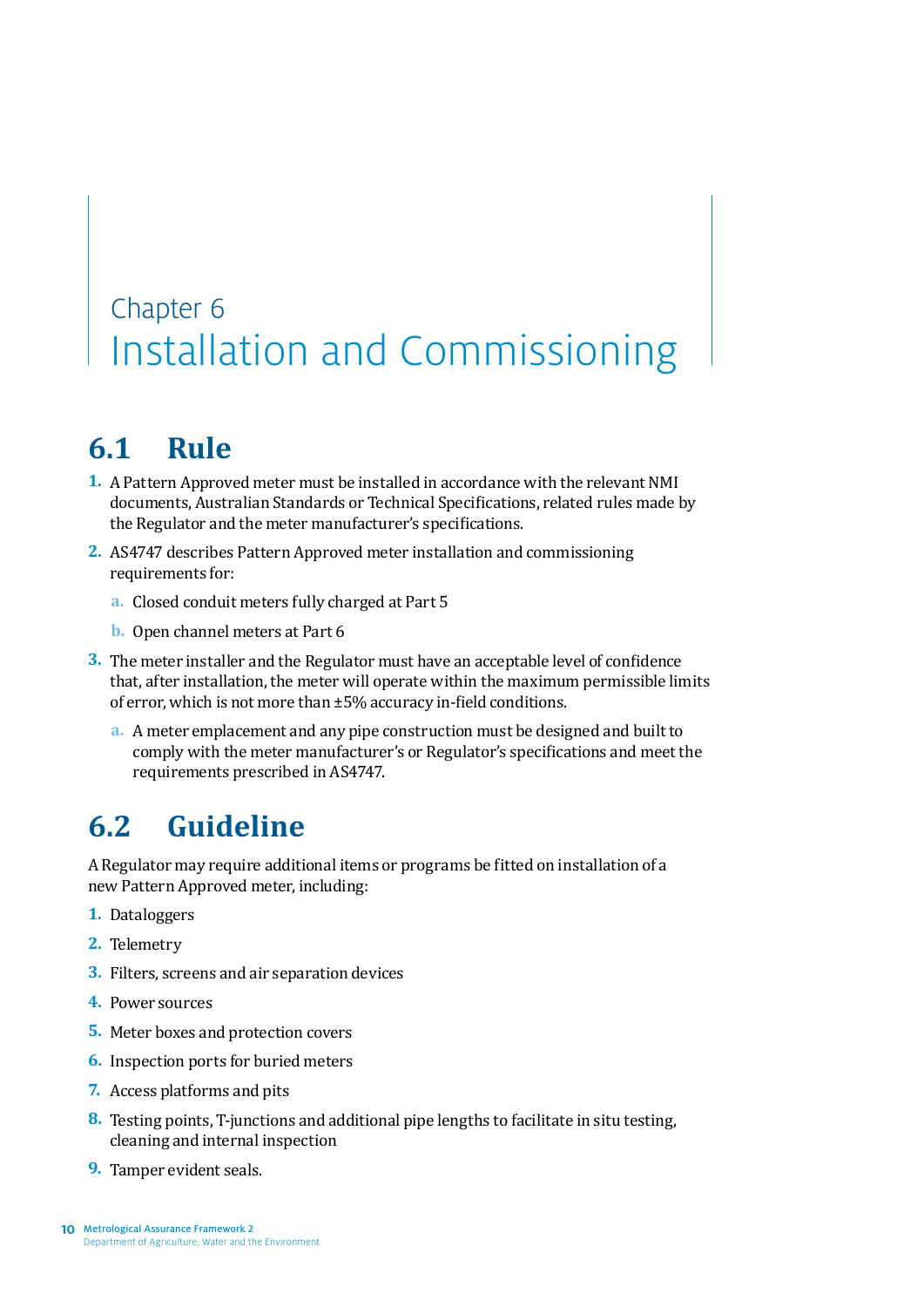## <span id="page-14-0"></span>Chapter 7 Who can install a meter?

#### **7.1 Rule**

The non-urban metering policy for each jurisdiction will include information about the skills, competencies or qualifications required to install a Pattern Approved meter. In making its policy, a jurisdiction must ensure that a meter installer will ensure that the long-term accuracy tolerances described in AS4747 are maintained. If a person other than a Certified Person installs a meter, it will subsequently be checked and validated by a Certified Person or the Regulator.

#### **7.2 Guideline**

- **1.** A Certified Person should supervise the construction of the meter's emplacement, carry out the installation of the Pattern Approved meter, and complete the meter validation certificate.
- **2.** For better practice, a Regulator may prefer that a Certified Person additionally undertake meter manufacturer's accreditation training. This ensures that brand specific requirements are considered by the person during the meter installation or maintenance procedure. It also provides an avenue for meter manufacturers to endorse Certified Persons for after-sales service and ensure that up-to-date techniques and information are rolled out quickly.

#### **7.3 Certified Persons – nationally accredited training**

Registered Training Organisations such as Irrigation Australia Limited (IAL) and the Australian Hydrographers Association (AHA) provide competency training for Certified Persons. The recognised accreditation for Certified Persons is recognised by all Australian jurisdictions and Regulators.

The accreditation provides confidence that a person can install, validate and maintain any meter in compliance with the metering requirements of any Australian jurisdiction.

In NSW, a Certified Person is known as a Duly Qualified Person (DQP).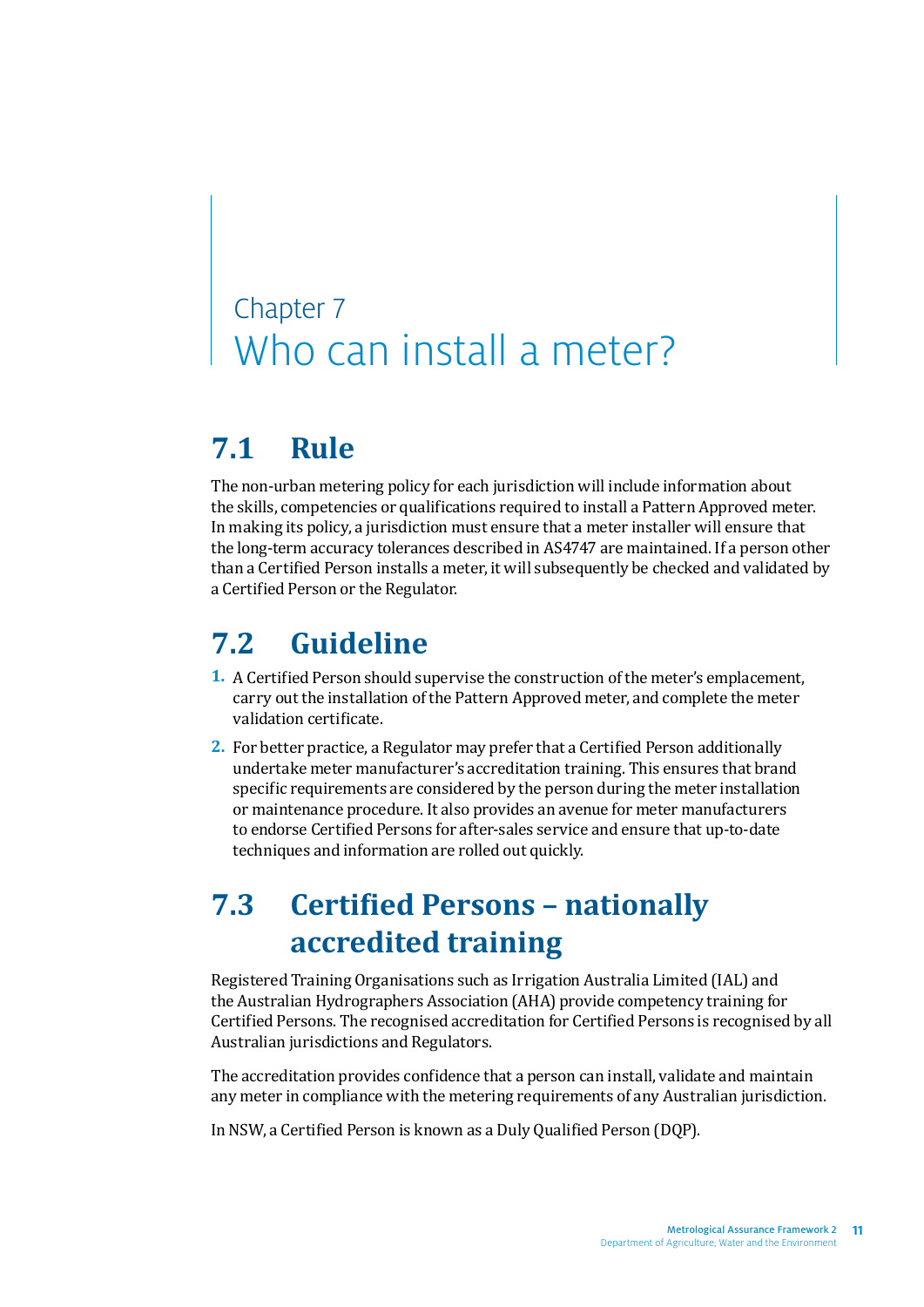## <span id="page-15-0"></span>Chapter 8 Validation and re-validation

Validation is 'a set of activities that includes inspecting the meter to check that it is Pattern Approved, installed in compliance with relevant Standards and maintained to an acceptable state of repair, which provides an acceptable level of confidence that the meter will operate within an acceptable range of error under normal operating conditions' (refer AS4747 Part 1).

Note: A jurisdiction which is not a Murray–Darling Basin jurisdiction, may define an approved meter within its metering policy to include meters which are not Pattern Approved.

#### **8.1 Rule**

- **1.** All meters must be validated in accordance with AS4747/Part 8/Section 2.4.
- **2.** AS4747/Part 8/Section 2.4 describes meter Validation requirements for:
	- **a.** Pattern Approved meters at sub-section 2.4.1
	- **b.** Meters which are not Pattern Approved at sub-section 2.4.2. Note: A regulator may exclude Grandfathered meters from this sub-section and determine validation requirements using pathways described at Section 12 of the MAF.
	- **c.** Ongoing 'mandatory validation of their installations' at sub-section 2.4.3
- **3.** The Regulator's non-urban water meter policy or associated documents will prescribe the Validation requirements.
- **4.** The Regulator will publish the tests and checks required to Validate a meter.
- **5.** To Validate a meter, a Certified Person or Regulator performs checks, including:
	- **a.** Pattern Approved meters Checking the meter or measuring system, including its component parts, to ensure it is Pattern Approved, verified and is correctly installed in accordance with the relevant NMI documents, Australian Standards or Technical Specifications, the manufacturer's specifications and the Regulator's requirements.
	- **b.** Meters which are not Pattern Approved (excludes Grandfathered meters which have different rules - see Section 12) - Checking the meter or measuring system. including its component parts, to ensure it is correctly installed in accordance with the Australian Standards or technical specifications, the manufacturer's specifications and the Regulator's requirements.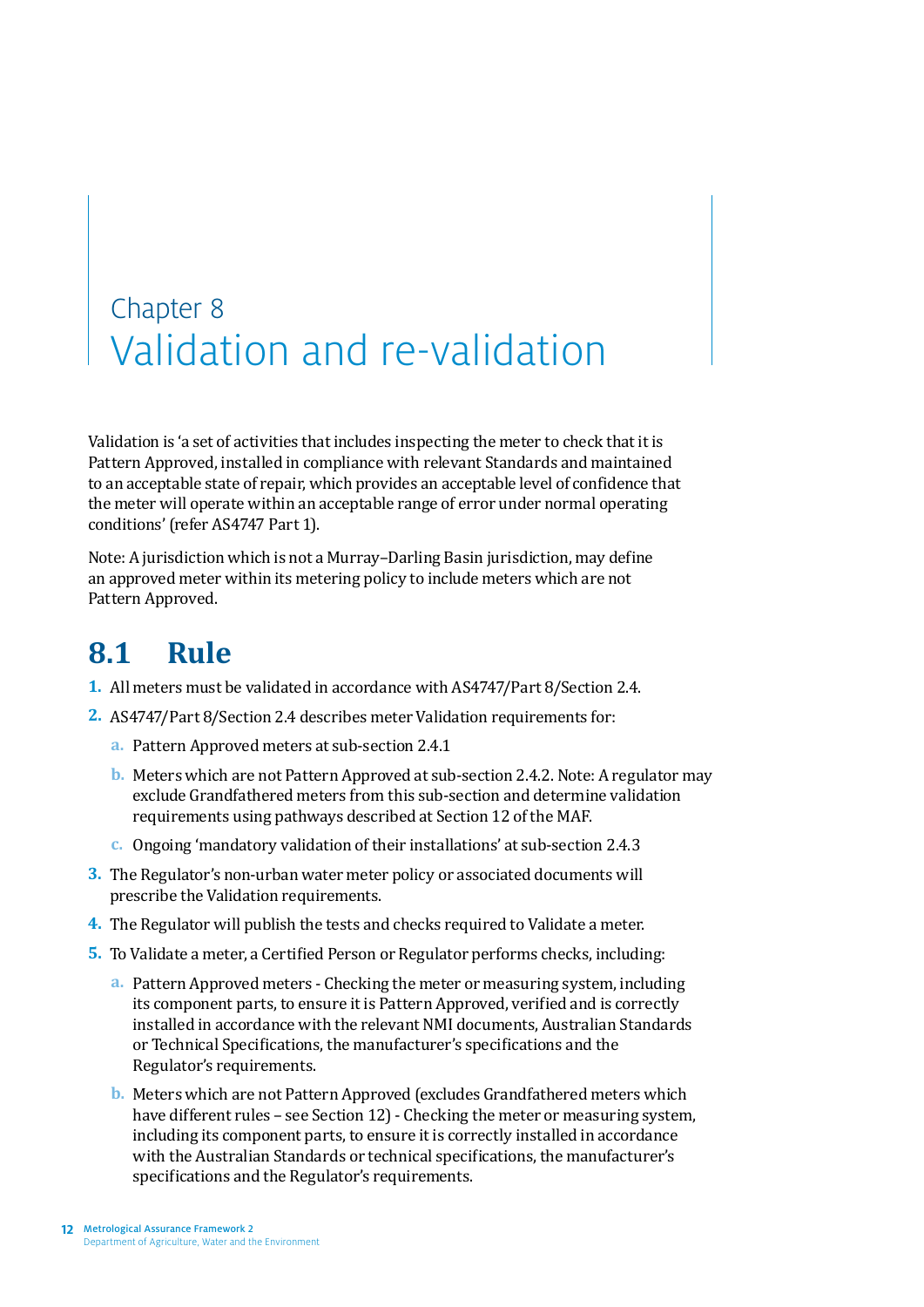- <span id="page-16-0"></span>**c.** Open channel meter installations - Checking the meter or measuring system, including its component parts, to ensure it is correctly installed in accordance with the Australian Standards or technical specifications, the manufacturer's specifications and the Regulator's requirements. In addition, calibrate any weirs and height gauges and inspect upstream and downstream infrastructure, to minimise potential obstructions impacting on the performance of the measuring device.
- **d.** Where meters or emplacements are inaccessible, check the records of installation and any subsequent disturbance works to satisfy that the installation meets the manufacturers specification for installation. The Regulator may require works to expose the meter for checking.
- **e.** If new tamper-evident seals are required to be affixed to the meter, the Certified Person or Regulator will carry out this procedure.

#### **8.2 Guideline – general**

- **1.** A meter should be Validated over its lifecycle to ensure its conformance with installation and operational adequacy.
- **2.** The Regulator should develop and publish its Validation interval schedules for nonurban water meters which describe when Validation will be required.
- **3.** The Regulator's metering policy should identify the competencies or qualification classes required by a Certified Person to Validate a meter.
- **4.** A Certified Person or Regulator validating a meter should complete a meter validation certificate, when a meter is Validated, and submit the certificate to the Regulator and the Entitlement Holder.

AS4747 (refer Appendix D of AS4747/Part 8/Table D1/D2) suggests appropriate intervals for Validation throughout the life of a meter. The following guideline for Validation for closed conduit meters is developed using the AS4747 guidance.

| <b>All meters</b>  | Mechanical                                                                                                                                           | Electronic                                                                                                                                              |
|--------------------|------------------------------------------------------------------------------------------------------------------------------------------------------|---------------------------------------------------------------------------------------------------------------------------------------------------------|
| Initial validation | At installation                                                                                                                                      | At installation                                                                                                                                         |
| Re-validation      | • Every five years of service, or<br>• Anytime the meter is returned<br>to service after breakdown, or<br>• Anytime as required by<br>the Regulator. | • Every five years of service, or<br>• Anytime the meter is<br>returned to service after<br>breakdown, or<br>• Anytime as required by the<br>Regulator. |

#### **TABLE 1** Validation Schedule guideline

Note: After assessing risk, the Regulator may require meter Validation on a more frequent basis. Conversely, where a meter presents a lower risk or is more likely to retain its accuracy, meter Validation frequencies could be extended by the Regulator.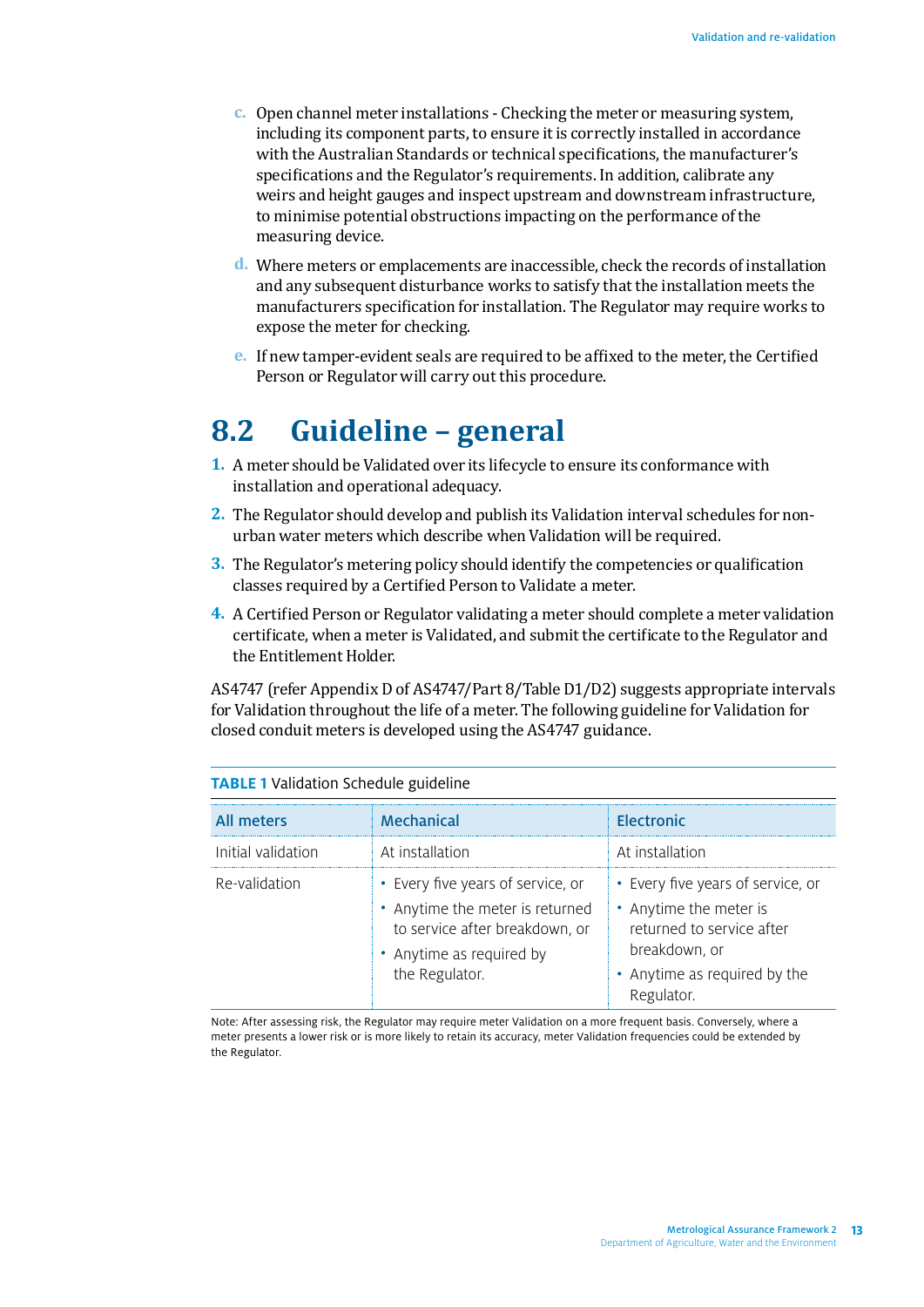### <span id="page-17-0"></span>**8.3 Guideline – tests and checks for Validation**

Suggested Validation checklist requirements for all meters is at Table 5 for closed conduit meters and Table 6 for open channel meters.

#### **8.4 Guideline – Volumetric Measurement**

In-situ volumetric measurement is available when the Regulator or the Entitlement Holder seeks to raise their confidence in the metrological performance of the meter. This can be part of a meter Validation or re-Validation process.

In most cases, in-situ volumetric measurement is a Validation process because the checking instrument and parties undertaking the testing will not meet the requirements for meter Verification.

- **1.** The Regulator may consider an in-situ volumetric measurement check of a meter after considering any relevant compliance and operational risks.
- **2.** AS4747/Part 8/Section 2.5 describes in-situ volumetric measurement:
- **3.** To raise the confidence in the Validation process
- **4.** To test the actual metrological performance of the whole meter emplacement
- **5.** AS4747/Part 8/Appendix E provides guidance on the processes and actions to perform in-situ volumetric measurement.
- **6.** Several in-situ volumetric measurement checking instruments are available. Some instruments have been tested by governments for operational constraints and accuracy in operational use. More information can be found at Schedule B.
	- **a.** Checking instruments should be calibrated by a NATA accredited laboratory at least once a year.
	- **b.** Checking instruments should be operated by Certified Persons with appropriate competencies (such as manufacturer's accreditation)
- **7.** Where in-situ volumetric measurement testing can't be performed because of the physical properties of the site, or the construction of pipes, the pump or other obstacles, the Entitlement Holder may be required to adjust the meter's installation, or its emplacement, to allow in-situ volumetric measurement to be performed, or for the meter to be removed for testing and/or calibration at an off-site facility.
- **8.** Where the Regulator is not satisfied with the level of accuracy of the in-service meter, notwithstanding any in-situ volumetric measurement results, and in light of factors including the compliance risks posed by the inaccuracy of the meter, the Regulator may require it to be removed and sent to a Utility Meter Verifier for Verification or, the Regulator may require the meter to be replaced with a Pattern Approved meter.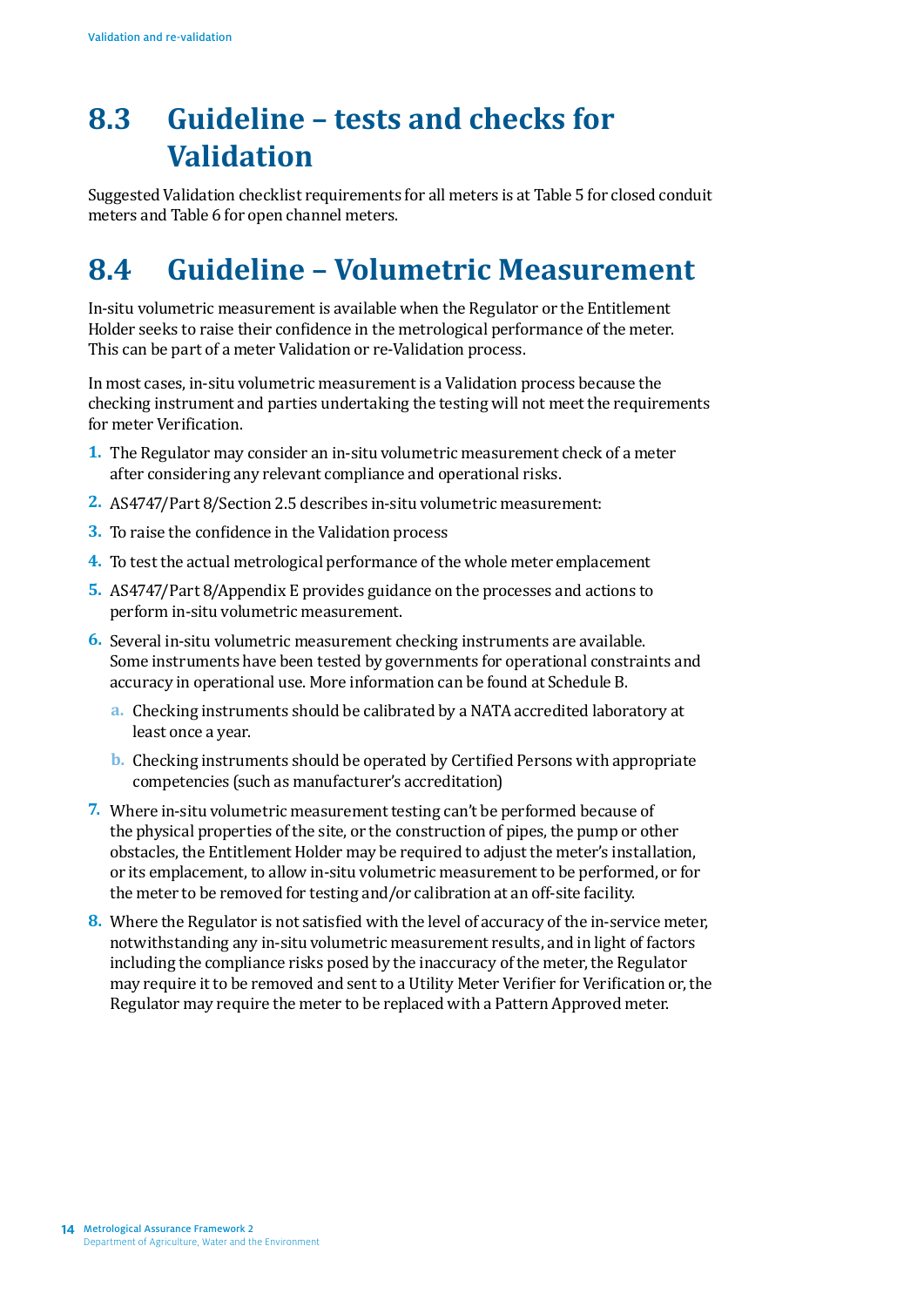#### <span id="page-18-0"></span>**8.5 Exemption to Validation requirements**

- **1.** After evaluating the risks and assuring itself that risks are managed or mitigated, a Regulator may exempt itself from the Validation and re-Validation Guidelines (not Rules) described in this Part. Any exemptions made by a Regulator are to be supported by a justification and published in an appropriate policy document or website.
- **2.** The Regulator has discretion to allow the breaking of a meter seal, or other service activities that would normally require re-Validation, without requiring a re-Validation to be carried out on the meter. This exemption can be allowed where the Regulator is satisfied that the metrology of the meter is not affected, or not likely to be affected.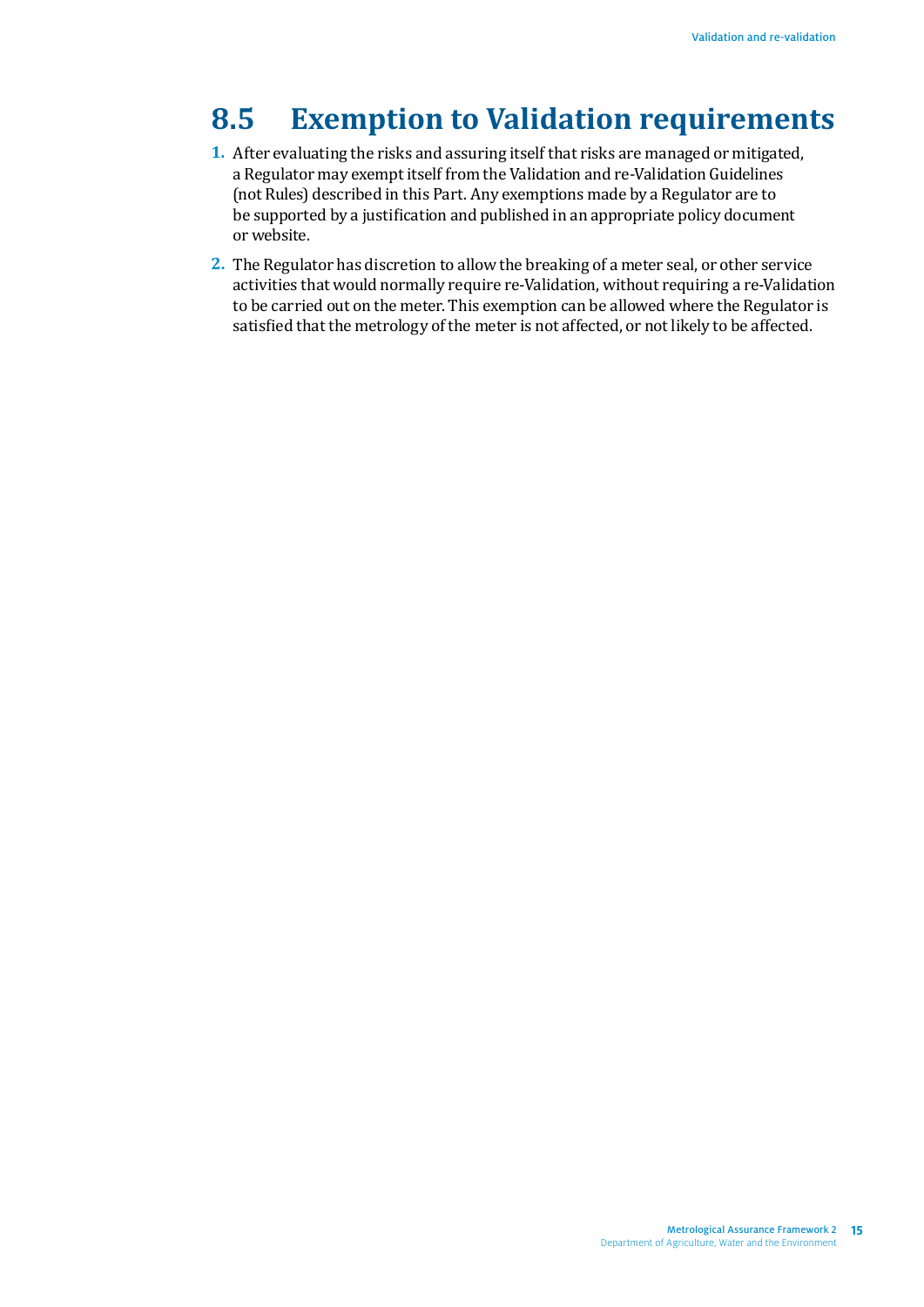## <span id="page-19-0"></span>Chapter 9 Maintenance

Meters must be properly maintained so that they continue to operate within the accuracy tolerances of ±5% while in service. Proper maintenance ensures that the installation of the meter continues to comply with the pattern approval installation requirements and associated limitations of the installation conditions in accordance with NMI M10-1, NMI M11-1, AS4747.5 or AS4747.6 as appropriate (refer AS4747/Part 8/ Section 2.7.1).

#### **9.1 Rule**

- **1.** AS4747/Part 8/Section 2.7 describes meter maintenance requirements and should be followed for Pattern Approved meters, together with the Regulators requirements.
- **2.** Meter owners, including Entitlement Holders and Irrigation Infrastructure Operators shall follow the manufacturers maintenance schedule and the Pattern Approval Certificate requirements for the meters they control. Meter owners are to ensure that meters operate within the maximum permissible error for in-situ conditions and that meters continue to comply with the approved pattern described in the Pattern Approval certificate.
- **3.** A meter must be re-validated if its metrological performance has been affected by maintenance.
	- **a.** The metrological performance of a meter is considered to be affected if the seals on the meter are broken or removed by a person who is not a Certified Person, or by an unknown person. Any person who discovers this situation must report it to the Regulator.
	- **b.** The metrological performance of a meter is not considered to be affected, and revalidation is not necessary, if the seals on the meter are not broken since the most recent Validation.
	- **c.** The metrological performance of a meter is not considered to be affected, and re-validation is not necessary, if the seals on the meter are broken during maintenance of the meter by a Certified Person, and the only maintenance undertaken is as specified in the Pattern Approval Certificate as not affecting the metrological performance.
	- **d.** For meters which are not Pattern Approved, any maintenance must not alter the meter accuracy to fall outside of the maximum permissible in-situ error rate of not more than ±5% in-field conditions.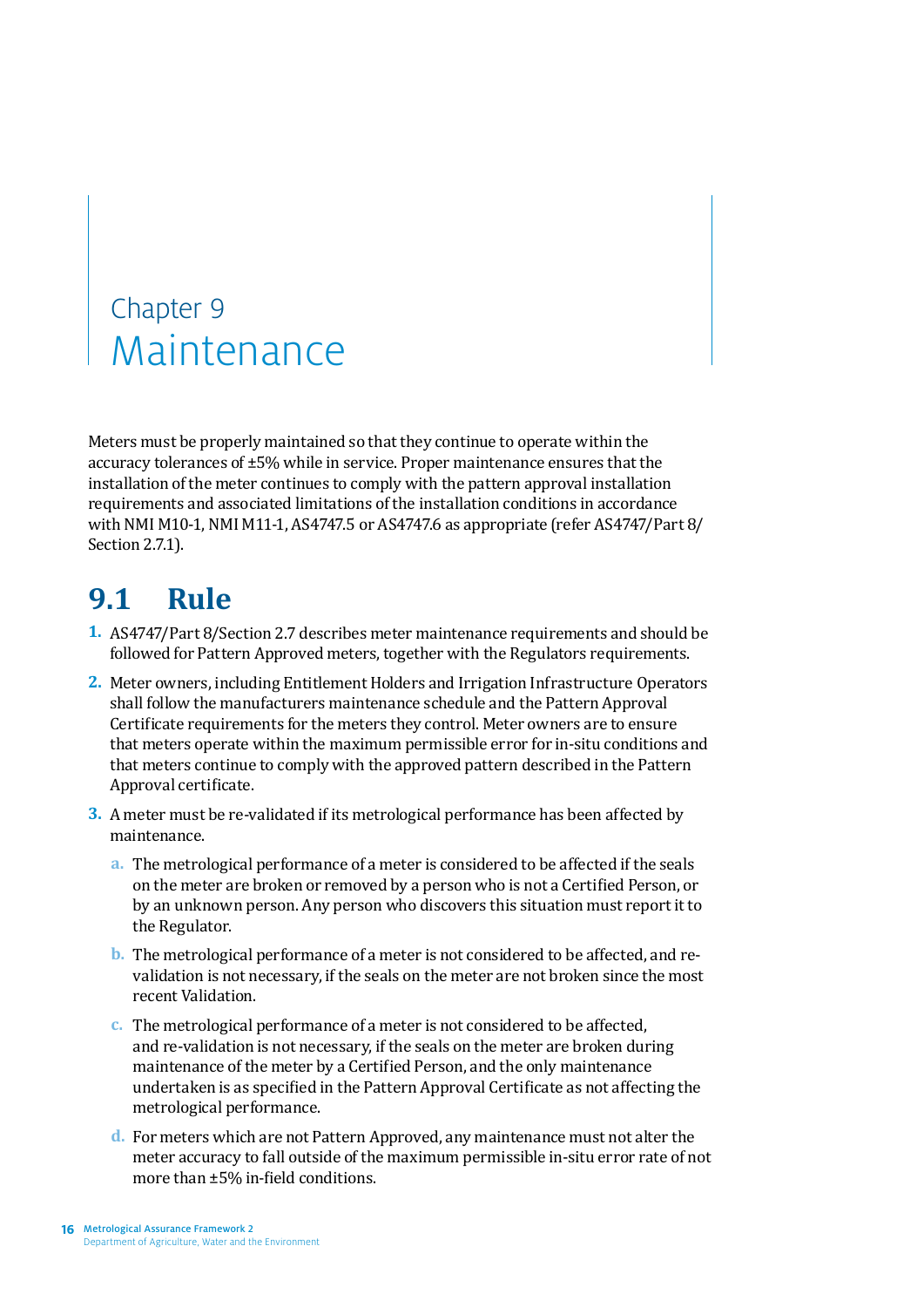- <span id="page-20-0"></span>**4.** If it is determined that a meter's metrological performance may have been affected by maintenance, in addition to re-validation processes, the Regulator has discretion to determine whether the meter is re-verified or tested using volumetric measurement processes.
- **5.** Pattern Approved meters are stamped with a Pattern Approval number which forms part of the approved design. If maintenance alters the design of a meter, in any way, it is no longer a Pattern Approved instrument and should not be marked with the number (see ss 19AAB and 19B of the *National Measurement Act 1960* and Part 6 of the National Measurement Regulations 1999).
- **6.** If, for any reason, a meter is removed for re-verification by a Utility Meter Verifier, it must be re-installed in accordance with the required installation processes (described in this document).
- **7.** If a tamper-evident meter seal is removed from a meter during maintenance, it must be replaced by a Certified Person by applying a new accountable seal (regulators determine the style and type of accountable meter seals and where they can be sourced. Some states have licensed Irrigation Australia to supply tamper-proof seals for use by Certified Persons).
- **8.** A Regulator shall develop a plan to oversee the management and maintenance of meters it regulates. A Regulator may publish the plan to ensure that Entitlement Holders and Certified Persons understand and comply with expectations.

#### **9.2 Guideline**

- **1.** The Regulator should assess the relative risk of the meter in deciding whether to require volumetric measurement processes or re-verification. A Certified Person or Regulator may determine that re-verification or volumetric measurement is required following a maintenance procedure, even if the meter seals were not broken.
- **2.** Volumetric measurement is a legitimate process, and the meter can be considered to remain compliant following Validation and volumetric measurement provided:
	- **a.** that the design of the meter is not altered, and it remains the same as that described in the Pattern Approval Certificate; and
	- **b.** that the meter seals are replaced in a manner consistent with the Pattern Approval Certificate.

#### **9.3 Who can maintain a meter?**

Any person with the required skills can maintain a meter on behalf of the Entitlement Holder or Meter owner. In most cases, a Certified Person or an accredited manufacturer's service agent will be an appropriately qualified person to complete the maintenance processes required.

#### **9.4 Exemption for Grandfathered meters**

After evaluating the risks and assuring itself that risks are managed or mitigated, a Regulator may exempt Grandfathered meters (Part 12) from any Maintenance requirement described in this Part.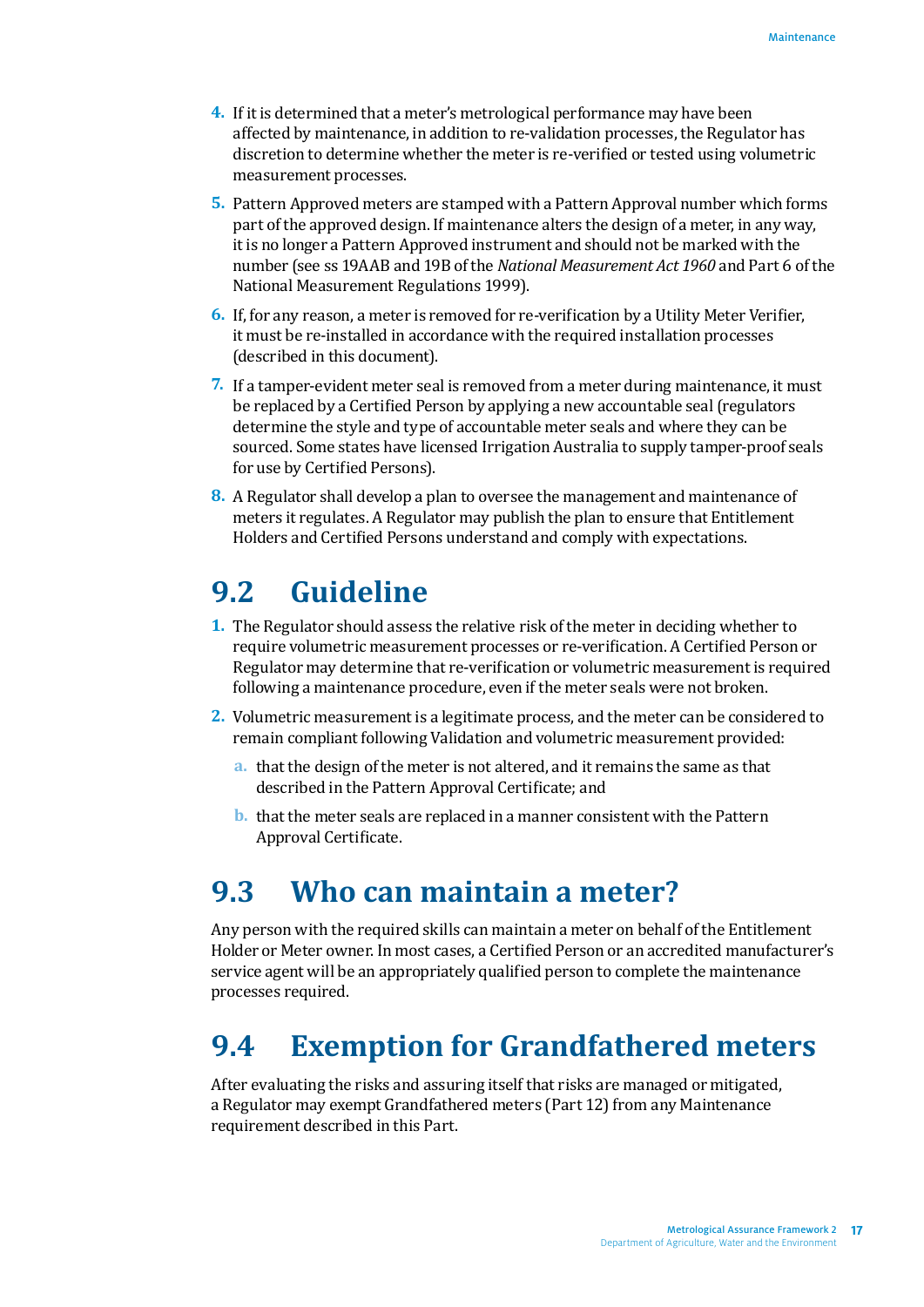## <span id="page-21-0"></span>Chapter 10 Verification

Meter Verification (as defined in the *National Measurement Act 1960)* is a component of ongoing meter compliance, however there is currently *a* temporary exemption from mandatory Verification under the Measurement Act 1960 covering meters with a maximum continuous flow rate capacity of more than 16,000 litres per hour. Notwithstanding, after considering risk factors, a Regulator may still require Verification of a meter.

- 'Initial Verification' is any verification by an approved person, of a new water meter that does not bear a verification mark and has never been verified before. After successfully completing initial verification, the water meter has a verification mark applied by an approved person. [AS4747 Part 1]. For 'initial verification', the uncertainty of the reference volume measurement shall be not greater than one-fifth of the maximum permissible error of the meter under test, which is  $\pm 0.83\%$ . [AS4747 Part 2]
- 'Reverification' is any verification of a water meter by an approved person to check that – (a) the verification mark is valid; (b) the errors do not exceed the Maximum Permissible Errors for re-verification; and (c) the instrument has not been modified in any way since verification. [AS4747 Part 1]
- 'Subsequent Verification' is any verification of a water meter by an approved person because the mark is no longer valid due to – (a) repairs or adjustments having been made that affect metrological performance; or (b) the defacement or removal of mark.

For 'reverification' or 'subsequent verification':

- In situ  $(\pm 5\%)$  the uncertainty of the reference volume measurement shall be not greater than one-third of the maximum permissible error of the meter under test, which is ±1.67%. [AS4747 Part 2]
- Laboratory (±4%) the uncertainty of the reference volume measurement shall be not greater than one-third of the maximum permissible error of the meter under test, which is ±1.33%.

An approved person for Verification is a Utility Meter Verifier.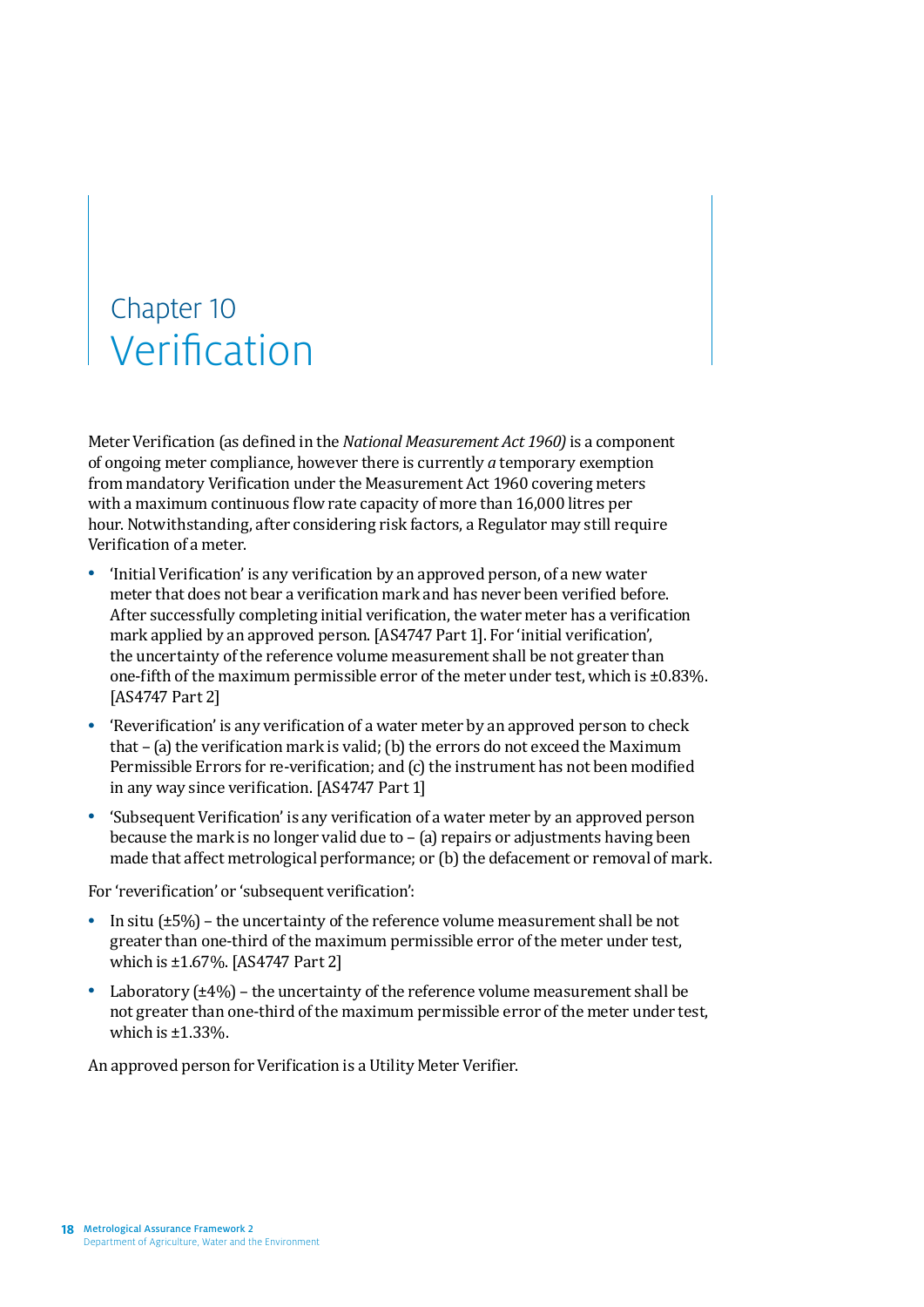#### <span id="page-22-0"></span>**10.1 Rule**

- **1.** Pattern Approved meters with a verification mark may be subject to re-verification or subsequent verification, where a Regulator chooses to require this in the following circumstances:
	- **a.** When the verification mark on the meter has been removed or defaced.
	- **b.** Where the meter may have been subjected to tampering.
	- **c.** Where the meter seals, which connect the meter's register and body, have been damaged or removed by a person that is not authorised to damage or remove the seals.
	- **d.** When a meter is modified or adjusted, and this affects, or may affect, its metrological performance. Note: After assessing risk, a Regulator may consider in-situ volumetric measurement as an appropriate action in lieu of a verification procedure.
	- **e.** As required by the Regulator
- **2.** AS4747/Part 8/Section 2.6 describes meter re-verification requirements.
- **3.** AS4747/Part 8/Section 2.7 describes subsequent verification requirements resulting from meter maintenance.

#### **10.2 Guideline**

It can be expensive and often difficult to undertake re-verification of a meter. After assessing risk, a Regulator may consider in-situ volumetric measurement as a reasonable and appropriate alternative to a verification procedure.

#### **10.3 Who can verify a meter?**

Utility Meter Verifiers (UMV) are appointed by the NMI to verify that a utility meter meets the required metrological requirements.

There are several conditions that an entity must satisfy to be appointed as a UMV, including being a National Association of Testing Authorities accredited facility with appropriate quality systems; and having a system of legally traceable metrology.

In Australia, each UMV is legally appointed by the National Measurement Institute under the *National Measurement Act 1960.*

A list of Utility Meter Verifiers appointed by NMI is available at the [National](https://www.industry.gov.au/regulations-and-standards/australias-measurement-system/utility-meter-verifiers?field_nmi_services_offered_tid%5B%5D=1932&field_nmi_state_territory_tid=All)  [Measurement Institute.](https://www.industry.gov.au/regulations-and-standards/australias-measurement-system/utility-meter-verifiers?field_nmi_services_offered_tid%5B%5D=1932&field_nmi_state_territory_tid=All)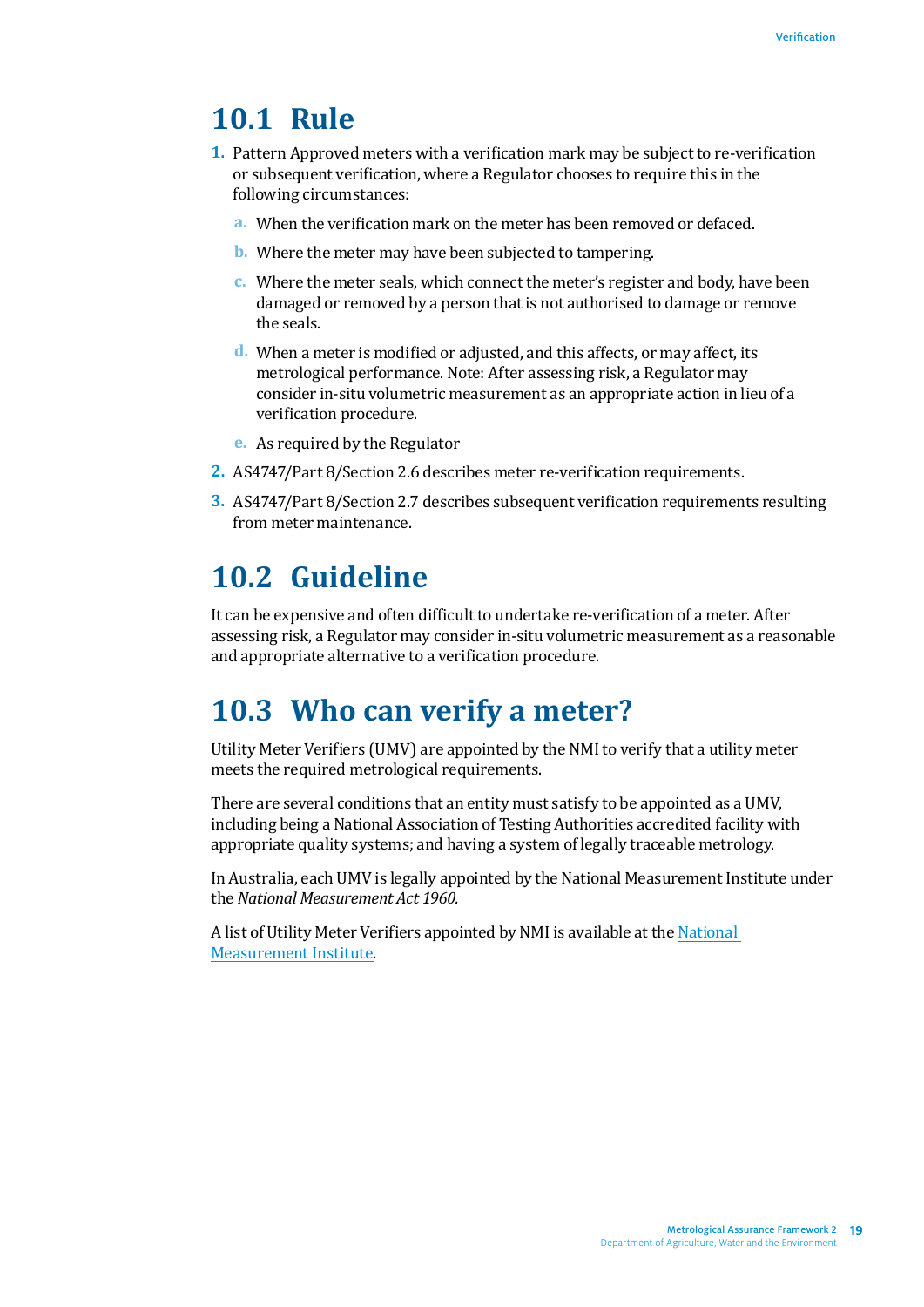## <span id="page-23-0"></span>Chapter 11 Grandfathered meter arrangements

#### **11.1 Guideline**

- **1.** A Regulator may decide that a meter which is not Pattern Approved can continue to be used where:
	- **a.** a meter which is not Pattern Approved is installed before a Pattern Approved meter was required and which, in the view of the Regulator, provides an acceptable level of confidence.
	- **b.** a meter which is not Pattern Approved is installed before an appropriate Pattern Approved meter was available and which, in the view of the Regulator, provides an acceptable level of confidence.
	- **c.** a meter which is not Pattern Approved is installed to interim standards, including known best practice, was deemed acceptable to the Regulator at the time of installation.
	- **d.** it is a meter approved by the Regulator for a specific purpose and for which no Pattern Approved meter is available.

Note: In approving a meter which is not Pattern Approved for continued use, the Regulator will document the basis for the approval.

- **2.** A meter which is not Pattern Approved may be deemed to be compliant under a Jurisdiction's relevant legislation if it:
	- **a.** is of a design that has been subsequently Pattern Approved and the meter has been Validated as being installed and working in accordance with the relevant Pattern Approval certificate; and it has been installed under an interim standard that is deemed appropriate by the Regulator and/or the Jurisdiction; or
	- **b.** the Regulator has an acceptable level of confidence that performance of the meter is within the maximum permissible error rate of not more than ±5% in-field conditions.
		- **i.** The Regulator may determine what approach is used to provide an acceptable level of confidence for a Grandfathered meter.
		- **ii.** The Regulator should ensure that adequate and appropriate compliance processes are in place to ensure the ongoing accuracy of Grandfathered meters.
		- **iii.**Validation, volumetric measurement and other compliance requirements for Pattern Approved meters may, or may not, be part of the Regulator's requirements for Grandfathered meters.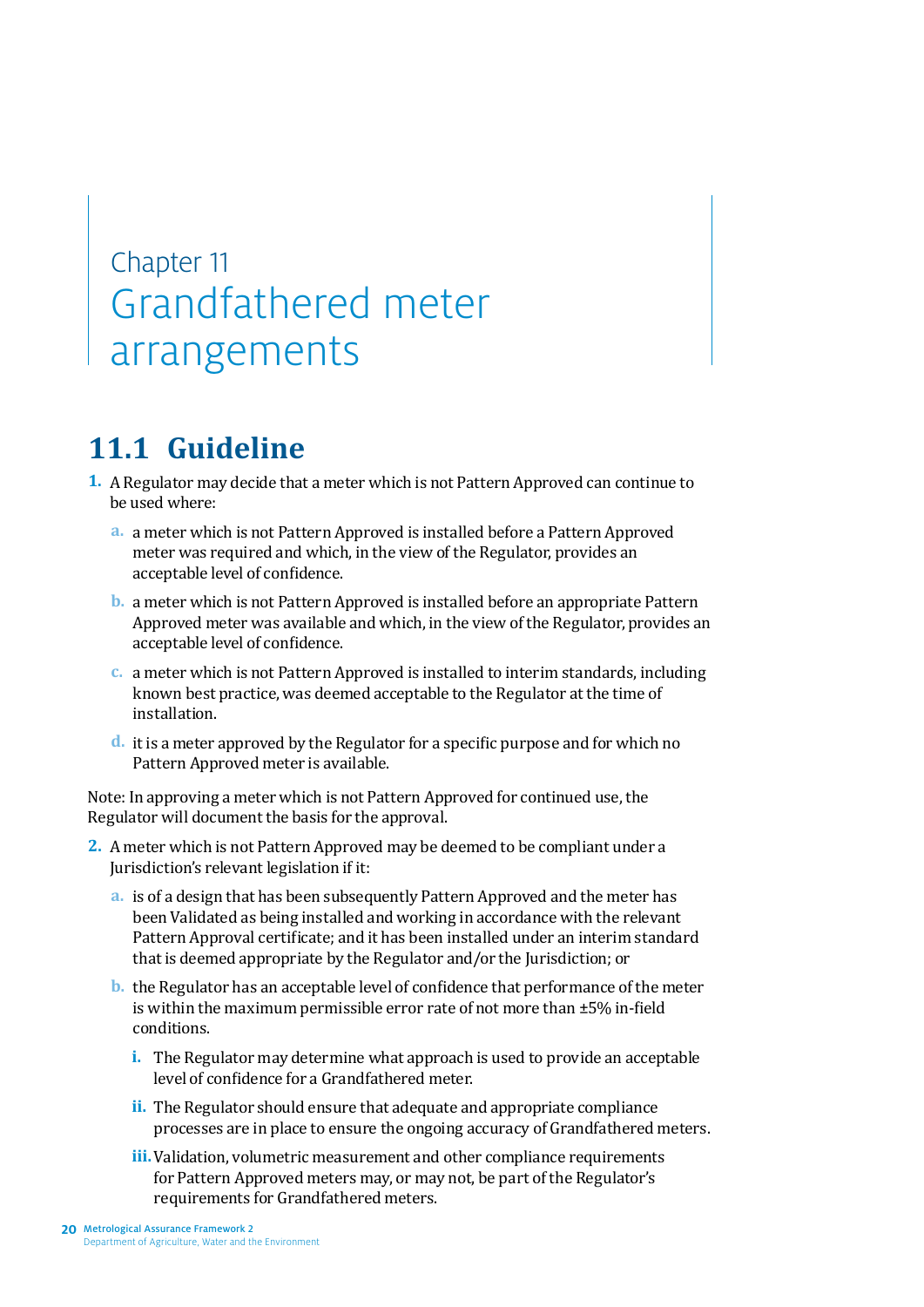#### <span id="page-24-0"></span>**11.2 Principles**

- **1.** Grandfathered meters may continue to be used until the end of operational life, or a lesser period as determined by the Regulator.
- **2.** The Regulator should assess, via a reasonable compliance process, that a Grandfathered meter does not pose an unacceptable risk to the water resource before it is approved for continued use.
- **3.** Each Jurisdiction should set a date where new and replacement meters must be Pattern Approved meters.
- **4.** Each Jurisdiction should develop a meter implementation plan to set-out the transition to Pattern Approved meters.



#### **FIGURE 2** Recommended management of meters which are not Pattern Approved

Note: where a meter which is not Pattern Approved is approved for continued use by the Regulator, it may be deemed to be compliant or re-commissioned as described in figure 2. The Regulator has discretion.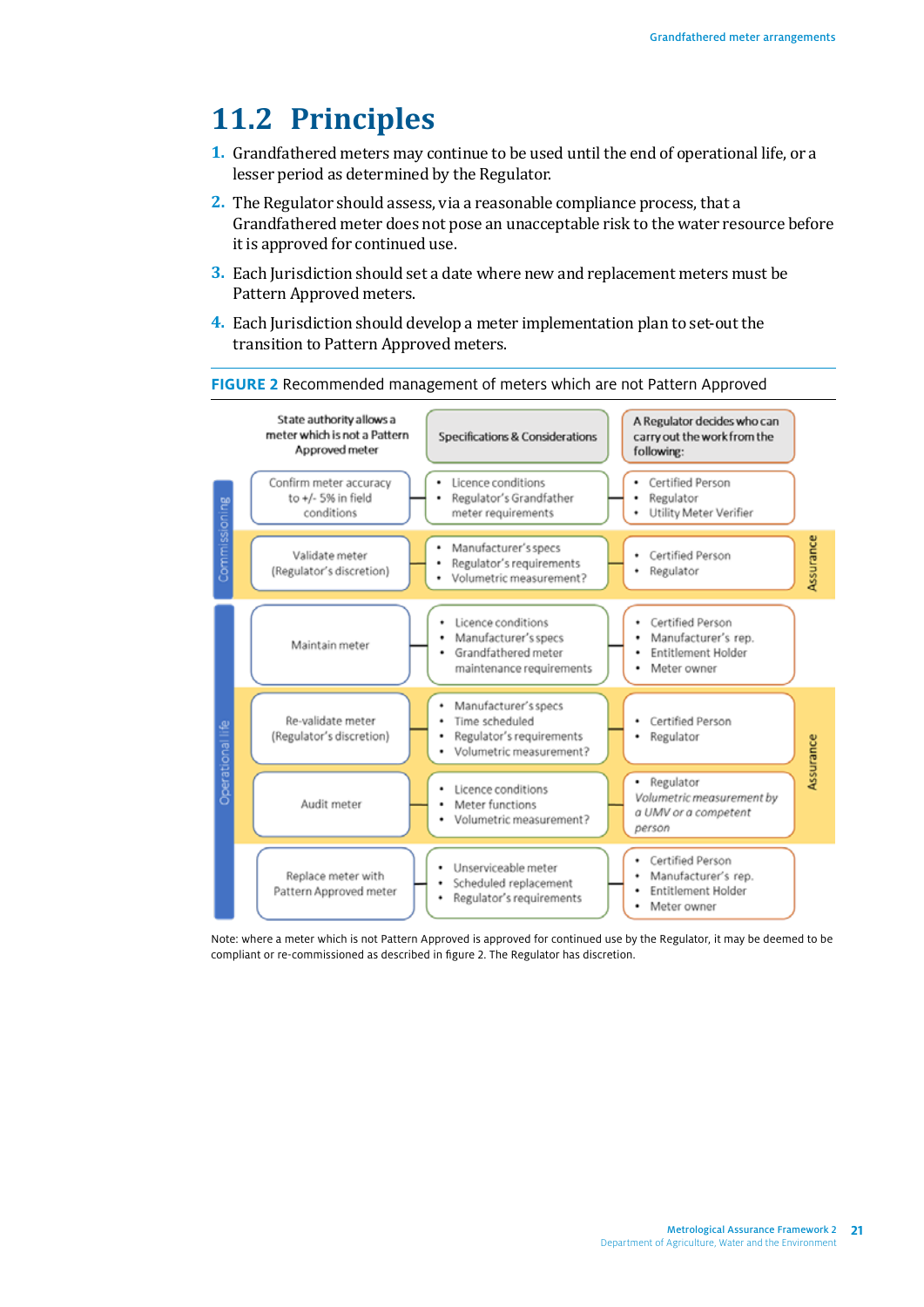## <span id="page-25-0"></span>Chapter 12 Replacing a meter

#### **12.1 Rule**

**1.** A meter shall be replaced when it:

- **a.** is not accurate to within maximum permissible error rate of not more than ±5% in-field conditions.
- **b.** is not compliant with its conditions of use, including a relevant Pattern Approval Certificate.
- **c.** is not Pattern Approved and no longer complies with its Grandfathered conditions of use (a regulator has discretion to decide which meters can be Grandfathered and the conditions that apply to Grandfathered meters).
- **d.** must be replaced to comply with a metering policy, schedule or any lawful requirement of a Regulator.

#### **12.2 Guideline**

- **1.** A Regulator has discretion to determine when a meter must be replaced. Factors to consider include:
	- **a.** the durability of the meter's technology.
	- **b.** the water quality at the site.
	- **c.** the actual time that the meter has operated during its life.
	- **d.** wear and tear, including the supporting infrastructure and pipes before and after the meter body.
	- **e.** risks to water resources in the local region and elsewhere.
	- **f.** the jurisdiction's metering policy
- **2.** A Regulator may publish a replacement schedule as part of its metering policy. The following table is an example of a meter replacement program, as described in AS4747/Part 8/Appendix D.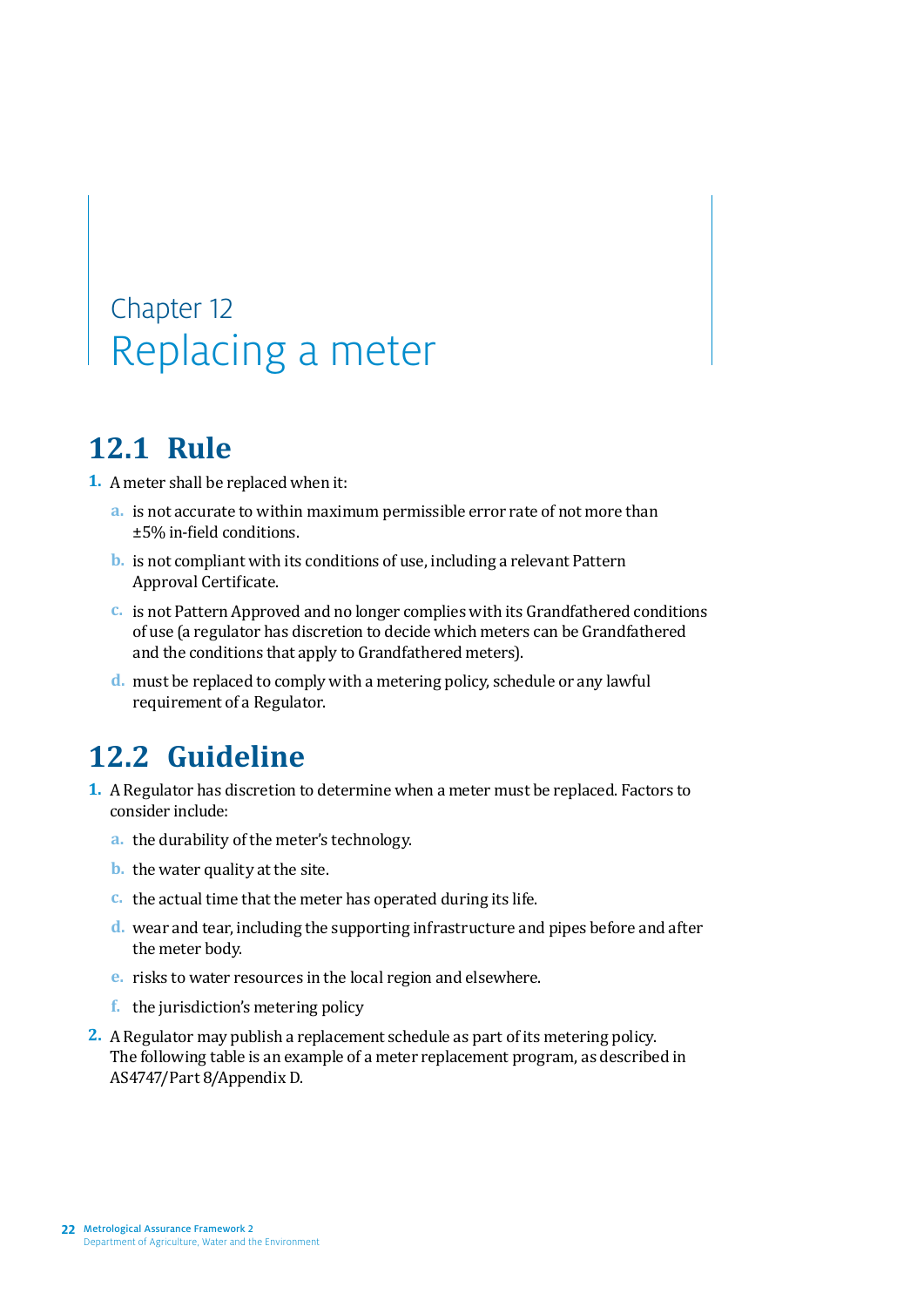| All meters                                          | Mechanical                | Electronic                |
|-----------------------------------------------------|---------------------------|---------------------------|
| Closed Conduit                                      | After 20 years of service | After 30 years of service |
| Open Channel                                        | After 30 years of service | After 30 years of service |
| Partially filled pipe                               |                           |                           |
| Non-Pattern Approved meters <sup>1</sup> Mechanical |                           | <b>Flectronic</b>         |
| Closed Conduit                                      | After 10 years of service | After 15 years of service |
| Partially filled pipe                               | After 20 years of service | After 20 years of service |

<span id="page-26-0"></span>**TABLE 2** Example for an end-of-life meter replacement schedule

**1** If approved under the grandfathering rules of the Regulator

#### **12.3 Exemption to Meter Replacement requirements**

After evaluating the risks and assuring itself that risks are managed or mitigated, a Regulator may exempt itself from the Meter Replacement Guidelines (not Rules) described in this Part. Any exemptions made by a Regulator are to be supported by a justification and published in an appropriate policy document or website.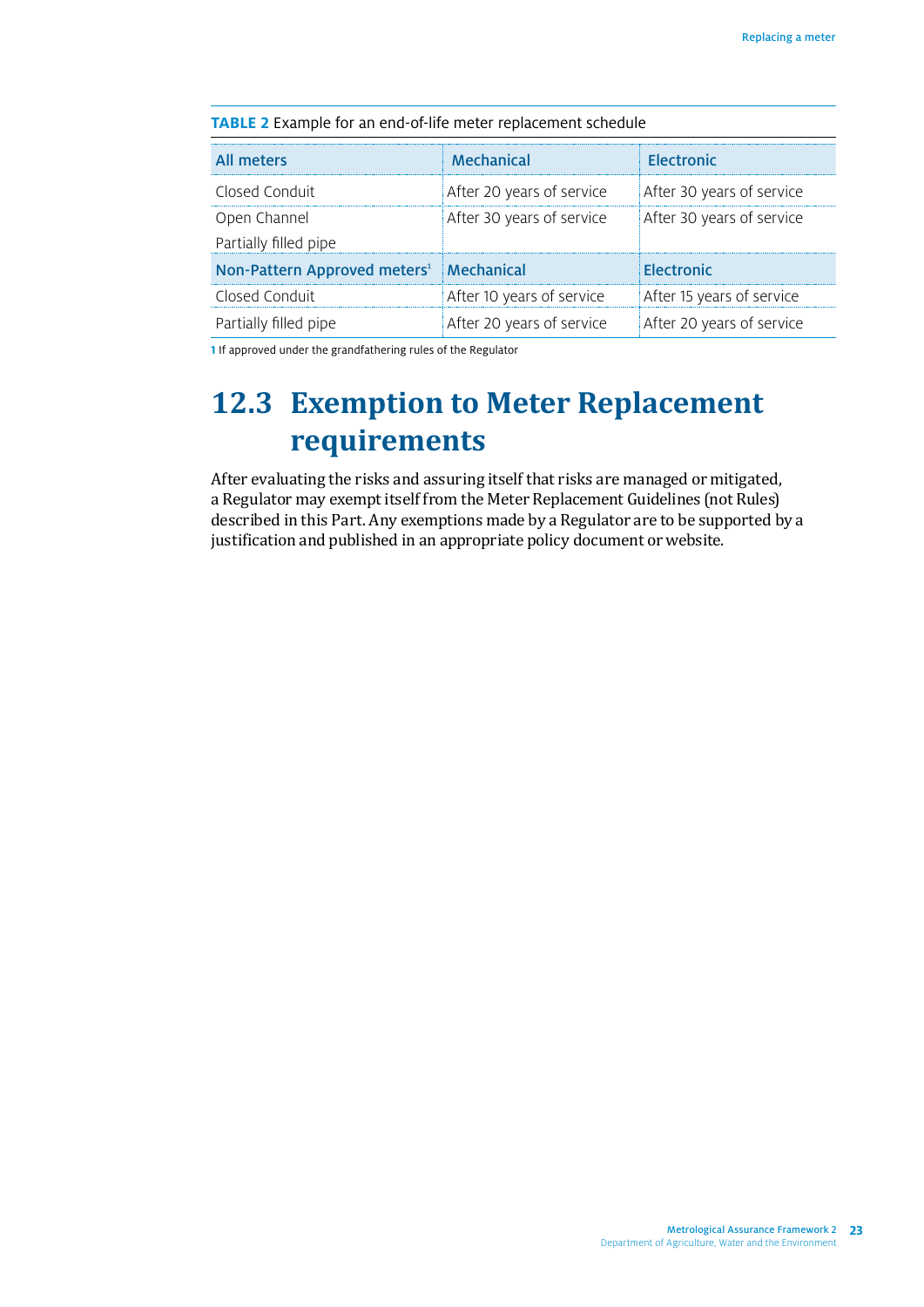## <span id="page-27-0"></span>Chapter 13 Data recording and transmission

#### **13.1 AS4747 requirements**

- **1.** For Closed Conduit meters, fully charged, refer AS4747/Part 2/Section 3.2.1: 'Meters shall include output signals capable of interfacing with equipment for data recording and/or data transmission'
- **2.** For Open Channel meters, refer AS4747/Part 3/Section 6.1.1: 'Meters shall include output signals capable of interfacing with equipment connected for the purposes of display data recording and/or data transmission'

While a meter must be capable of generating measurement data and be capable of interfacing with a data recording and transmitting instrument, the AS4747 does not mandate that a meter must have a telemetry instrument connected in order to comply with its Pattern Approval. However, a Regulator may require that a data logger instrument is installed on meters to comply with its licensing conditions.

#### **13.2 Murray–Darling Basin Compliance Compact requirements**

MDB Compliance Compact Section 3.4(i) refers: 'A program to progressively automate the reporting of water take, regardless of how it is measured, no later than 2025.'

MDB Compliance Compact Section 3.6 refers: 'A timetable for the installation of new meters and telemetry, and auditing and maintenance of the metering fleet to meet the above [metering and measurement] requirements.'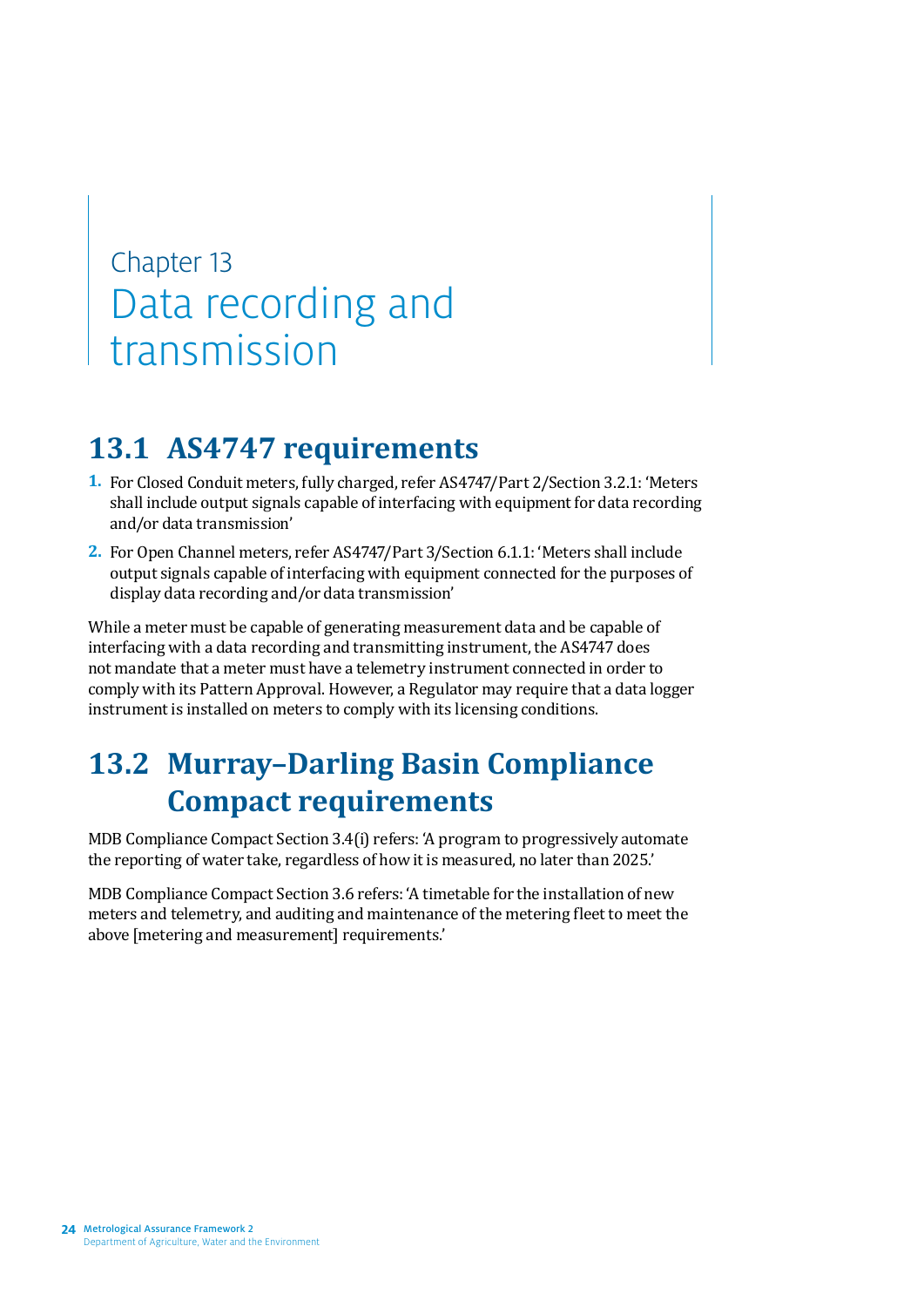#### <span id="page-28-0"></span>**13.3 Guideline**

In establishing data recording and transmission requirements and program, a Regulator should consider the following:

- **1.** Assess risks to discover the appropriate telemetry thresholds and assess the value for the water management compliance program.
	- **a.** In setting telemetry requirements, Regulators should take an approach that maximises the measurement of water taken, particularly for high-risk users, and avoids imposing undue costs, particularly for low-risk users.
- **2.** Engage and communicate with stakeholders, especially Entitlement Holders, to understand the likely costs compared to the value expected from the program.
- **3.** Identify intended and potential uses of the information. Examples include managing river operations and modelling, augmenting compliance information, and for billing purposes.
- **4.** Decide who will develop the program and who will operate the service.
- **5.** Identify the governance, resourcing and budget expectations and constraints, from development to operation.
- **6.** Define data security, cybersecurity and audit procedures to align with agency and government mandatory requirements.
	- **a.** Telemetry instruments should have features to detect and prevent tampering; to log and transmit data at appropriate intervals to support compliance; and to transmit data in a way that manages security and data integrity risks.
	- **b.** Telemetry data should be protected so that the privacy requirements of individuals and entities are met in alignment with privacy laws.
	- **c.** Telemetry instruments should be installed and maintained by a competent person to maintain data integrity.
- **7.** Identify any new business intelligence solutions or systems improvements needed to facilitate the use of the data.

More information on structuring and implementing a telemetry and data management protocol can be found at Schedule C.

#### **13.4 Exemption for data transmission requirements**

For the Murray–Darling Basin zones, Section 3.4(ii) of the MDB Compliance Compact allows that:

Any exemptions to 3.4(i) [refers to Section 3.4(i) of the MDB Compliance Compact] made by the state to be supported by a justification published on the relevant state agency website.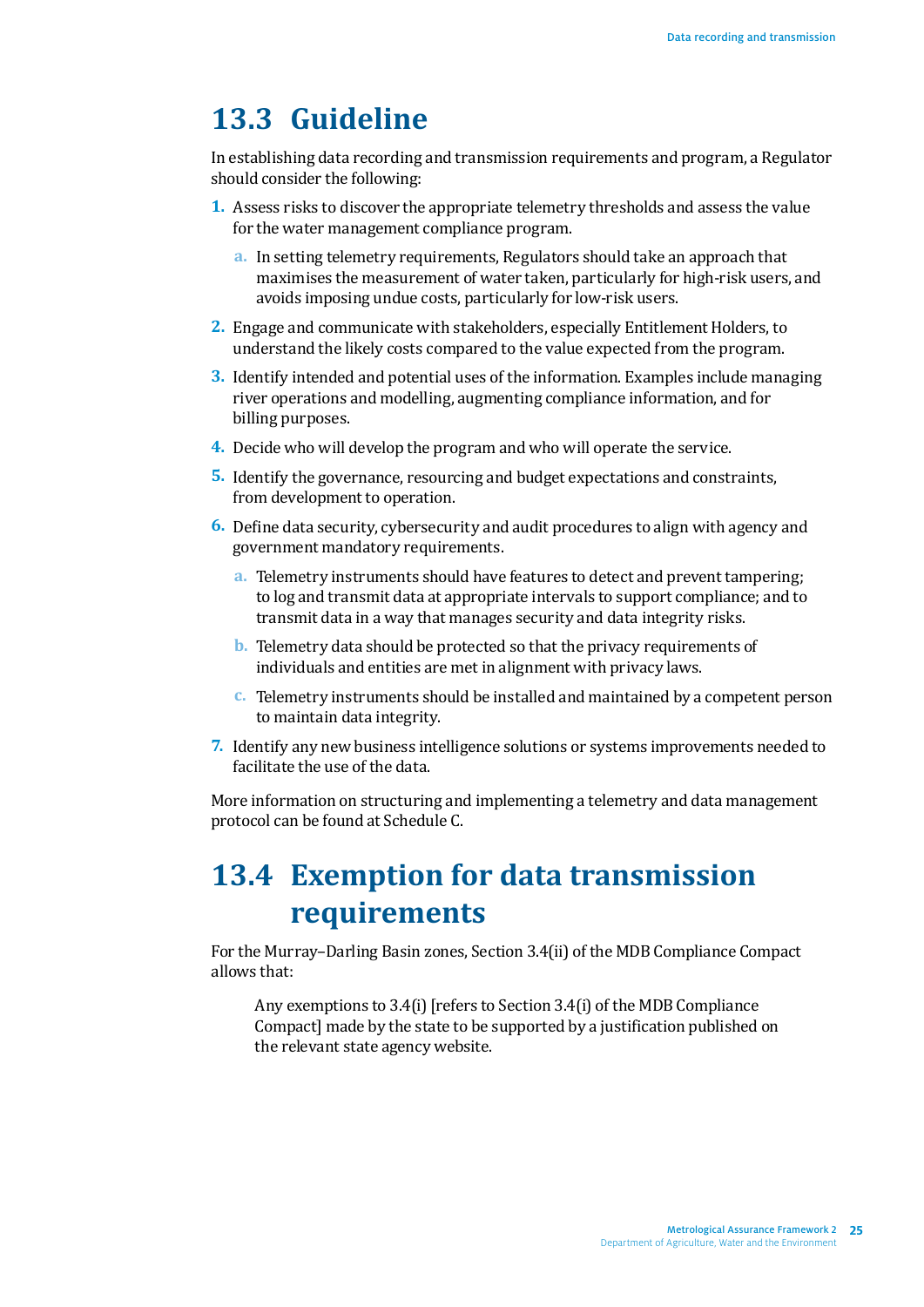## <span id="page-29-0"></span>Chapter 14 Audit

The National Framework for Non-urban Water Meters commits each Regulator to audit all non-urban water meters on a regular basis in accordance with implementation plans (MAF (2009) Section 3.1).

### **14.1 Guideline**

Regulators can develop an audit and compliance program to assess meters for compliance with the jurisdictional policy for non-urban water meters.

Regulators should ensure that the audit program does not impose unnecessary time and financial costs on Entitlement Holders or Meter owners.

Assessment under the audit program may include the ability to check any meter type is eligible for use, is accurate within the maximum permissible error rate, and is Pattern Approved if required.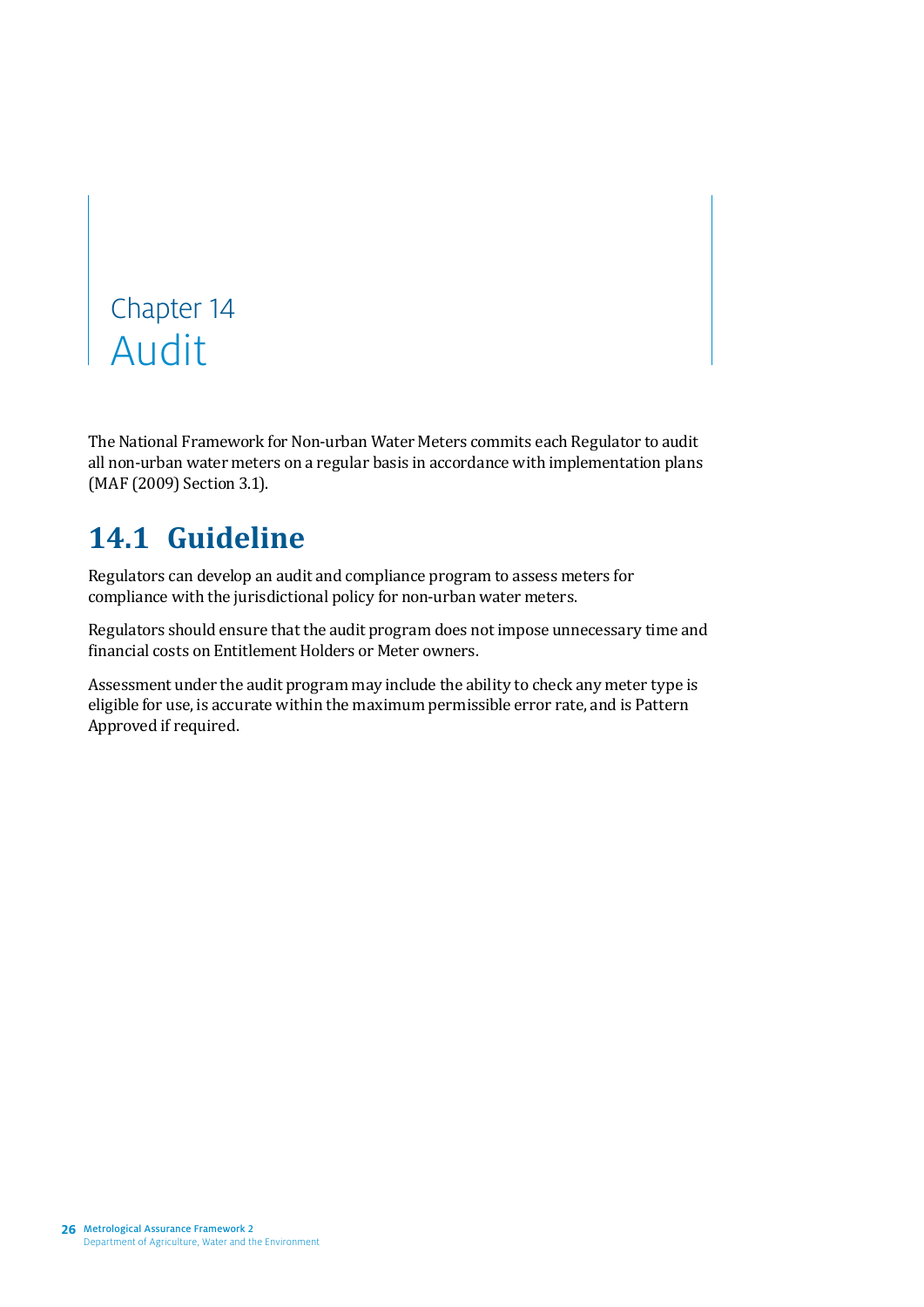## <span id="page-30-0"></span>Chapter 15 Reporting about meters and water take

#### **15.1 Reporting required from jurisdictions**

The National Framework for Non-urban Water Meters commits all jurisdictions to provide annual reports (consistent with NWI Section 89) about non-urban water metering and water take.

The Murray–Darling Basin Compliance Compact requires each MDB jurisdiction to:

Report annually on progress with the implementation plan, including the relative proportion of take via AS4747 meters, interim verified meters, unverified meters and unmetered take. [Refers to Section 3.7 of the MDB Compliance Compact.]

Fulfilling the reporting requirements under the National Framework for Non-urban Water Meters and the Murray–Darling Basin Compliance Compact, the following data will be collected annually from each state or territory by the Australian Government:

#### **1.** Water take:

- **a.** Volume of water take
- **b.** Percentage of water take that is not metered
- **2.** Meters:
	- **a.** No of Pattern Approved, or AS4747 compliant, meters in use.
	- **b.** Percentage of water take measured by Pattern Approved, or AS4747 compliant, meters.
	- **c.** No of meters in use that are not Pattern Approved, including Grandfathered meters.
	- **d.** Percentage of water take measured by meters that are not Pattern Approved.

The reported information will be compiled and made available for the public.

#### **15.2 Reporting required from other Regulators**

Water Service Providers and Irrigation Infrastructure Operators shall supply relevant data and information to their state or territory. This information is used for the compilation of jurisdiction wide reporting.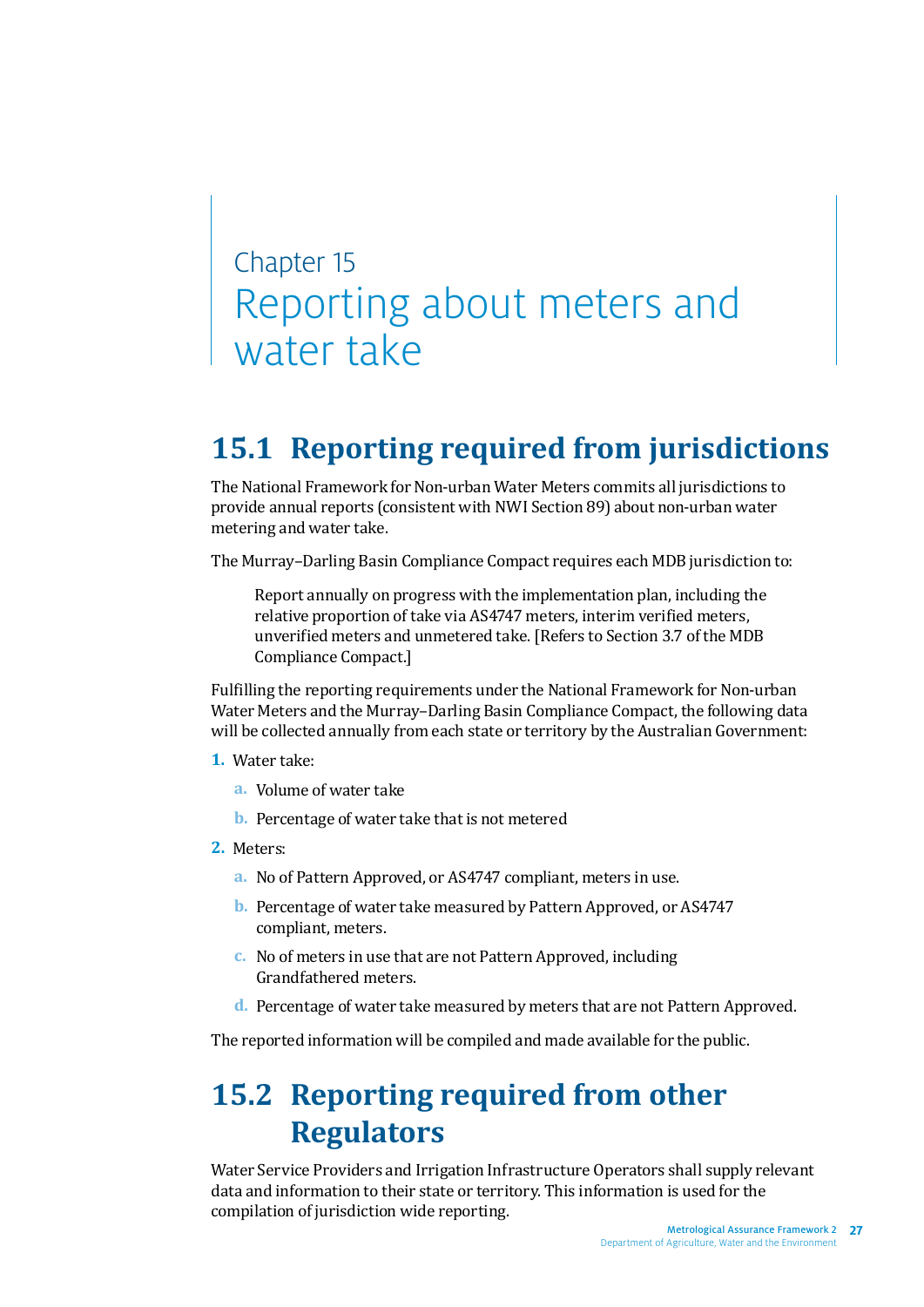## <span id="page-31-0"></span>Chapter 16 Minimum metering thresholds

Australian governments have committed to better and more accurate water meters to be used by irrigators and farmers throughout Australia and especially in the Murray– Darling Basin. Accurate meters are essential for comprehensive water accounting.

These best practice guidelines for minimum non-urban water metering thresholds are designed collaboratively and will assist the states and territories when they are developing or reviewing their metering thresholds. All Australian states and territories have contributed to the design of the guidelines.

The Murray–Darling Basin Compliance Compact required the development of the guidelines to support improved coverage of meters.

#### **16.1 Murray–Darling Basin zones**

In Murray–Darling Basin zones in Queensland, New South Wales, Victoria, South Australia and the Australian Capital Territory.

#### **16.1.1 Principles**

- **1.** All Basin governments have committed to the National Water Initiative and the MDB Compliance Compact and have undertaken to improve the measurement and metering of water taken across the Basin.
- **2.** Non-urban water meters must meet the Australian Standard AS4747 as mandated by Part 3 of the MDB Compliance Compact.
- **3.** Basin governments are responsible for determining their non-urban water metering policy and regulations, including metering thresholds, so that commitments to the National Water Initiative and the MDB Compliance Compact can be met.
- **4.** In setting metering thresholds, Basin governments should take a risk-based approach that maximises the measurement of water taken, particularly for high-risk users, and avoids imposing undue costs, particularly for low-risk users.
- **5.** Risks that are relevant to setting the metering thresholds include risks to meeting the environmental, social, economic or cultural requirements for the water, in the local area and across the Basin.
- **6.** The basis upon which the metering thresholds have been set, including any exemptions to thresholds, should be justified and published on the relevant state agency website.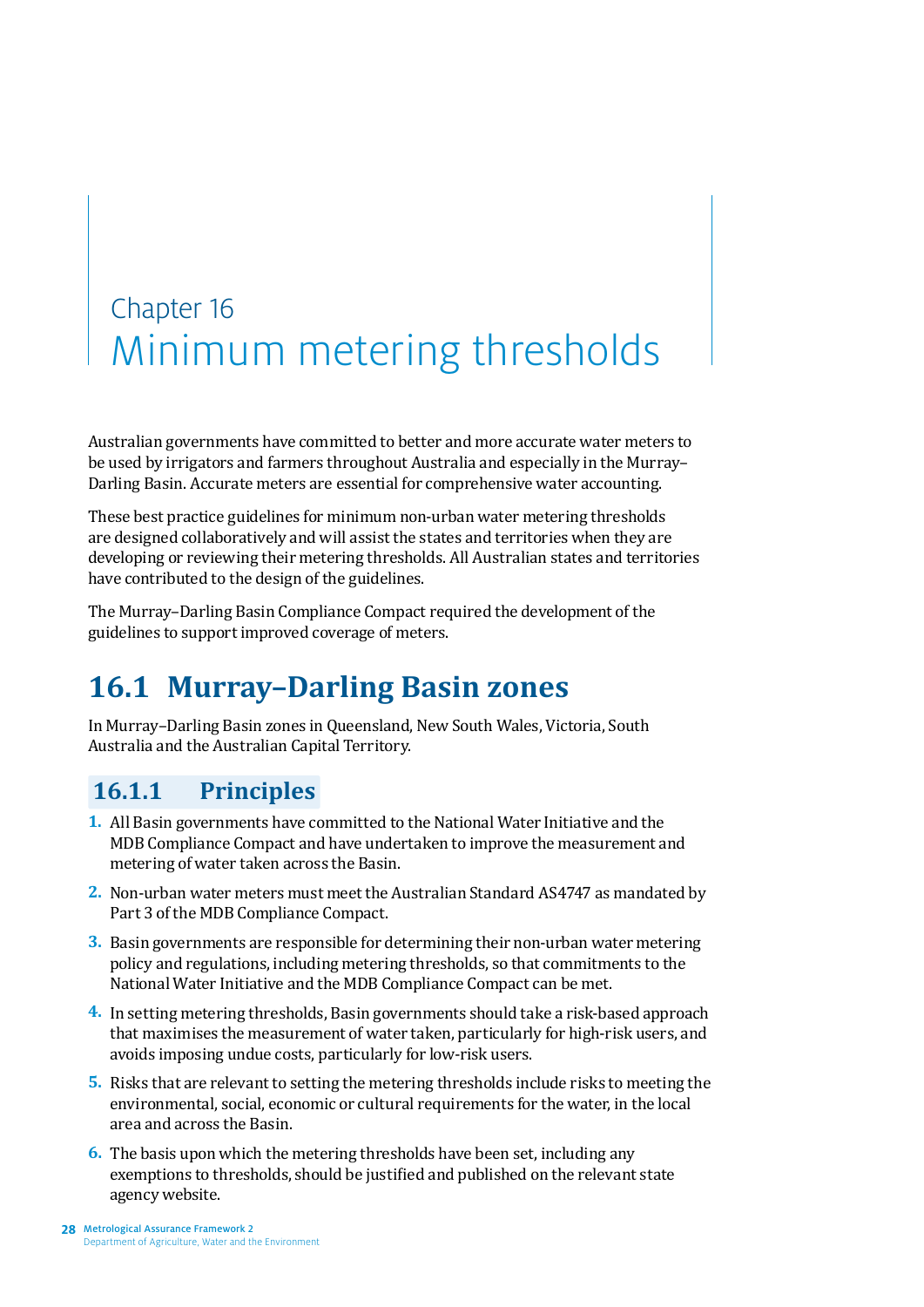#### <span id="page-32-0"></span>**16.1.2 Guideline**

- **1.** Subject to clause 8, all licensed water take (meterable take) or utilised water take capacity will be metered by 2025, including for:
	- **a.** Licensed surface water and groundwater take
	- **b.** Large or high-risk licensed water take for stock and domestic uses, mining and industrial uses
	- **c.** Water captured through floodplain harvesting and by collecting overland flows, but only when it is possible to meter the water or measure the water through best practice means.
- **2.** A Basin government can determine that exemptions apply to their metering threshold requirements. Exemption criteria can apply for individuals or groups of entitlement (allocation) holders and may include:
	- **a.** For small entitlements (determined by volume or infrastructure size)
	- **b.** Where the water taken is not capable of being measured by a meter
	- **c.** Where the costs of metering would otherwise significantly outweigh the benefits
	- **d.** Where the entitlement holder can demonstrate that water can't be taken (eg: inactive infrastructure)
	- **e.** Where any environmental, social, economic or cultural requirements for the water are not at risk using the exemption.

#### **16.2 Outside of the Murray–Darling Basin**

In zones outside of the Murray–Darling Basin in Queensland, New South Wales, Victoria and South Australia; and all zones in Western Australia, Northern Territory and Tasmania.

#### **16.2.1 Principles**

- **1.** Australian states and territories committed to the National Water Initiative and have undertaken to improve the measurement and metering of water.
- **2.** Non-urban water meters must meet the Metrological Assurance Framework requirements of the National Framework for non-urban water meters (Australian Standard AS4747).
- **3.** State and Territory governments are responsible for determining their non-urban water metering policy and regulations, including metering thresholds.
- **4.** In setting metering thresholds, governments should take a risk-based approach that maximises the measurement of water taken, particularly for high-risk users, and avoids imposing undue costs, particularly for low-risk users.
- **5.** Risks that are relevant to setting the metering thresholds include risks to meeting the environmental, social, economic or cultural requirements for the water.
- **6.** The basis upon which the metering thresholds have been set, including any exemptions to thresholds, should be justified and published on the relevant state agency website.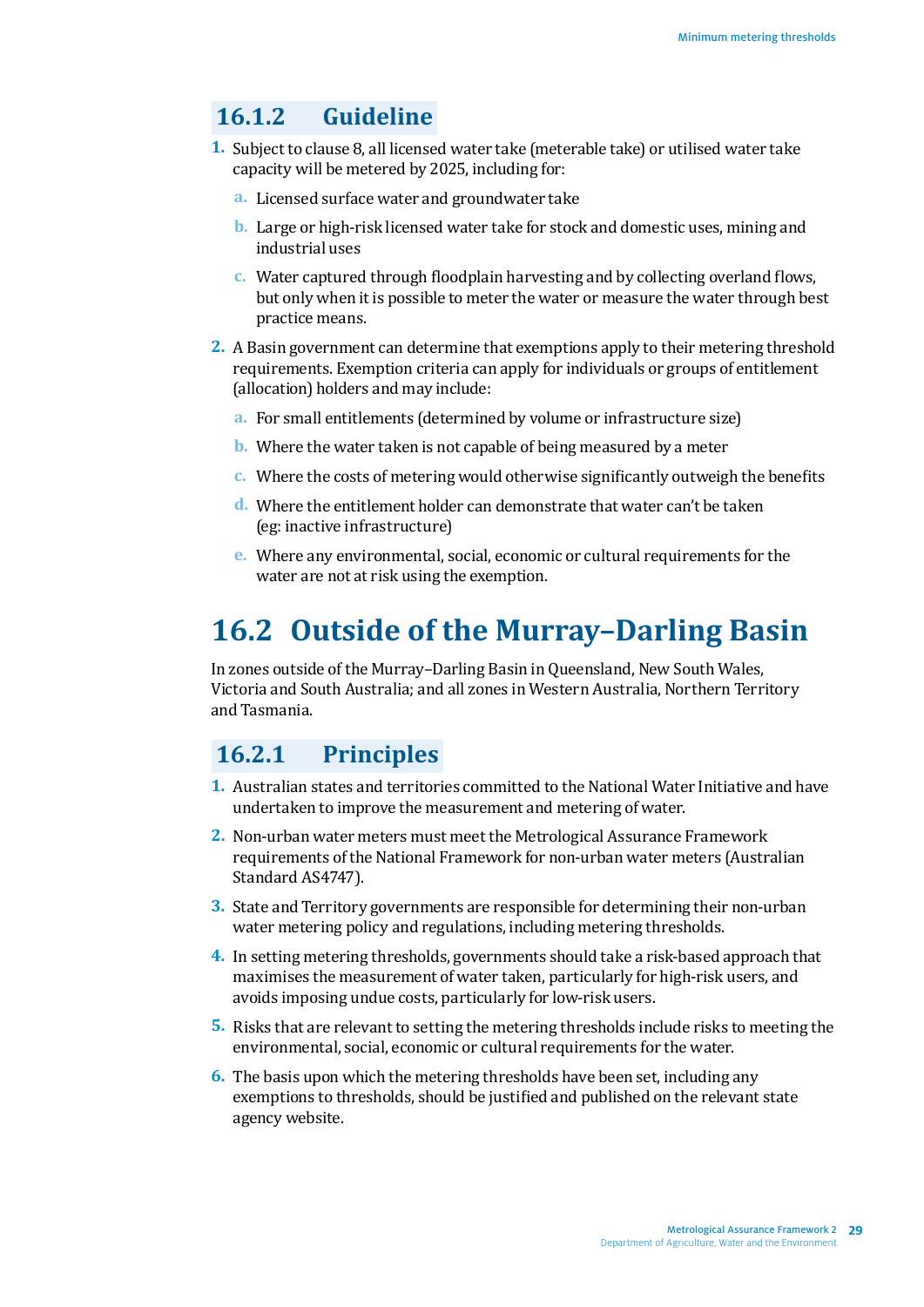#### **16.2.2 Guideline**

- **1.** Subject to clause 8, licensed water take (meterable take) or utilised water take capacity will be metered by a date determined by the jurisdiction, including for:
	- **a.** Licensed surface water and groundwater take
	- **b.** Large or high-risk licensed water take for stock and domestic uses, mining and industrial uses; and
	- **c.** Water captured through floodplain harvesting and by collecting overland flows, but only when it is possible to meter or measure the water through best practice means.
- **2.** A government can determine that exemptions apply to their metering threshold requirements. Exemption criteria can apply for individuals or groups of entitlement (allocation) holders and may include:
	- **a.** For small entitlements (determined by volume or infrastructure size)
	- **b.** Where the water taken is not capable of being measured by a meter
	- **c.** Where the costs of metering would otherwise significantly outweigh the benefits
	- **d.** Where the entitlement holder can demonstrate that water can't be taken (eg: inactive infrastructure)
	- **e.** Where any environmental, social, economic or cultural requirements for the water are not at risk using the exemption.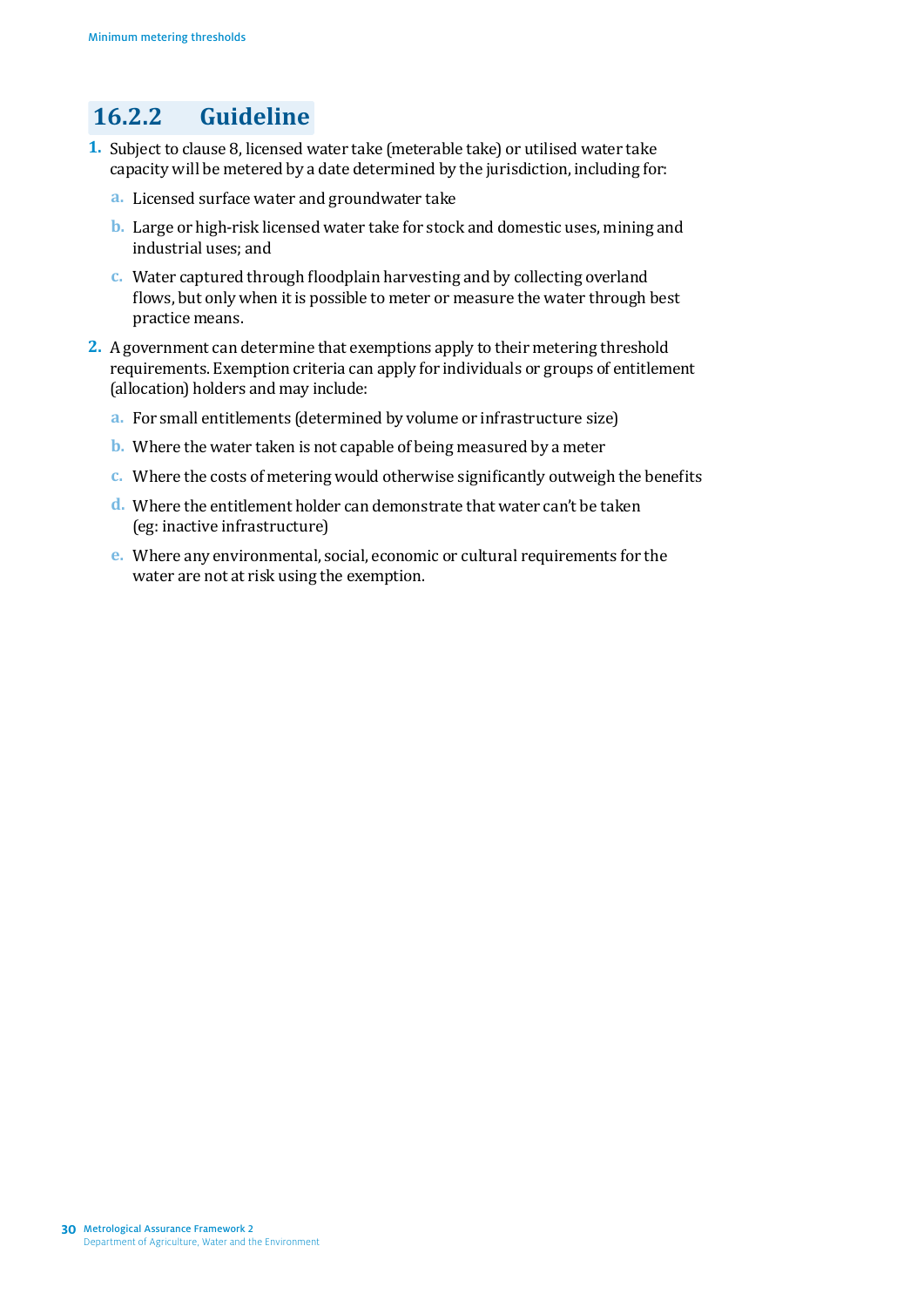## <span id="page-34-0"></span>Chapter 17 Risk priority tool for metering

Regulators can use the risk tool to help determine which metering related actions or activities have a higher priority and should be completed first. The goal is to manage the timely and staged implementation towards widespread coverage with Pattern Approved meters.

#### **17.1 Guideline**

The risk tool builds upon the risk categories and descriptions of the National Framework for Compliance and Enforcement Systems for Water Resource Management, used by all Australian states and territories.

Regulators may choose to use the tool as one measure to determine where meters are required and the types of metering that is required, or the compliance effort that will be devoted for lower risk meters or Entitlement Holders.

#### **17.2 Check list and process**

- **1.** Decide what metering action or activity you are assessing for prioritisation. Examples might include which meters or areas pose a higher risk and will require; telemetry as a priority; or more regular compliance activity; or volumetric measurement; or faster transition to AS4747 compliant Pattern Approved meters.
- **2.** Review and consider any current risk ratings under the National Framework for Compliance and Enforcement Systems for Water Resource Management.
- **3.** Consider the economic, environmental, social and cultural guidelines (x-axis). Decide whether the area or metering activity has a higher relative Consequence Impact against the rules you've set for your jurisdiction or regulated area.
- **4.** Consider the pressure impacts on available water resources and the water resource management requirements. Assess the level of pressure for the water resources in the area.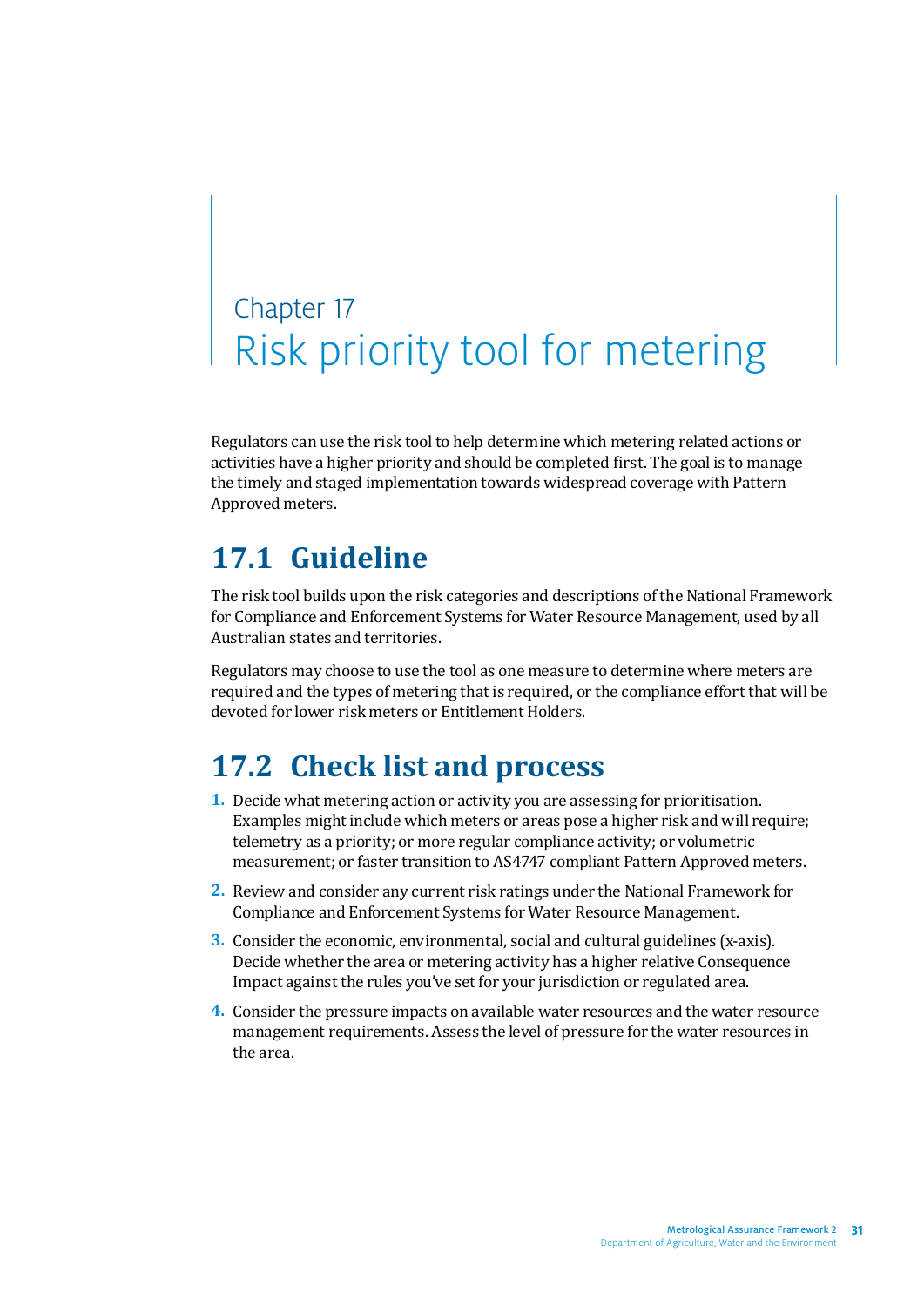| <b>Assessing</b><br>risk                                                                                                                                                                                     | <b>Economic</b><br>consequences                                                                                                                                          | <b>Environmental</b><br>consequences                                                                                                                                                                                                                                                                                                                                                                                                                                                                                                                                           | Social & cultural<br>consequences                                                                                                                                                                                                                                                                                                                       |
|--------------------------------------------------------------------------------------------------------------------------------------------------------------------------------------------------------------|--------------------------------------------------------------------------------------------------------------------------------------------------------------------------|--------------------------------------------------------------------------------------------------------------------------------------------------------------------------------------------------------------------------------------------------------------------------------------------------------------------------------------------------------------------------------------------------------------------------------------------------------------------------------------------------------------------------------------------------------------------------------|---------------------------------------------------------------------------------------------------------------------------------------------------------------------------------------------------------------------------------------------------------------------------------------------------------------------------------------------------------|
| <b>Category 3 High Impact</b><br>• Highest levels of pressure<br>on available water<br>resources<br>• Highly controlled and<br>mandated water resource<br>management requirements.  • Any water trading as a | including:<br>• Sustaining agricultural<br>yields.<br>• On non-agricultural<br>industries.<br>proportion of the cap<br>or allocation.                                    | Consider localised impacts, Consider impacts, including:<br>• The degree of<br>connectivity between<br>groundwater and<br>surface water.<br>• Any water trading that<br>may affect environmental<br>hydrology.<br>• Any watering<br>requirements for<br>environmental<br>water holders.<br>• Any environmentally<br>significant sites.<br>• On treaty protected areas<br>such as RAMSAR sites.<br>• On sites that are<br>susceptible to drought.<br>• On water management<br>requirements as the<br>climate changes.<br>• The protection of base<br>flows in low-flow periods. | Consider impacts, including:<br>• Critical human needs.<br>• Access to water for<br>locals or communities<br>downstream.<br>• Cultural traditional<br>purposes.<br>• For industry which is<br>important for the viability<br>of a community.<br>• Access to water<br>for animals.<br>• Sites of significance.<br>• Amenity provided by<br>water access. |
| <b>Category 2 Moderate</b><br>Impact<br>• Moderate pressure on<br>available water resources.<br>• Targeted & mandated water<br>resource management<br>requirements.                                          | Consider Basin wide<br>or downstream impacts<br>including:<br>• The economies and<br>industries that rely<br>on the water.<br>• Any vulnerable towns<br>and communities. | Consider impacts, including:<br>• The degree of<br>connectivity between<br>groundwater and<br>surface water.<br>• Any water trading<br>that may affect<br>environmental hydrology.<br>• Any watering<br>requirements for<br>environmental<br>water holders.<br>• Any environmentally<br>significant sites.<br>• On treaty protected areas<br>such as RAMSAR sites.<br>• On sites that are<br>susceptible to drought.<br>• On water management<br>requirements as the<br>climate changes.<br>• The protection of base<br>flows in low-flow periods.                             | Consider impacts, including:<br>Critical human needs.<br>• Access to water for<br>locals or communities<br>downstream.<br>• Cultural traditional<br>purposes.<br>• For industry which is<br>important for the viability<br>of a community.<br>• Access to water<br>for animals.<br>• Sites of significance.<br>• Amenity provided by<br>water access.   |

#### <span id="page-35-0"></span>**TABLE 3** Risk assessment tool for metering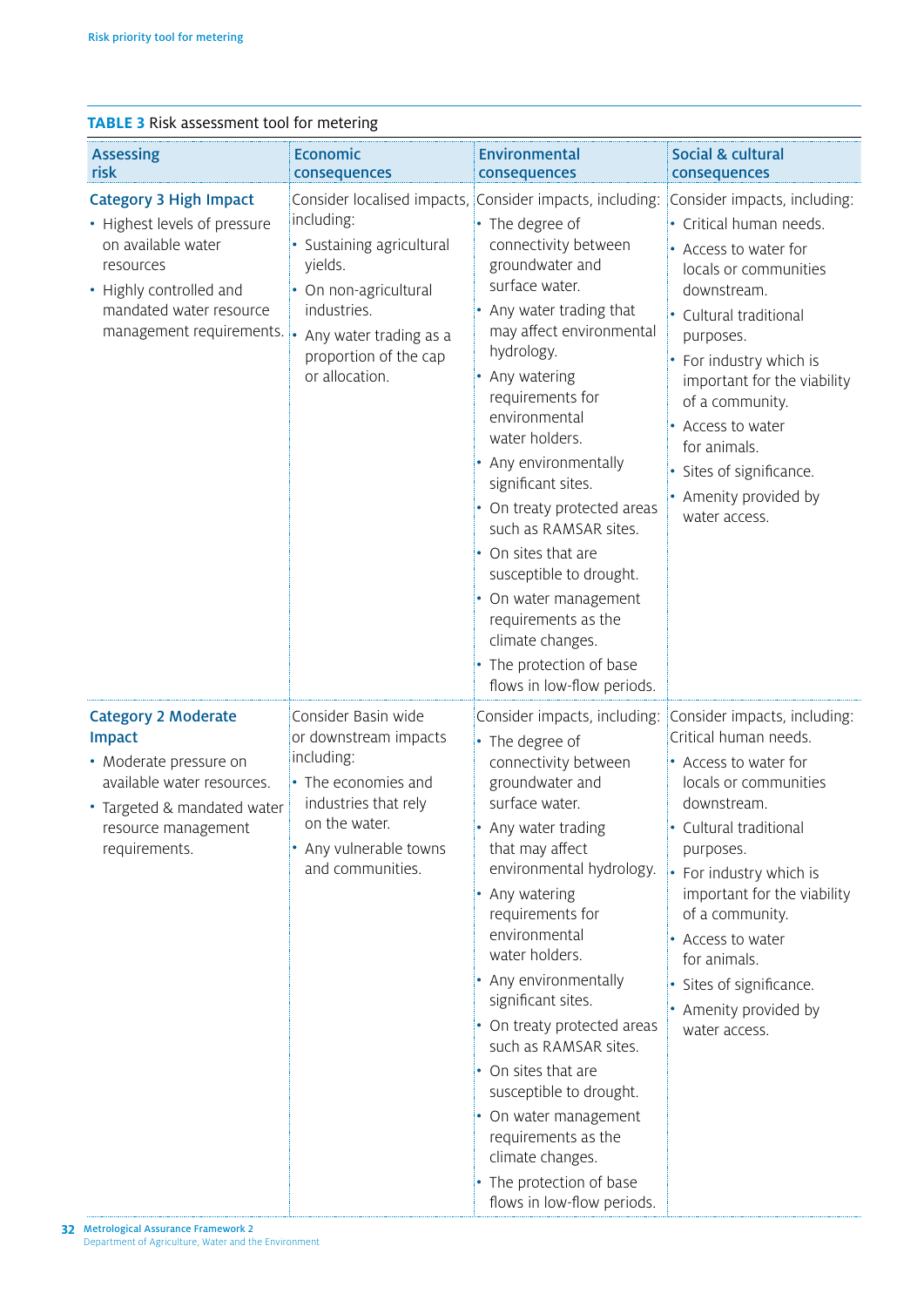| <b>Assessing</b><br>risk                                                                                                                             | <b>Economic</b><br>consequences                                                                                                                                          | Environmental<br>consequences                                                                                                                                                                                                                                                                                                                                                                                                                                                                                                                      | Social & cultural<br>consequences                                                                                                                                                                                                                                                                                                                       |
|------------------------------------------------------------------------------------------------------------------------------------------------------|--------------------------------------------------------------------------------------------------------------------------------------------------------------------------|----------------------------------------------------------------------------------------------------------------------------------------------------------------------------------------------------------------------------------------------------------------------------------------------------------------------------------------------------------------------------------------------------------------------------------------------------------------------------------------------------------------------------------------------------|---------------------------------------------------------------------------------------------------------------------------------------------------------------------------------------------------------------------------------------------------------------------------------------------------------------------------------------------------------|
| <b>Category 1 Lowest Impact</b><br>• Low pressure on available<br>water resources; and/or<br>• Limited water<br>resource management<br>requirements. | Consider Basin wide or<br>downstream impacts<br>including:<br>• The economies and<br>industries that rely on<br>the water.<br>• Any vulnerable towns<br>and communities. | Consider impacts, including:<br>• The degree of<br>connectivity between<br>groundwater and<br>surface water.<br>• Any water trading<br>that may affect<br>environmental hydrology.<br>• Any watering<br>requirements for<br>environmental<br>water holders.<br>• Any environmentally<br>significant sites.<br>• On treaty protected areas<br>such as RAMSAR sites.<br>• On sites that are<br>susceptible to drought.<br>• On water management<br>requirements as the<br>climate changes.<br>• The protection of base<br>flows in low-flow periods. | Consider impacts, including:<br>• Critical human needs.<br>• Access to water for<br>locals or communities<br>downstream.<br>• Cultural traditional<br>purposes.<br>• For industry which is<br>important for the viability<br>of a community.<br>• Access to water for<br>animals.<br>• Sites of significance.<br>• Amenity provided by<br>water access. |

#### **TABLE 3** Risk assessment tool for metering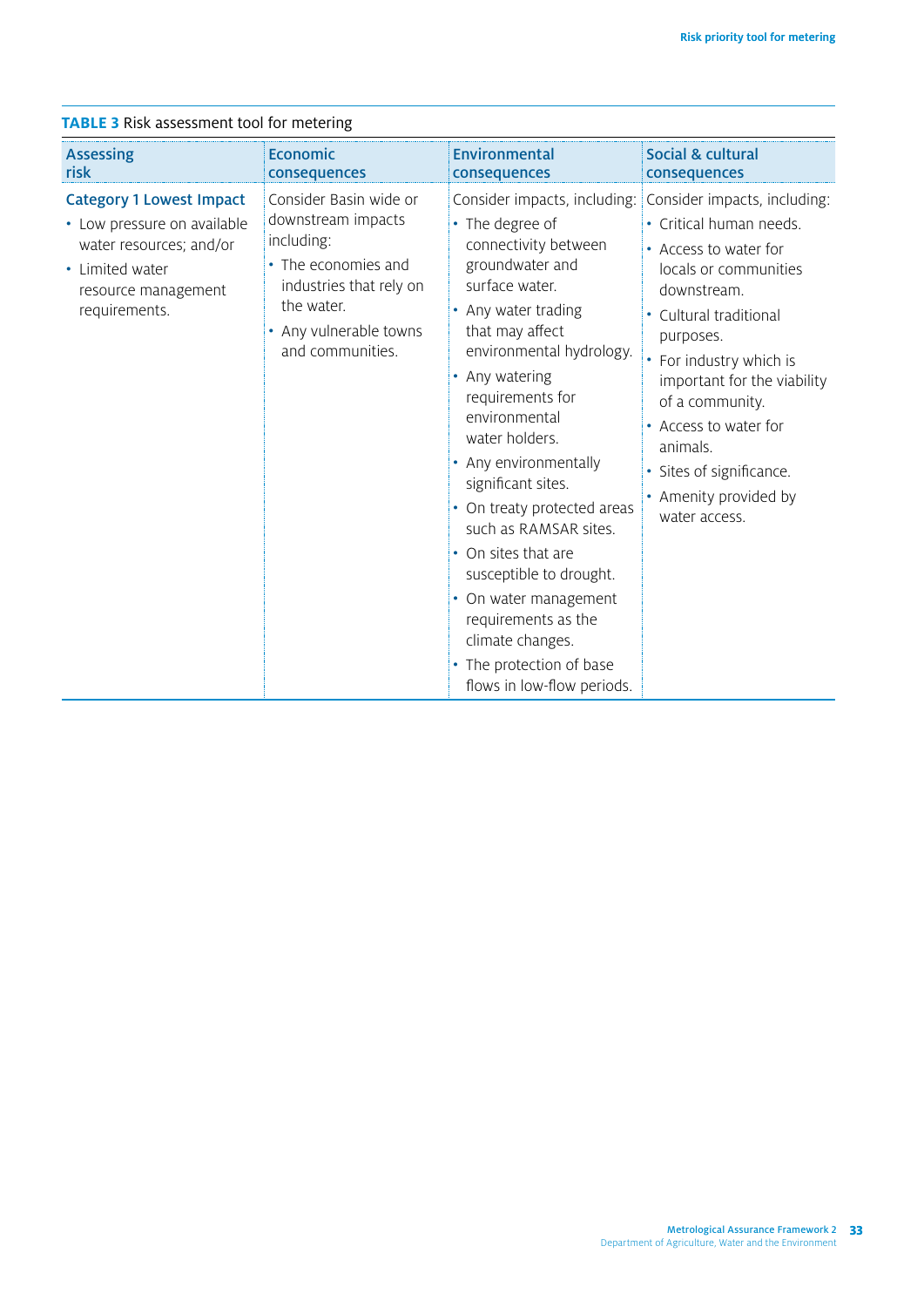### <span id="page-37-0"></span>**17.3 Priority assessment matrix for metering**

- **5.** Determine the level of impact and severity of consequences using the Risk Assessment Tool in Table 3
- **6.** Use the Priority Assessment Matrix to determine the relative priority for metering

| <b>TABLE 4 Risk Priority Matrix for metering</b> |                       |                          |                       |  |
|--------------------------------------------------|-----------------------|--------------------------|-----------------------|--|
| <b>Priority assessment</b>                       | Minor<br>consequences | Moderate<br>consequences | Major<br>consequences |  |
| Category 1<br>Lowest impact                      | Low priority          | Low priority             | Medium priority       |  |
| Category 2<br>Moderate impact                    | Low priority          | Medium priority          | High priority         |  |
| Category 3<br>High impact                        | Medium priority       | High priority            | High priority         |  |

#### **17.4 Exemption**

It is not mandatory to use this risk tool. Regulators may use other pathways to determine their metering implementation priorities.

Murray–Darling Basin jurisdictions must ensure that all MDB Compliance Compact commitments are met and using this risk tool does not remove or reduce those commitments.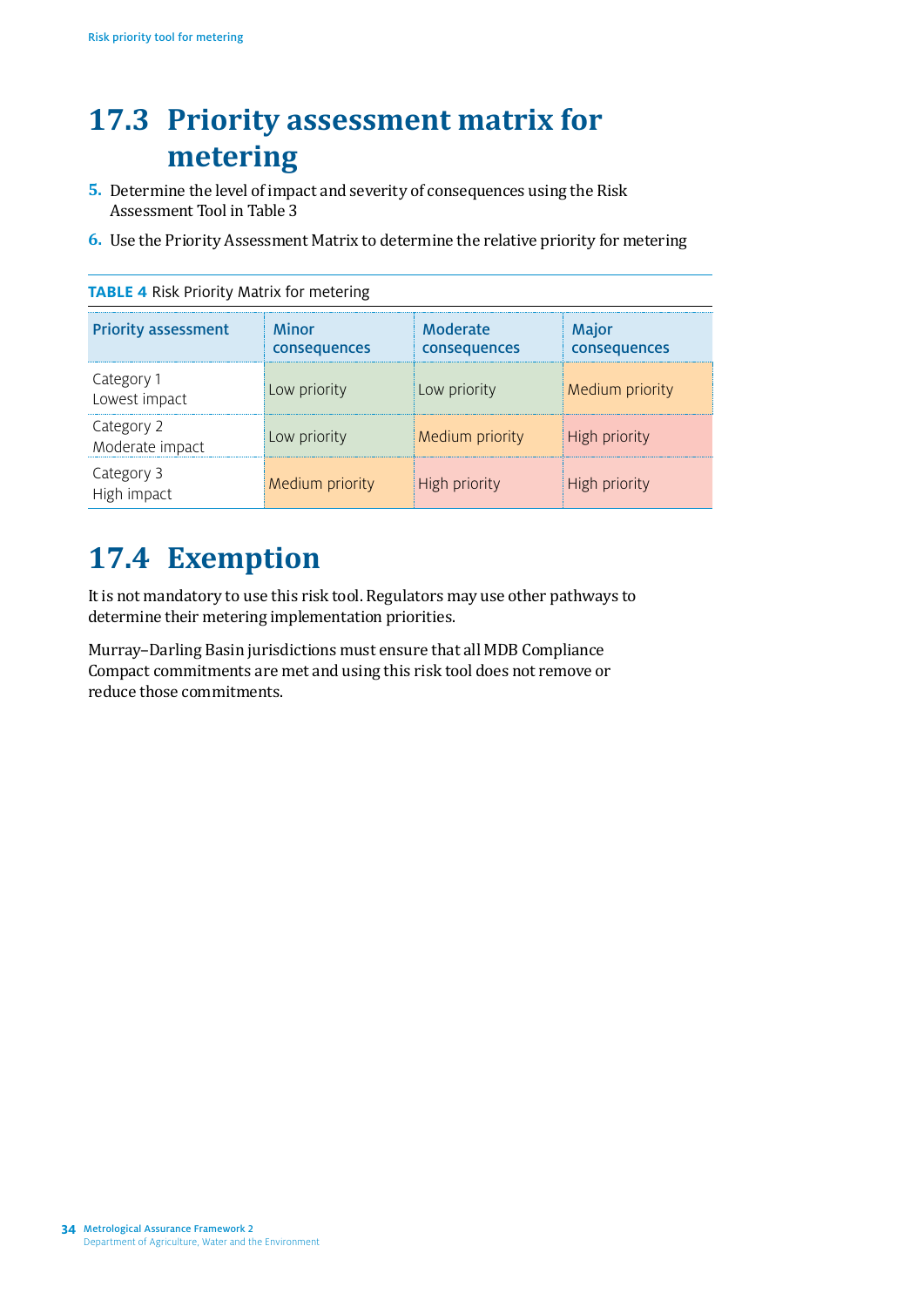## <span id="page-38-0"></span>Chapter 18 Review of the MAF and Amendments

The National Water Reform Committee or its successor is responsible for the Metrological Assurance Framework.

The Metrological Assurance Framework is scheduled to be reviewed in **2025.**

This date:

- **1.** coincides with metering implementation schedules for the Murray–Darling Basin states as described in the MDB Compliance Compact
- **2.** can accommodate changes from the scheduled review of the AS4747 and
- **3.** can accommodate changes from the review of the National Water Initiative.

The Metrological Assurance Framework, including its Schedules, can be amended from time to time, with the agreement of the National Water Reform Committee or its successor, or for Murray–Darling Basin matters, by the Basin Officials Committee or its successor.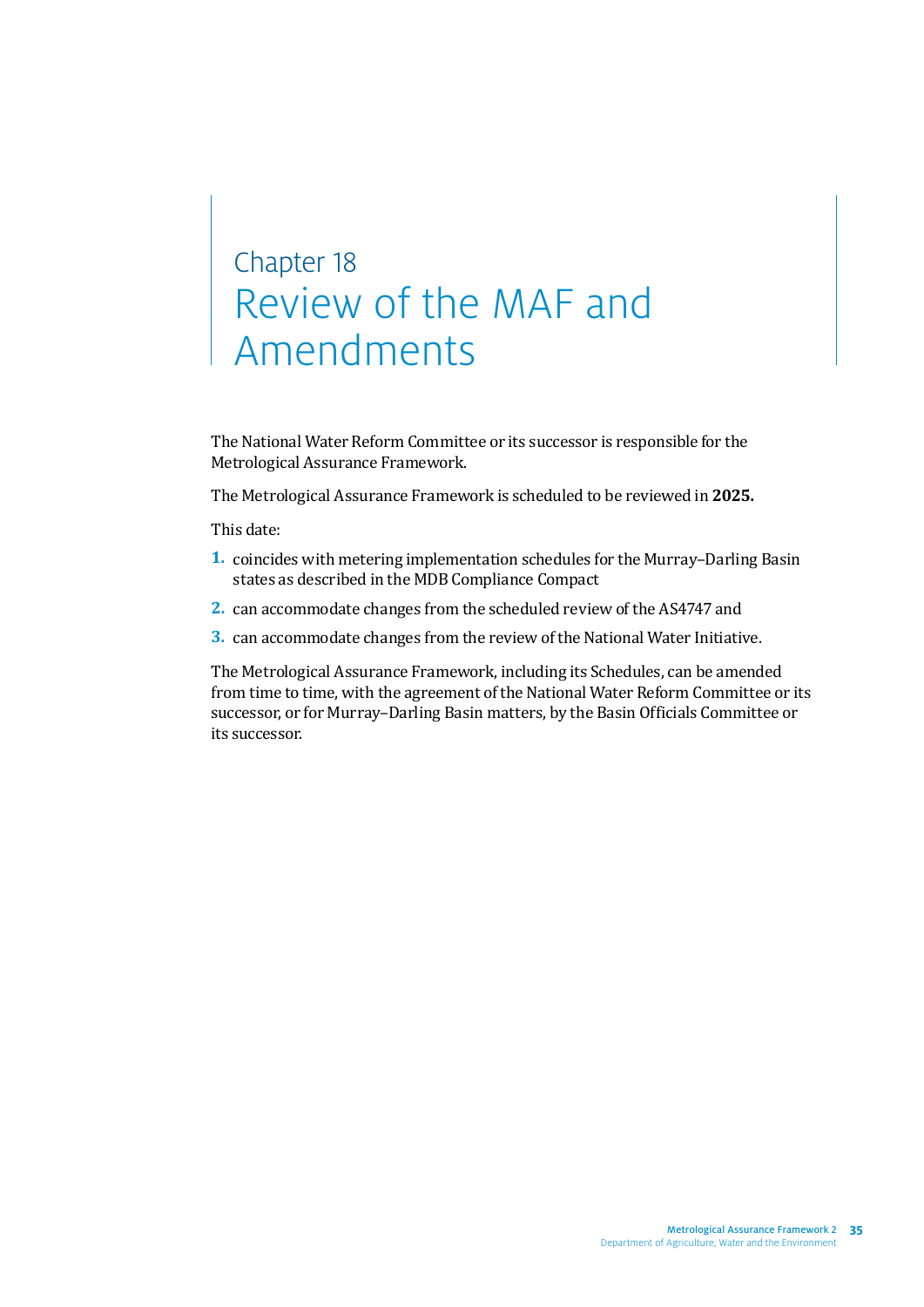# <span id="page-39-0"></span>Chapter 19 Glossary

| Term                                           | <b>Definition</b>                                                                                                                                                                                                                                                                                                                                                                                                  |
|------------------------------------------------|--------------------------------------------------------------------------------------------------------------------------------------------------------------------------------------------------------------------------------------------------------------------------------------------------------------------------------------------------------------------------------------------------------------------|
| Australian Standard<br>4747 (AS4747)           | The Australian standard which covers meters for non-urban water<br>supply, and by which said meters are tested and Pattern Approved.                                                                                                                                                                                                                                                                               |
| Certified Person;<br>Certified Meter Installer | A person certified by an accredited organisation to undertake meter<br>installation, maintenance and validation activities in accordance with<br>codified industry practices and Australian Standards.                                                                                                                                                                                                             |
| Duly Qualified Person                          | The NSW specific term meaning a Certified Person.                                                                                                                                                                                                                                                                                                                                                                  |
| Closed Conduit meters                          | Meters intended for the metering of water in full flowing pipes.                                                                                                                                                                                                                                                                                                                                                   |
| Entitlement Holder                             | A person who takes water and is licensed to take that water by a<br>Regulator. Also known as a licensee.                                                                                                                                                                                                                                                                                                           |
| Grandfathered meters                           | Non-urban water meters which are not Pattern Approved but which<br>have been permitted by a Regulator to remain in-service, subject<br>to conditions including ongoing metrological accuracy of not more<br>than $\pm$ 5% maximum permissible error limit in-field conditions.                                                                                                                                     |
| In-situ volumetric<br>measurement              | Volumetric testing of the meter in its normal operating conditions<br>by a Regulator or Certified Person. Testing methods include in-line<br>testing with a reference meter or checking measurement with an<br>instrument such as a clamp-on ultrasonic device.                                                                                                                                                    |
| Installation                                   | Fitting and commissioning Pattern Approved meters in accordance<br>with the relevant NMI documents, Australian Standards or Technical<br>Specifications and manufacturer's specifications (where these<br>reflect NMI documents and Australian Standards). After installation,<br>the meter will operate within the maximum permissible limits of<br>error of not more than $\pm$ 5% accuracy in-field conditions. |
| Irrigation Infrastructure<br>Operators         | An entity which owns, operates or controls the operation of works<br>for the supply and delivery of non-urban water services.                                                                                                                                                                                                                                                                                      |
| Jurisdiction                                   | An Australian state or territory.                                                                                                                                                                                                                                                                                                                                                                                  |
| Meter                                          | A non-urban water meter.                                                                                                                                                                                                                                                                                                                                                                                           |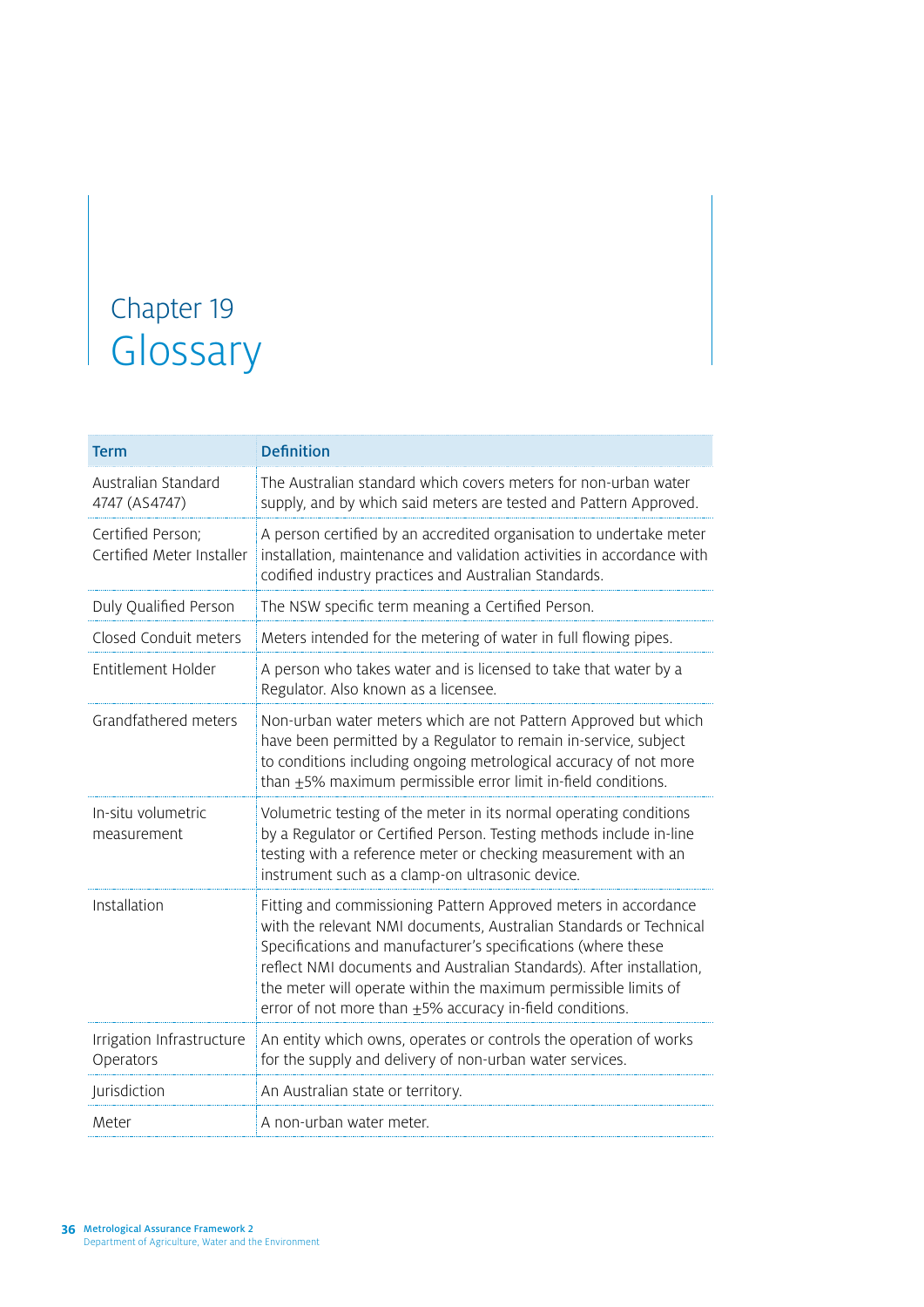| <b>Term</b>                                                               | <b>Definition</b>                                                                                                                                                                                                                                                                                                                                                                      |
|---------------------------------------------------------------------------|----------------------------------------------------------------------------------------------------------------------------------------------------------------------------------------------------------------------------------------------------------------------------------------------------------------------------------------------------------------------------------------|
| Meter maintenance                                                         | Work carried out to maintain the metrological integrity of a meter,<br>in accordance with the manufacturer's maintenance schedule and<br>the Pattern Approval conditions, if applicable.                                                                                                                                                                                               |
| Meter owner                                                               | A person who owns a meter and is usually also an<br>Entitlement Holder.                                                                                                                                                                                                                                                                                                                |
| Murray-Darling Basin<br>Compliance Compact<br>[MDB Compliance<br>Compact] | The 2018 agreement between the Australian Government and the<br>Murray-Darling Basin States, setting priorities and obligations on<br>the governments for water compliance effort and for the integrity of<br>Murray-Darling Basin water management.                                                                                                                                   |
| Murray-Darling Basin<br><b>States</b>                                     | Queensland, New South Wales, the Australian Capital Territory,<br>Victoria and South Australia.                                                                                                                                                                                                                                                                                        |
| National Measurement<br>Institute (NMI)                                   | The National Measurement Institute (NMI) is Australia's peak<br>measurement body responsible for biological, chemical, legal and<br>physical measurement.                                                                                                                                                                                                                              |
| NMI M <sub>10</sub>                                                       | A document maintained by the NMI which specifies the<br>metrological and technical requirements for the Pattern Approval<br>and verification of water meters used for trade, which measure<br>the actual volume of water flowing through fully charged, closed<br>conduit pipes.                                                                                                       |
| <b>NMI M11</b>                                                            | A document maintained by the NMI which specifies the<br>metrological and technical requirements for the Pattern Approval<br>and verification of water meters used for trade, which measure the<br>actual volume of water flowing through open channel or partially<br>filled closed conduit pipes.                                                                                     |
| <b>NATA</b>                                                               | National Association of Testing Authorities (NATA) provides<br>assessment, accreditation and training services to laboratories and<br>technical facilities.                                                                                                                                                                                                                            |
| National Water Initiative<br>(NW)                                         | The 2004 Australian agreement to deliver a nationally compatible<br>market, regulatory and planning based system of managing surface<br>and groundwater resources for rural and urban use.                                                                                                                                                                                             |
| Non-Basin States                                                          | Tasmania, Western Australia and the Northern Territory.                                                                                                                                                                                                                                                                                                                                |
| Non-urban Water Meter                                                     | An instrument intended to measure, memorise and display the<br>volume of water passing through the measurement transducer in<br>non-urban metering conditions.                                                                                                                                                                                                                         |
| Open-Channel meters                                                       | Meters intended for the metering of water in open channels and<br>partially filled pipes.                                                                                                                                                                                                                                                                                              |
| Pattern Approval                                                          | Evaluation of a design of a measuring instrument (such as a water<br>meter) by an impartial body which examines the pattern of an<br>instrument against a set of national or international metrological<br>specifications, which determine whether an instrument<br>manufactured in accordance with that design is capable of retaining<br>its calibration over a range of conditions. |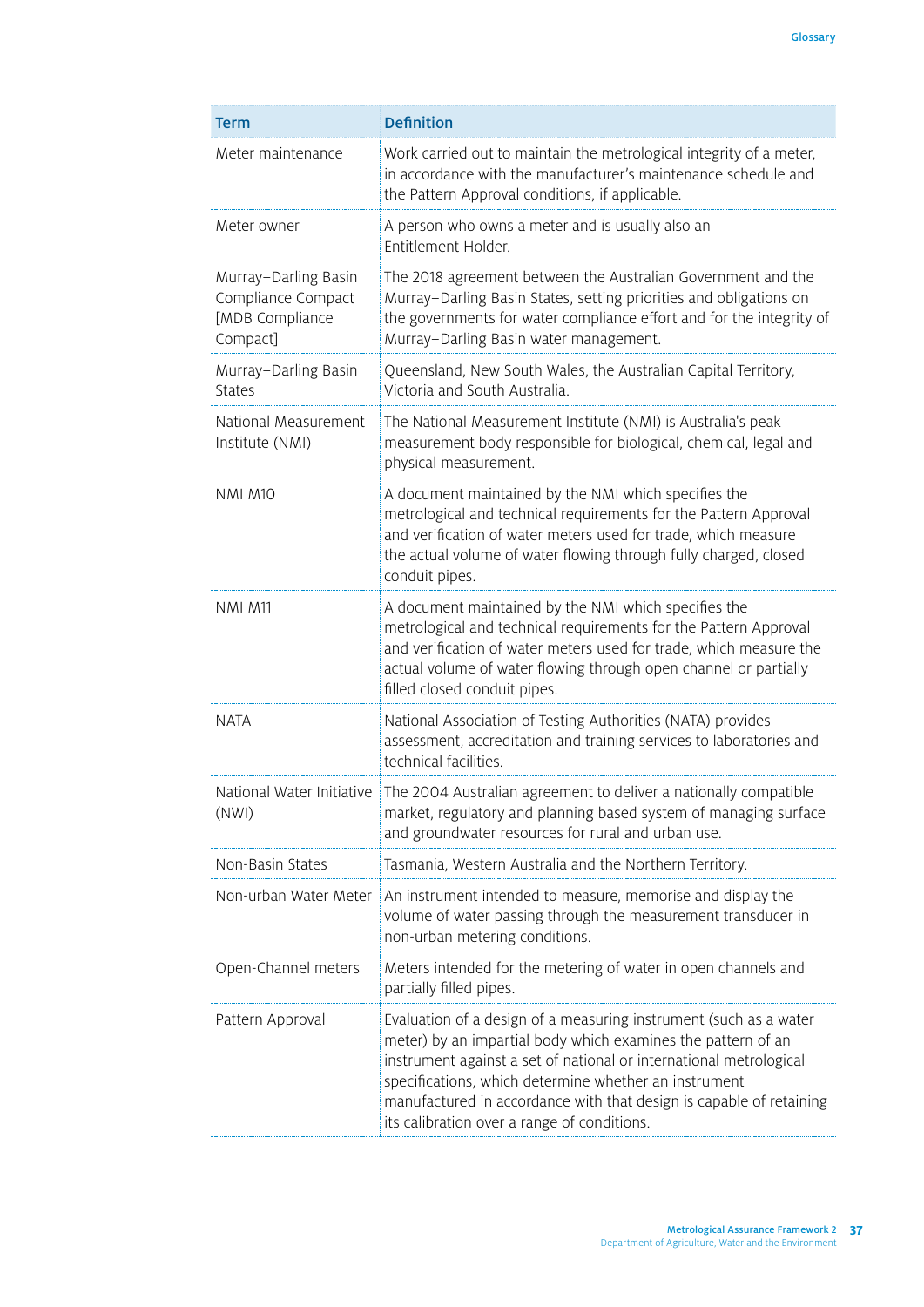| <b>Term</b>                                          | <b>Definition</b>                                                                                                                                                                                                                                                                                                                                                                      |
|------------------------------------------------------|----------------------------------------------------------------------------------------------------------------------------------------------------------------------------------------------------------------------------------------------------------------------------------------------------------------------------------------------------------------------------------------|
| Pattern Approval<br>certificate                      | A certificate, published by the NMI, which describes the design<br>(including type and size) of the meter, which is Pattern Approved,<br>and any conditions for the installation, maintenance and use of<br>the meter.                                                                                                                                                                 |
| Pattern Approved<br>Meter; AS4747<br>compliant meter | A non-urban water meter that has met the requirements of AS4747<br>and has been issued with a Pattern Approval certificate.                                                                                                                                                                                                                                                            |
| Regulator                                            | A relevant Australian jurisdiction's authority responsible for water<br>management, including a government department, agency and/or<br>a Water Service Provider.                                                                                                                                                                                                                      |
| Re-verification                                      | Testing of a meter by a Utility Meter Verifier appointed under the<br>National Measurement Act 1960, in accordance with NMI approved<br>procedures and undertaken to ensure the meter operates within the<br>maximum permissible limits of error specified by the National Trade<br>Measurement Regulations 2009 and that the meter complies with<br>its Pattern Approval certificate. |
| Telemetry                                            | A process which uses an electronic device to transfer data from a<br>meter to another place.                                                                                                                                                                                                                                                                                           |
| Utility Meter Verifier                               | A person or entity appointed by the National Measurement Institute<br>to Verify a utility meter under the National Measurement Act 1960.                                                                                                                                                                                                                                               |
| Validation                                           | A set of activities that includes inspecting the meter to check that it<br>is Pattern Approved, installed in compliance with relevant standards<br>and maintained to an acceptable standard of repair, which provides<br>an acceptable level of confidence that the meter will operate within<br>an acceptable range of error under normal operating conditions.                       |
| Verification                                         | The process whereby instruments are inspected by a Utility Meter<br>Verifier to ensure that they comply with the approved pattern,<br>tested to ensure that they are operating within the maximum<br>permitted error (MPE) rates, and stamped or certified as evidence<br>of conformity.                                                                                               |
| Victorian Water<br>Corporation                       | An entity in Victoria which owns, operates and regulates the<br>operation of works for the supply and delivery of non-urban<br>water services.                                                                                                                                                                                                                                         |
| Water Service Provider                               | An entity which owns, operates or controls the operation of works<br>for the supply and delivery of non-urban water services.                                                                                                                                                                                                                                                          |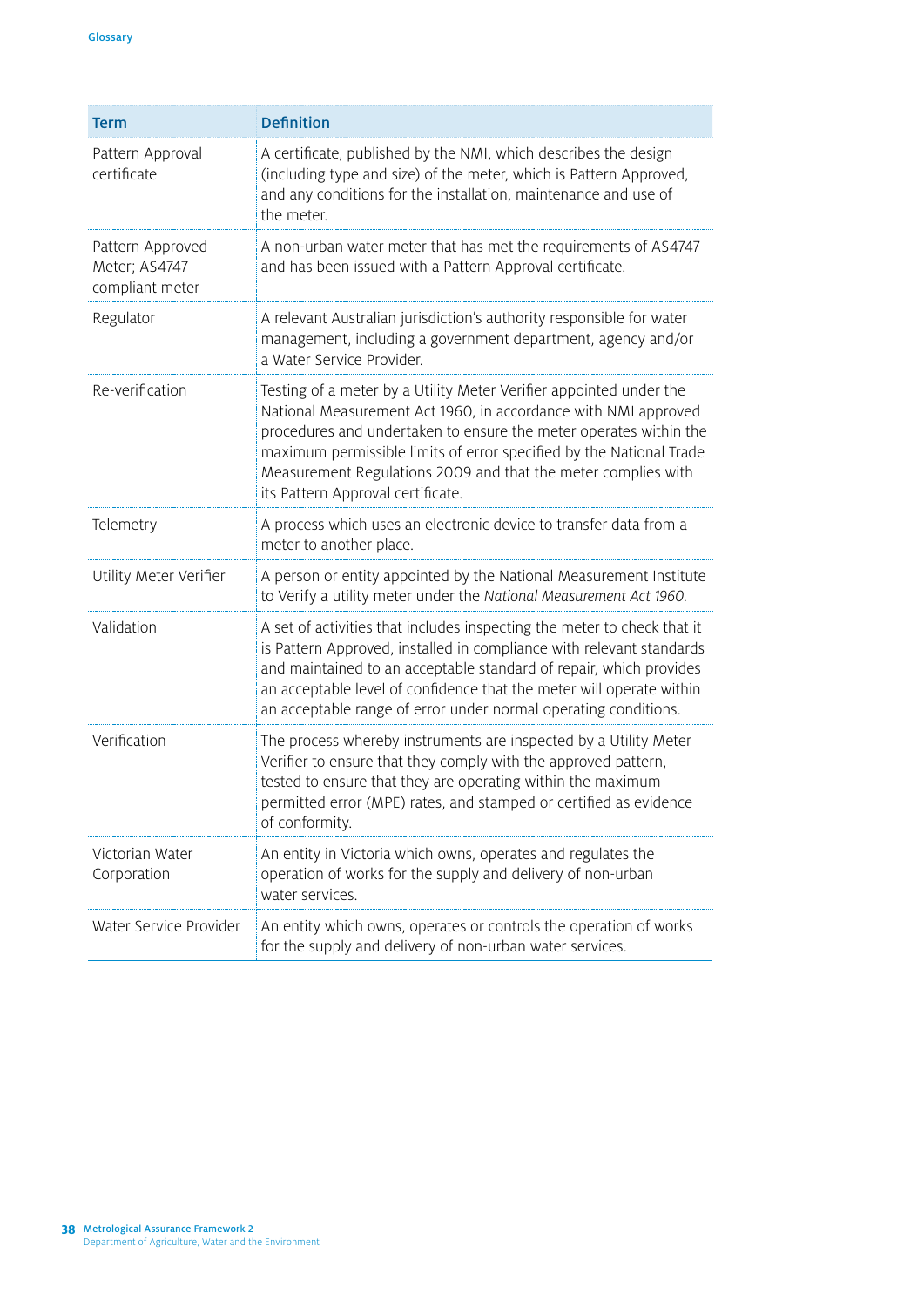# <span id="page-42-0"></span>Schedule A Checklist for maintenance and validation (Guidance)

#### **TABLE 5** Maintenance checklist for closed conduit meters

|    | <b>Column A</b>                                                                                                                                                                                                                          | <b>Column B</b>                                                                      | <b>Column C</b>                                                                                             |
|----|------------------------------------------------------------------------------------------------------------------------------------------------------------------------------------------------------------------------------------------|--------------------------------------------------------------------------------------|-------------------------------------------------------------------------------------------------------------|
|    | Maintenance checklist for closed<br>conduit meters                                                                                                                                                                                       | Frequency: as needed for<br>Corrective maintenance or<br>when the Regulator requires | Frequency: every 3 to 5 years<br>- for Validation assurance<br>that the meter is accurate<br>and functional |
| 1. | Check that the site is WHS compliant - ensure<br>that the site is safe for employees, contractors<br>or visitors to inspect or perform work. Do not<br>work if the site is unsafe.                                                       | Required                                                                             | Required                                                                                                    |
| 2. | Check that the meter has been installed<br>in accordance with any conditions on the<br>Pattern Approval certificate (if applicable).                                                                                                     | Discretionary                                                                        | Required                                                                                                    |
| 3. | General cleaning and housekeeping:<br>• suction clear the equipment<br>• clean the solar panel<br>• clear away any debris or excess soil<br>• check for vermin issues or damage<br>• check that the site is not overgrown/<br>clear site | Required                                                                             | Required                                                                                                    |
|    | 4. Check the meter, pipework and other<br>fittings for structural integrity and check for<br>any leaks.                                                                                                                                  | Required                                                                             | Required                                                                                                    |
| 5. | Check the integrity of the telemetry<br>pole, antenna and the fence around it<br>(if applicable).                                                                                                                                        | Required where installed                                                             | Required where installed                                                                                    |
| 6. | Check for the correct operation of the<br>totaliser when the pump has started, and<br>water is flowing.                                                                                                                                  | Required                                                                             | Required                                                                                                    |
|    | 7. Verify that the meter's seals are intact.                                                                                                                                                                                             | Required                                                                             | Required                                                                                                    |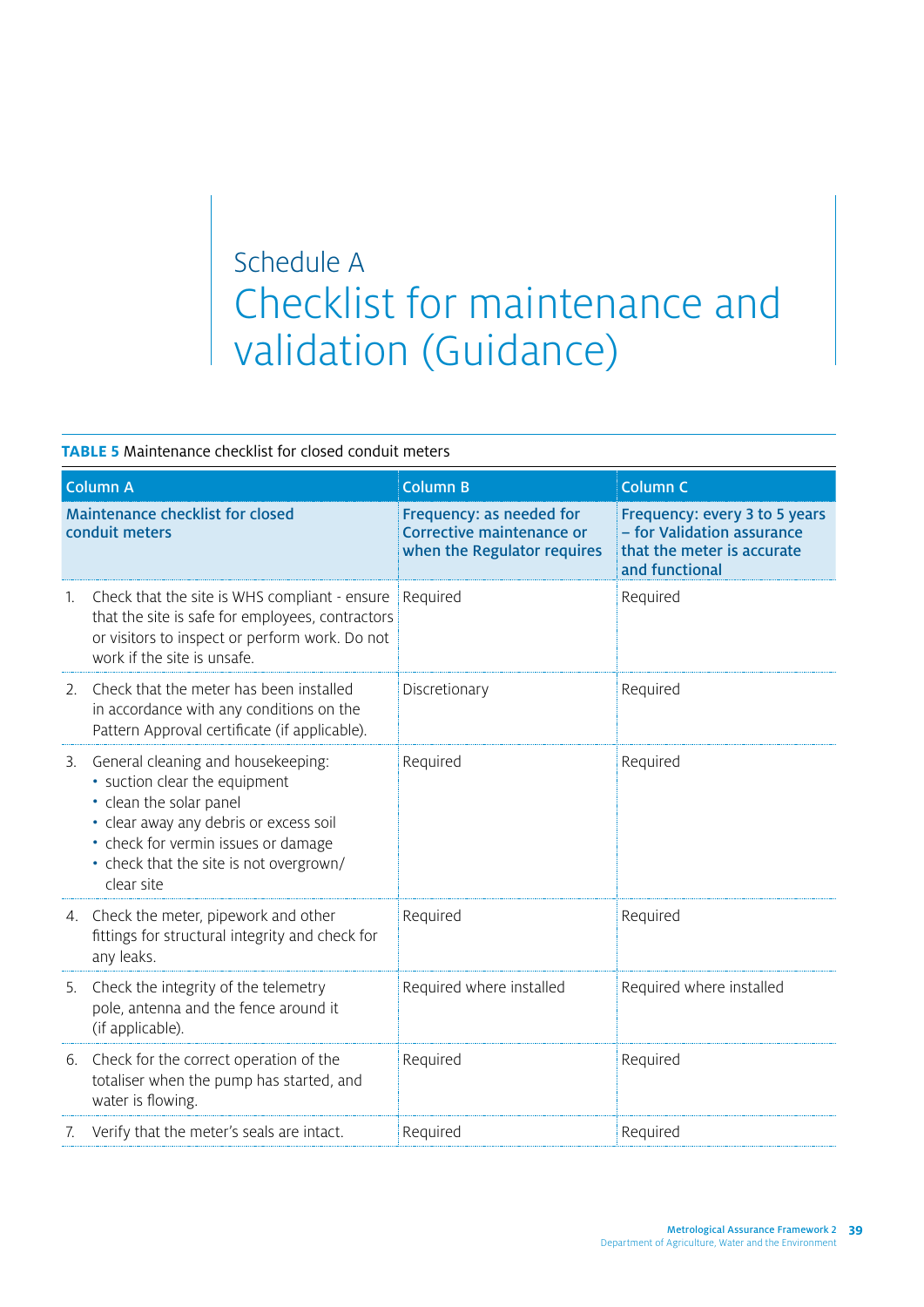#### **TABLE 5** Maintenance checklist for closed conduit meters

|                                                           | <b>Column A</b>                                                                                                                                                                       | <b>Column B</b>                                                                      | <b>Column C</b>                                                                                             |
|-----------------------------------------------------------|---------------------------------------------------------------------------------------------------------------------------------------------------------------------------------------|--------------------------------------------------------------------------------------|-------------------------------------------------------------------------------------------------------------|
| <b>Maintenance checklist for closed</b><br>conduit meters |                                                                                                                                                                                       | Frequency: as needed for<br>Corrective maintenance or<br>when the Regulator requires | Frequency: every 3 to 5 years<br>- for Validation assurance<br>that the meter is accurate<br>and functional |
| 8.                                                        | Check the batteries and solar panel and<br>change them as necessary or as scheduled<br>by the manufacturer.                                                                           | Discretionary                                                                        | Required                                                                                                    |
| 9.                                                        | Check that the meter display is clear<br>and readable.                                                                                                                                | Required                                                                             | Required                                                                                                    |
|                                                           | 10. Make a record of the meter reading.                                                                                                                                               | Required                                                                             | Required                                                                                                    |
|                                                           | 11. 11. Check the condition of any<br>electrical cables.                                                                                                                              | Required                                                                             | Required                                                                                                    |
|                                                           | 12. Complete any other inspection or basic<br>maintenance requirement. Refer to the meter<br>manufacturer's documentation.                                                            | Discretionary                                                                        | Required                                                                                                    |
|                                                           | 13. Electronic validation -<br>• check that the software installed is<br>the latest version.<br>• check against the internal reference<br>source (as set at the time of calibration). | Discretionary                                                                        | Required                                                                                                    |
|                                                           | 14. Check the operation of the telemetry<br>fault notification.                                                                                                                       | Discretionary where installed                                                        | Required where installed                                                                                    |
|                                                           | 15. Check for signal transfer between the<br>transmitter, the sensor and the data logger.                                                                                             | Discretionary where installed                                                        | Required where installed                                                                                    |
|                                                           | 16. Perform volumetric or simulated in-situ<br>testing to ensure that the meter is operating<br>within the maximum permissible error rates.                                           | Discretionary                                                                        | Discretionary                                                                                               |
|                                                           | 17. Produce a maintenance report that describes<br>the work performed.                                                                                                                | Required                                                                             | Required                                                                                                    |
|                                                           | 18. Complete a water meter validation<br>certification document.                                                                                                                      | Discretionary                                                                        | Required                                                                                                    |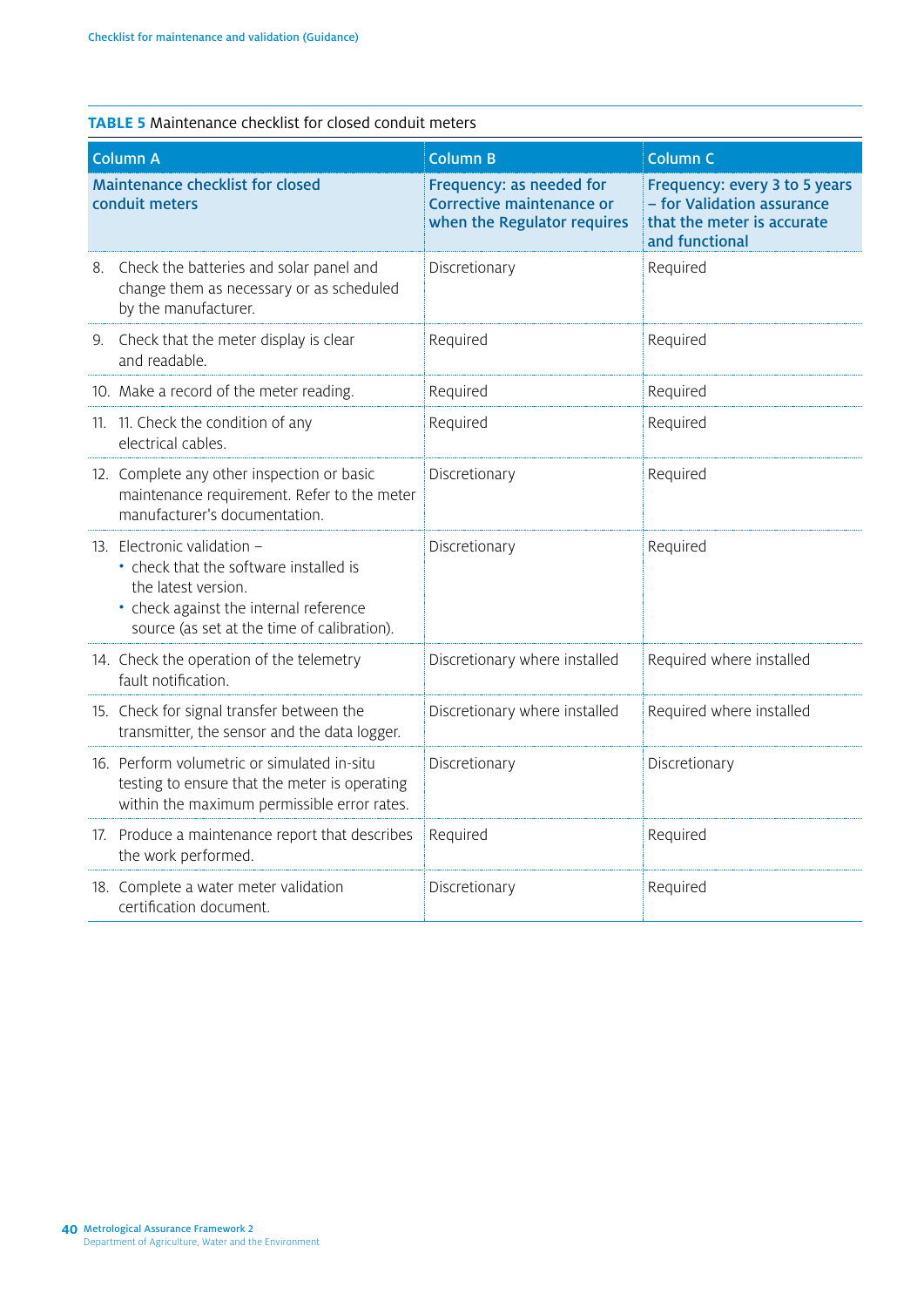#### <span id="page-44-0"></span>**TABLE 6** Maintenance checklist for open channel meters

| <b>Column A</b>                                  |                                                                                                                                                                                                                                                      | <b>Column B</b>                                                                      | <b>Column C</b>                                                                                          |
|--------------------------------------------------|------------------------------------------------------------------------------------------------------------------------------------------------------------------------------------------------------------------------------------------------------|--------------------------------------------------------------------------------------|----------------------------------------------------------------------------------------------------------|
| Maintenance checklist for open<br>channel meters |                                                                                                                                                                                                                                                      | Frequency: as needed for<br>Corrective maintenance or when<br>the Regulator requires | Frequency: every 3 to 5 years -<br>for Validation assurance that the<br>meter is accurate and functional |
| 1.                                               | Check that the site is WHS<br>compliant - ensure that the site is<br>safe for employees, contractors<br>or visitors to inspect or perform<br>work. Do not work if the site<br>is unsafe.                                                             | Required                                                                             | Required                                                                                                 |
| 2.                                               | Check that the meter has been<br>installed in accordance with<br>any conditions on the Pattern<br>Approval certificate (if applicable).                                                                                                              | Discretionary                                                                        | Required                                                                                                 |
| 3.                                               | General cleaning and<br>housekeeping:<br>• suction clear the equipment<br>• clean the solar panel<br>• clear away any debris or<br>excess soil<br>• check for vermin issues or<br>damage<br>• check that the site is not<br>overgrown/clear the site | Required                                                                             | Required                                                                                                 |
| 4.                                               | Check that the meter display is<br>clear and readable.                                                                                                                                                                                               | Required                                                                             | Required                                                                                                 |
| 5.                                               | Make a record of the meter<br>reading.                                                                                                                                                                                                               | Required                                                                             | Required                                                                                                 |
| 6.                                               | Check the integrity of the<br>telemetry pole, antenna and the<br>fence around it (if applicable).                                                                                                                                                    | Required where installed                                                             | Required where installed                                                                                 |
| 7.                                               | Verify that the meter's seals<br>are intact.                                                                                                                                                                                                         | Required                                                                             | Required                                                                                                 |
| 8.                                               | Check the batteries and solar<br>panel and change them as<br>necessary or as scheduled by<br>the manufacturer.                                                                                                                                       | Discretionary                                                                        | Required                                                                                                 |
| 9.                                               | Check the condition of any<br>electrical cables.                                                                                                                                                                                                     | Required                                                                             | Required                                                                                                 |
|                                                  | 10. Remove any vegetation in the<br>flow measuring section.                                                                                                                                                                                          | Required                                                                             | Required                                                                                                 |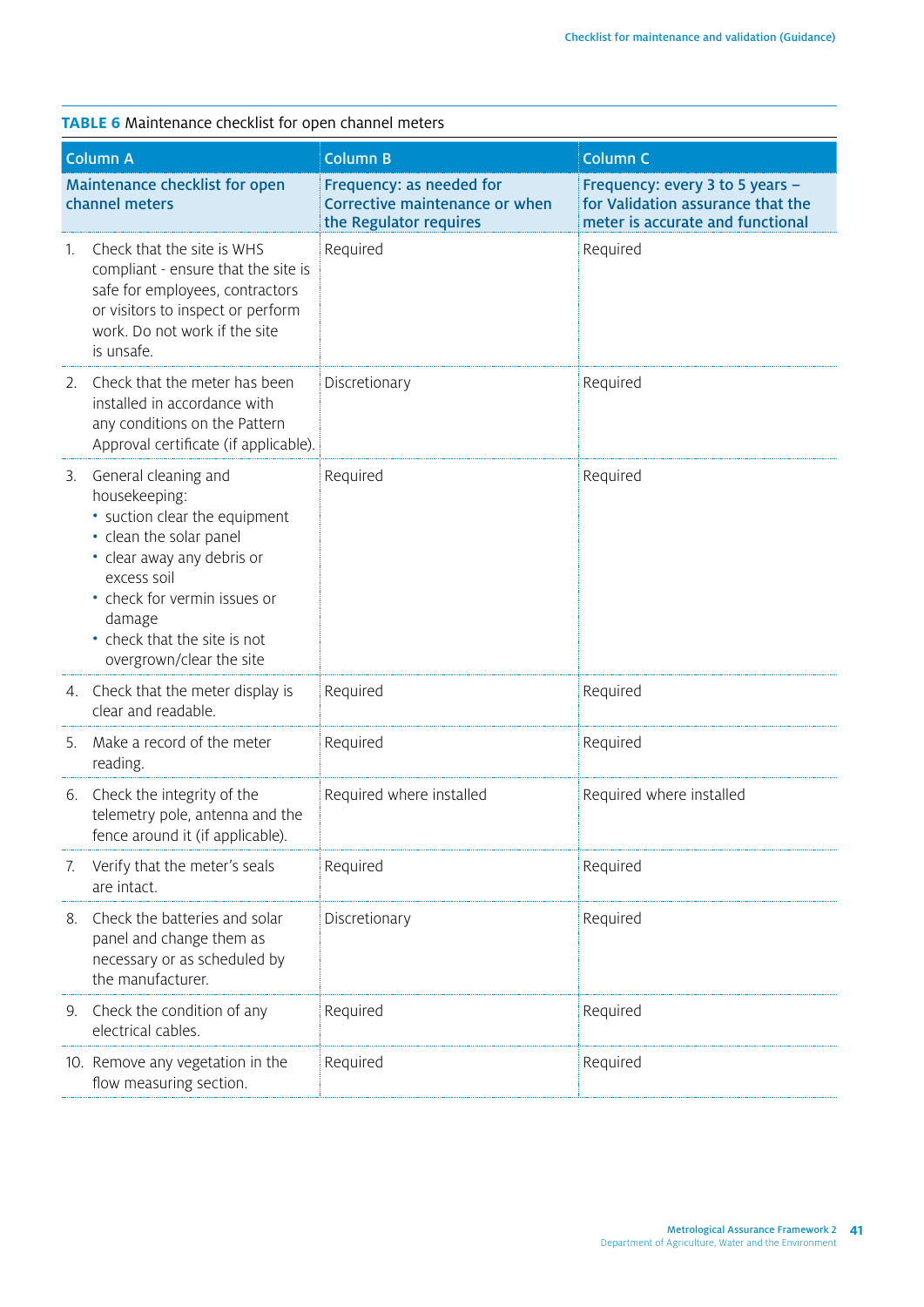#### **TABLE 6** Maintenance checklist for open channel meters

| <b>Column A</b>                                  |                                                                                                                                                               | <b>Column B</b>                                                                      | Column <sub>C</sub>                                                                                      |
|--------------------------------------------------|---------------------------------------------------------------------------------------------------------------------------------------------------------------|--------------------------------------------------------------------------------------|----------------------------------------------------------------------------------------------------------|
| Maintenance checklist for open<br>channel meters |                                                                                                                                                               | Frequency: as needed for<br>Corrective maintenance or when<br>the Regulator requires | Frequency: every 3 to 5 years -<br>for Validation assurance that the<br>meter is accurate and functional |
|                                                  | 11. Remove vegetation and silt on<br>the sensors or the sensor system.                                                                                        | Required                                                                             | Required                                                                                                 |
|                                                  | 12. Complete any other inspection or<br>basic maintenance requirement.<br>Refer to the meter manufacturer's<br>documentation.                                 | Required                                                                             | Required                                                                                                 |
|                                                  | 13. Check for the correct operation of Required<br>the totaliser when the pump has<br>started, and water is flowing.                                          |                                                                                      | Required                                                                                                 |
|                                                  | 14. Check for signal transfer between<br>the transmitter, the sensor and<br>the data logger.                                                                  | Discretionary where installed                                                        | Required where installed                                                                                 |
|                                                  | 15. Electronic validation -<br>• check that the software<br>installed is the latest version.<br>• check the operation of the<br>telemetry fault notification. | Discretionary                                                                        | Required                                                                                                 |
|                                                  | 16. Check the in-stream discharge<br>measurement and check the<br>cross-section survey.                                                                       | Discretionary                                                                        | Required                                                                                                 |
|                                                  | 17. 17. Perform volumetric or<br>simulated in-situ testing to ensure<br>that the meter is operating within<br>the maximum permissible error<br>rates.         | Discretionary                                                                        | Discretionary                                                                                            |
|                                                  | 18. Produce a maintenance<br>report that describes the work<br>performed.                                                                                     | Required                                                                             | Required                                                                                                 |
|                                                  | 19. Complete a water meter<br>validation certification document.                                                                                              | Discretionary                                                                        | Required                                                                                                 |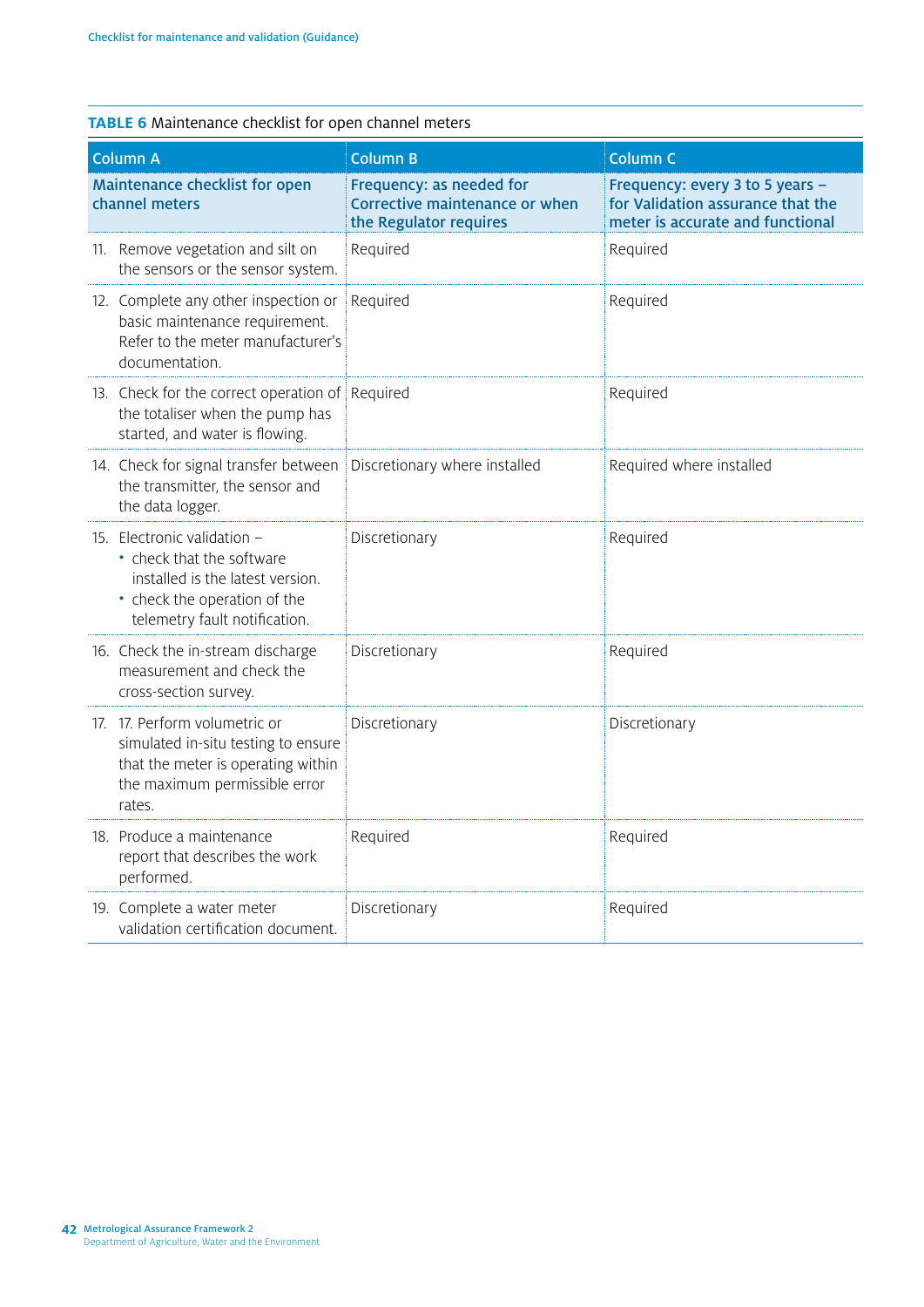<span id="page-46-0"></span>Schedule B Volumetric measurement instruments for the in-situ validation of meters (as tested for the Australian Government)

#### NOTES:

Schedule B is a non exhaustive list of validation instruments to show their values to check the accuracy of meters in operation.

Information will be included here when laboratory testing is complete and results have been reviewed. Expected publication after September 2021.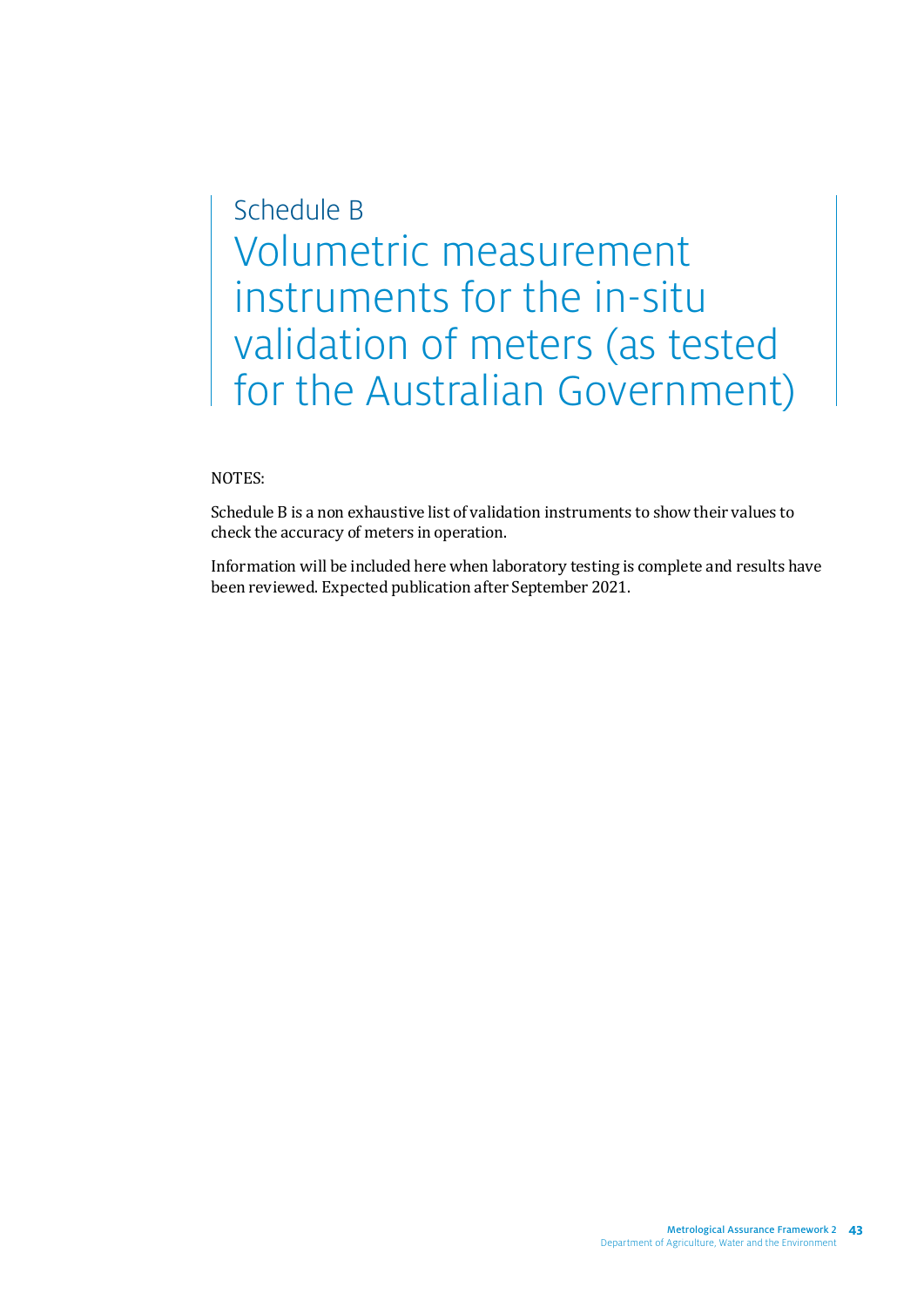## <span id="page-47-0"></span>Schedule C Developing a telemetry and data management protocol (Guidance)

Meter telemetry can benefit water management by a regulator. Telemetered data introduces efficiencies and value by:

- better informing regulation, compliance, billing, operations or modelling;
- reducing a regulator's costs for travel and on-site expenses;
- helping Entitlement Holders to manage their business more efficiently and to reduce farm costs.

Telemetry is reasonably complex to implement for a Regulator, but it can be achieved by careful project management, using people with the required skills and expertise. Before developing a solution, the regulator should consider factors including field device capability, electrical interfaces, data formats, telemetry protocols and network connections. Also address matters such as data integrity, cybersecurity, network coverage, network scale, modem design, antenna design, power requirements and polling architecture. Consideration also needs to be given to control centre software, data checking processes, long term data storage, protection of customer data and reporting.

Telemetry systems behave in different ways depending on purpose. Two common types are:

- Supervisory, Control and Data acquisition (SCADA) primary purpose is to monitor and remotely control high value field assets, such as dams and weirs, from a central location. These are typically highly complex, flexible and capable systems – but come at a cost.
- Data acquisition (DA) primary purpose is to transmit information from multiple geographically distributed outstations to a central location. These offer lower levels of functionality but are fit-for-purpose and lower in cost.

DA systems are the most likely that a Regulator will deploy. A DA system and Internet-of-Things (IoT) technologies can provide low cost 'web-connected' devices which are scalable and reliable.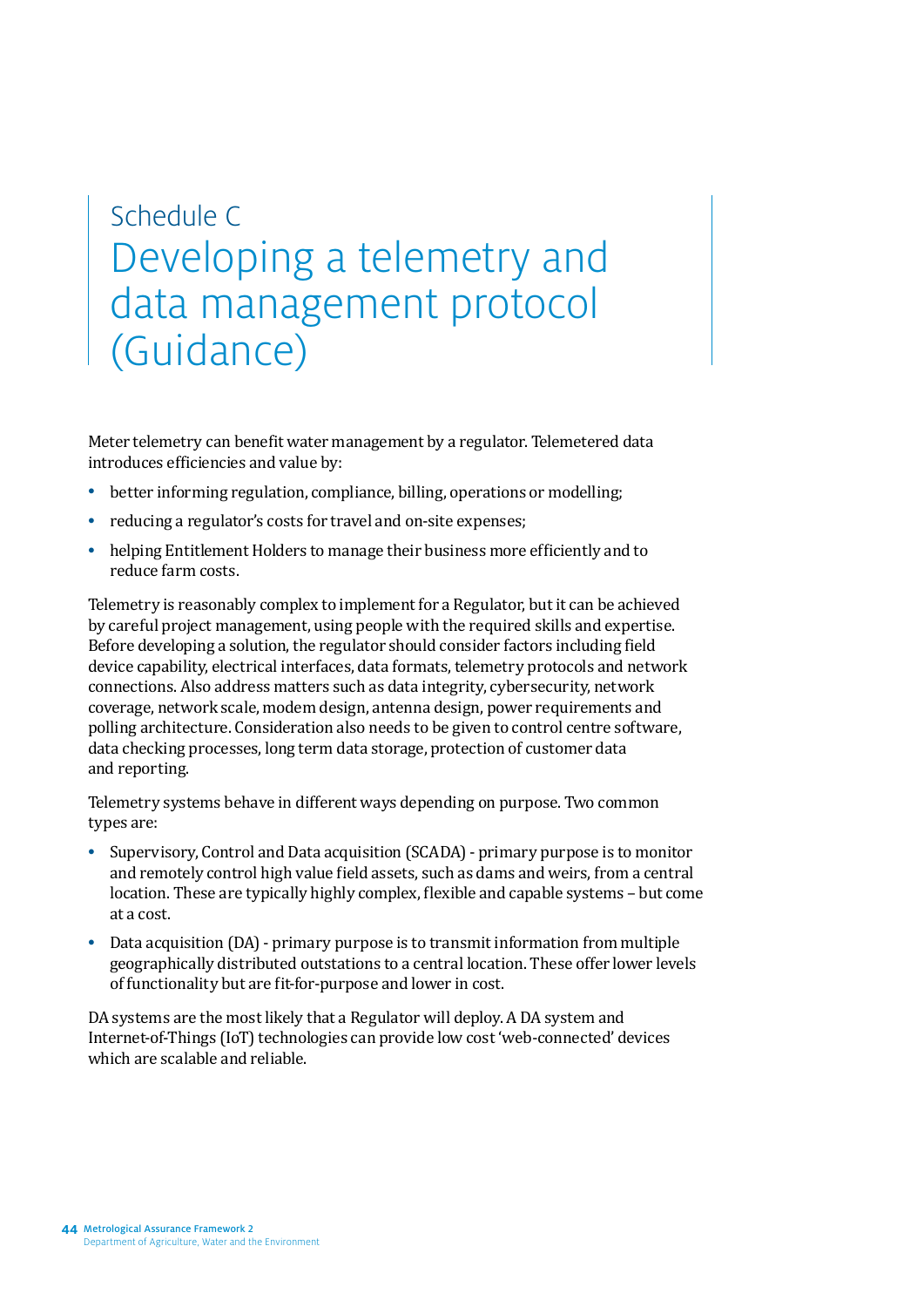#### **Principles for developing a telemetry and data management policy or protocol**

#### **Planning**

- Understand how telemetry will add value and support corporate objectives
- Identify intended and potential uses of the data
- Decide whether the telemetry data service will be in-house, or third party provided
- Identify governance and resourcing requirements
- Define any changes to legislation or regulations to support the data collection and use
- Define data security requirements
- Identify business intelligence and systems requirements
- Understand how water corporations and private irrigation districts can and will use the data

#### **Operational requirements [how the solution will behave]**

A telemetry system should be designed to suit its operating environment. It is best tailored to the Regulators requirements. What follows is a high-level functional description of what the telemetry design should consider.

- Identify the required volume, frequency and granularity of the information to be telemetered. (how much, how often and from how many devices)
- Identify the nature of the information to be telemetered. (current meter readings, time series log upload, events and alarms, site status information)
- Define additional capabilities required to manage the system. (such as over the air device firmware update and configuration change, real-time tamper reports, outstation device automatic time synchronisation, cyber-threat detection, logging and notification, handling of failed telemetry attempts and corrupt data).
- Define how data transmissions are initiated and controlled. (master/slave timebased polling, outstation initiated scheduled upload, outstation report by exception on alarm, operator initiated manual control commands). Often telemetry solutions include a mix.
- Define communications redundancy features if required.
- Identify mandatory and optional security features such as cyber security, physical security, data encryption in transit and at rest, threat detection and logging, data integrity checking and solution audit standards.
- State expected telemetry network coverage, capacity and availability.
- Identify desired network options. For example, terrestrial mobile, LEO satellite, geostationary satellite or private licenced radio.
- Identify system architecture. For example, point-to-point, hub-and-spoke or full mesh (to have each site directly communicate between each other).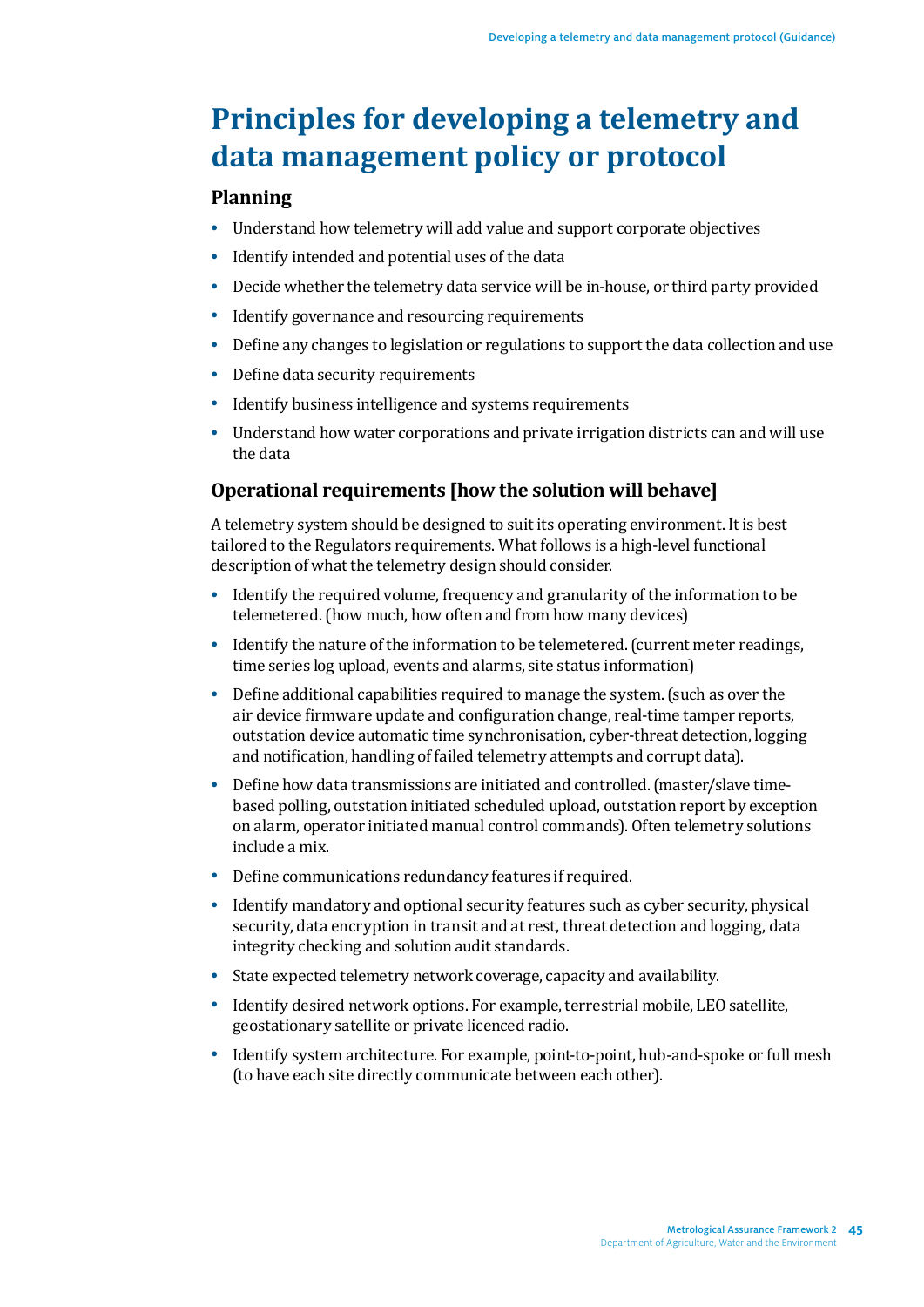- Define the degree to which third party providers form part of the solution. Example scenarios include:
	- A single vendor defines and manages the entire end-to-end telemetry solution including managing field equipment, networks, security, data collection and reporting. This solution can be outsourced, where data is provided to the regulator. In this case, the regulator retains limited influence over the design, security, data integrity and features of the system.
	- Several vendors may host the solution for the agency to operate. One vendor may host control centre capability on the cloud and other vendors host data telemetry networks as part of the integrated solution. The regulator retains control of the data and defines equipment and security standards. Any mix of the above to suit the Agency budget, risk appetite and policy

#### **Other considerations**

- Field device capabilities and reliability
- System auditability
- Evidentiary value of data collected
- Platform lifecycle planning
- Costs to procure and secure data over the medium term
- Any secondary uses for the telemetered data
- Access to the data by water users and other parties
- Who owns the data?
- Who can install, maintain and certify data instrumentation?

#### **Telemetry solution design**

Once the operational requirements are defined, a functional specification can be drafted and built. Note: Learn from the telemetry design work already undertaken by some Australian jurisdictions. For example, NSW has developed a telemetry program and it can assist other jurisdictions considering a solution.

#### **Murray–Darling Basin Compliance Compact requirements**

Telemetry related requirements are:

- 3.1 Each Basin state will publish a metering policy and implementation plan addressing [3.4]:
- 3.4 (i) A program to progressively automate the reporting of water take, regardless of how that is measured, no later than 2025.
- 3.4 (ii) Any exemption to 3.4(i) made by the state to be supported by a justification published on the relevant state agency website.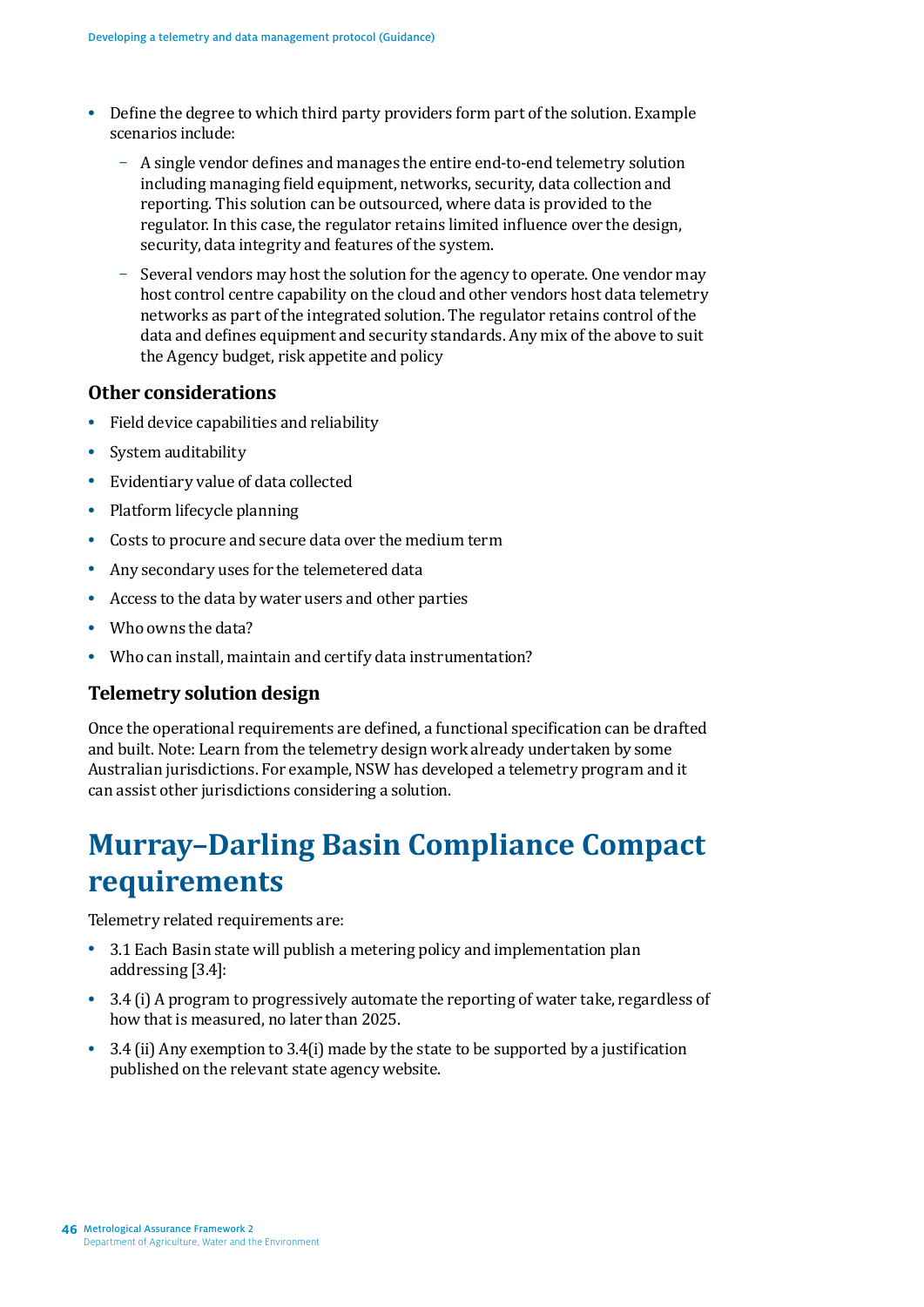Developing a telemetry and data management protocol (Guidance)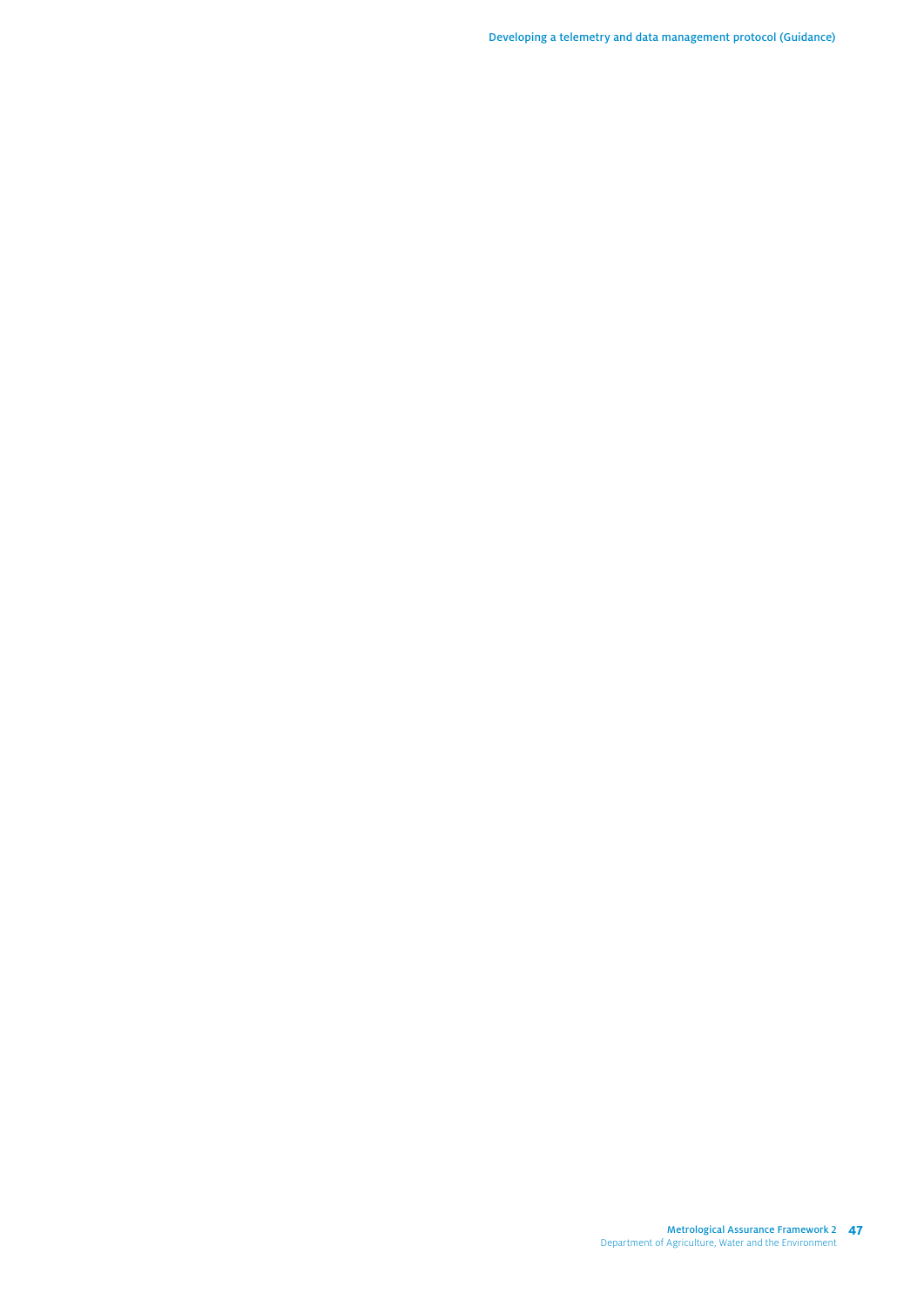Developing a telemetry and data management protocol (Guidance)



agricultu Twitter: